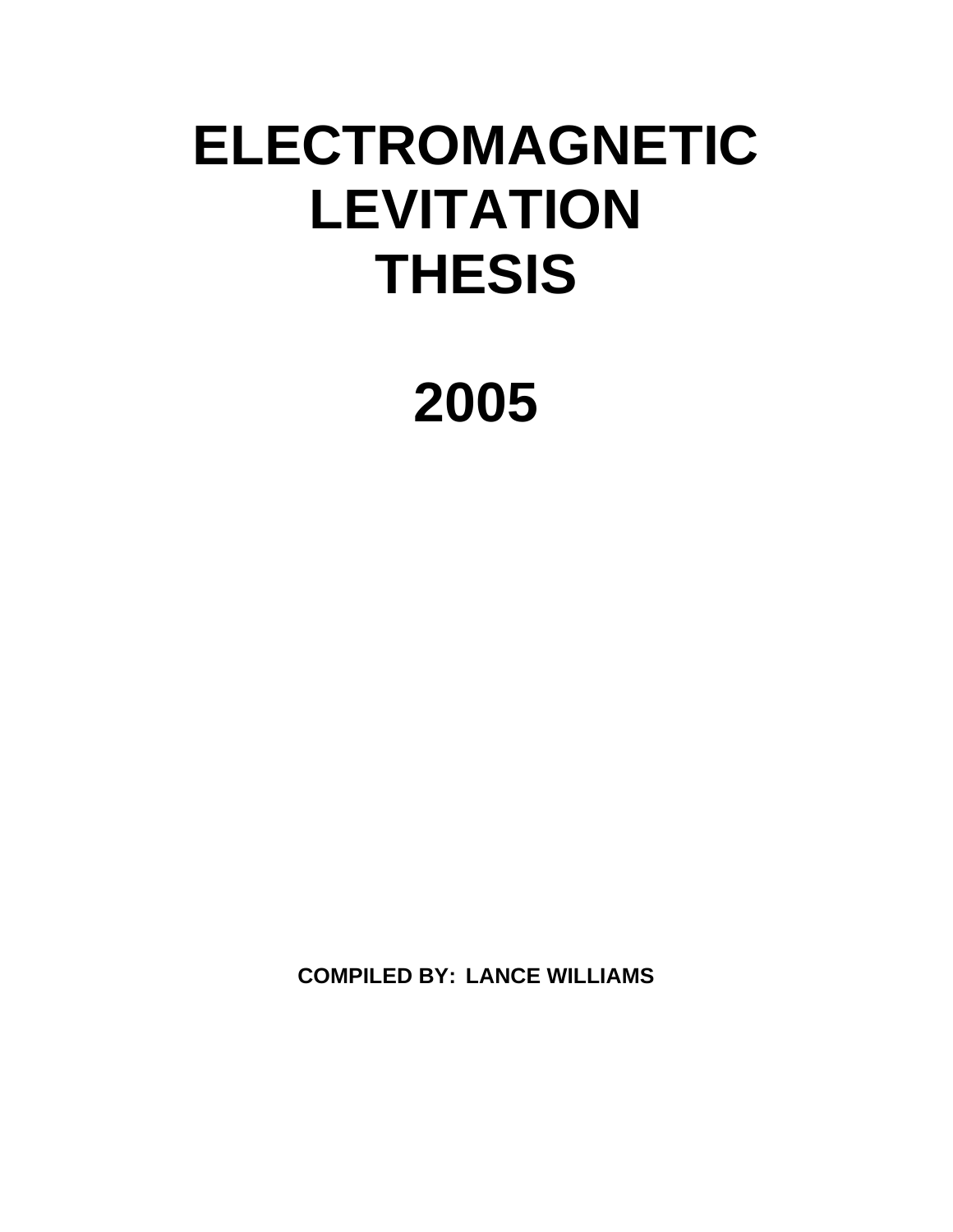# **ACKNOWLEDGEMENTS**

I would like to acknowledge the help and support of Professor J. Greene in the formation and development of this thesis.

I would also like to acknowledge my friends and fellow students for their willingness to assist with experiments and in lending advice.

Lastly, I would like to acknowledge Bill Beaty for his excellent web site. It is very well organized and he provides several useful links for anyone interested in magnetic levitation. I would highly recommend his website to anyone interested in this fascinating topic.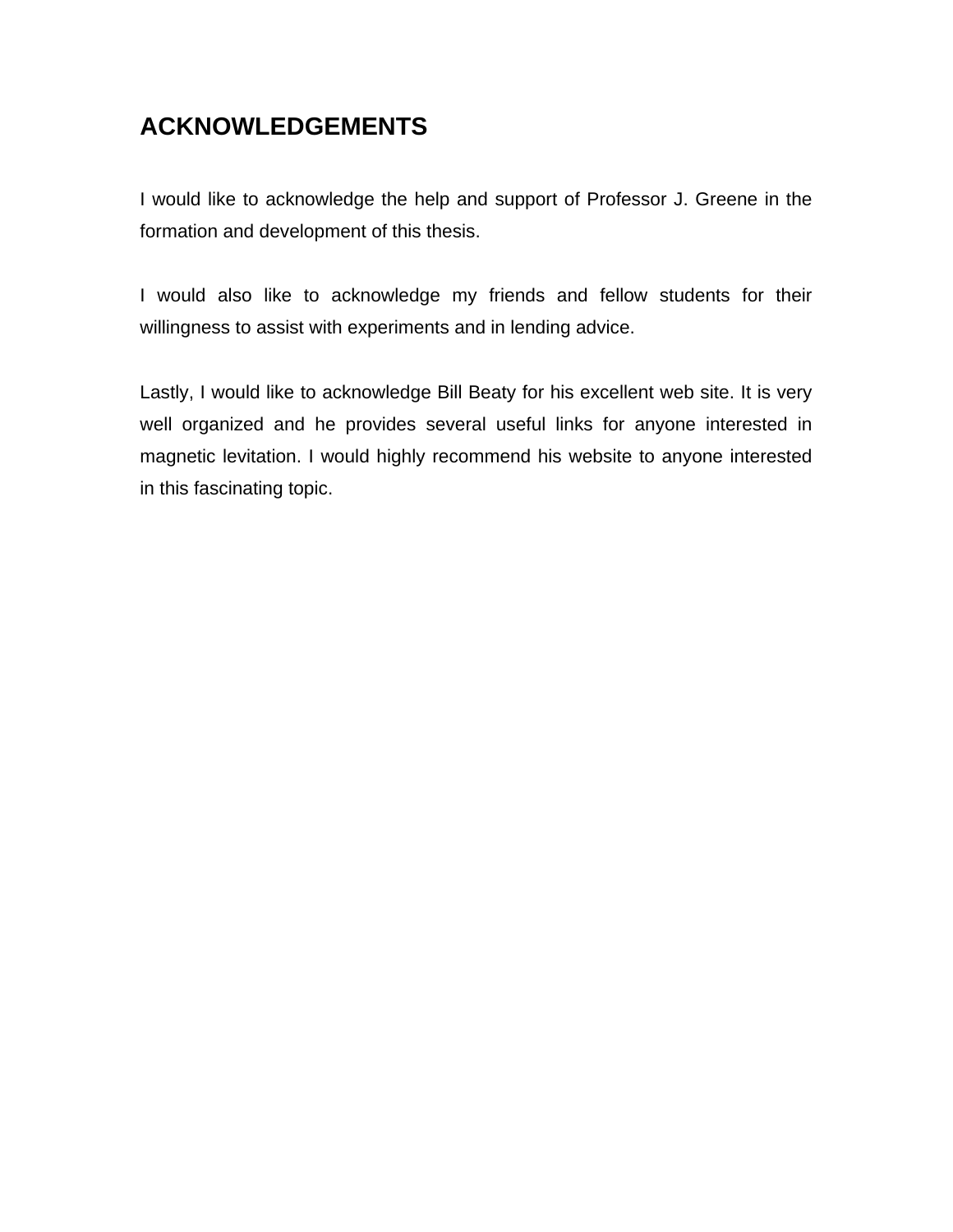## **TERMS OF REFERENCE**

The aim of this thesis was to investigate magnetic levitation and to design a working system capable of levitating an object from below. The system should be able to levitate an object from below, clear of an array of electromagnets without any form of support. There shouldn't be any object, structure or device assisting in levitation, on the same level of elevation as the levitating object. The control and circuit complexities should be investigated and recommendations for improving the designed system should be made.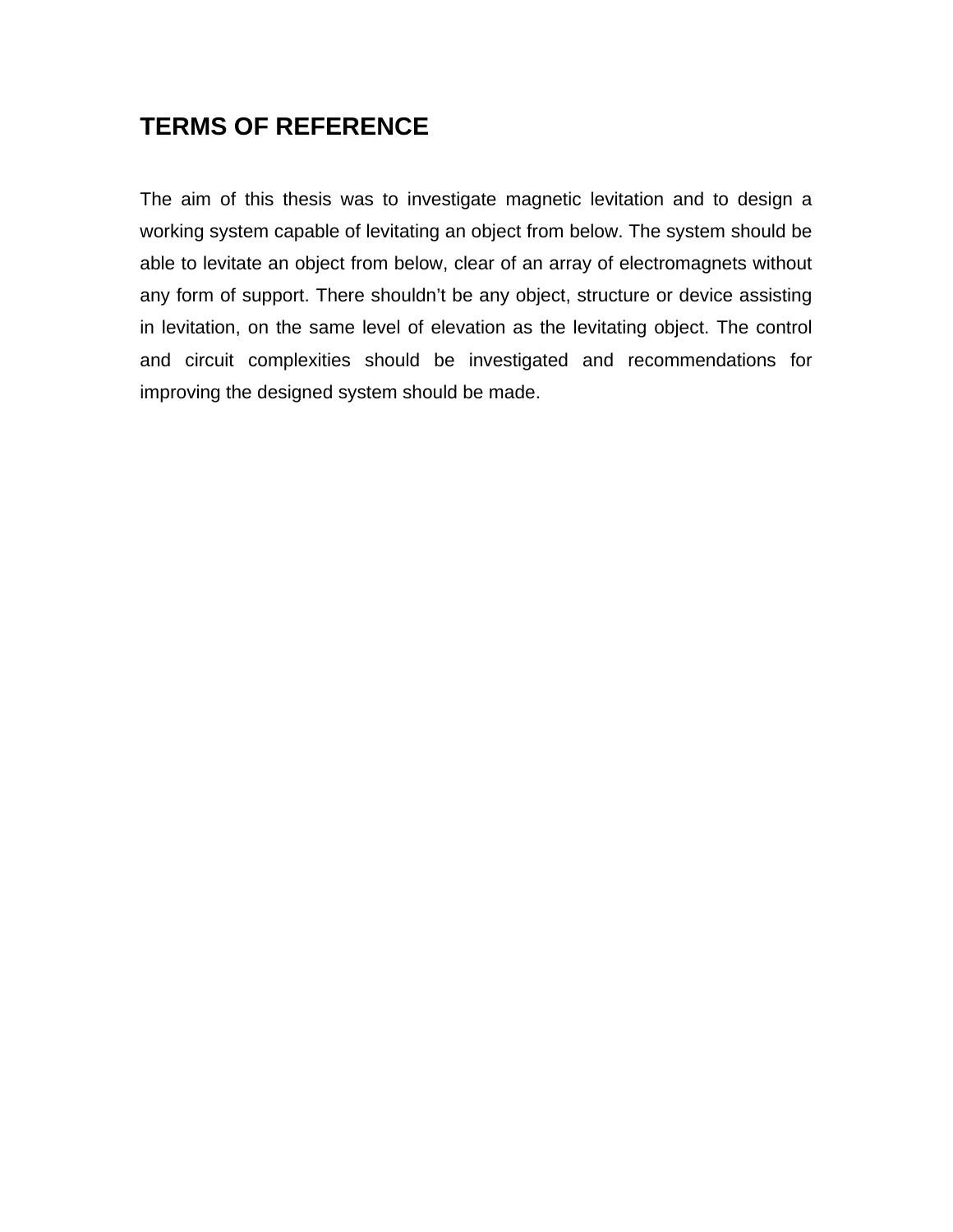## **SUMMARY**

Magnetic levitation is the process of levitating an object by exploiting magnetic fields. If the magnetic force of attraction is used, it is known as magnetic suspension. If magnetic repulsion is used, it is known as magnetic levitation.

In the past, magnetic levitation was attempted by using permanent magnets. Earnshaw's theorem however, proves that this is mathematically impossible. There exists no arrangement of static magnets of charges that can stably levitate an object. There are however means of circumventing this theorem by altering its basic assumptions. The following conditions are exceptions to Earnshaw's theorem:

- Diamagnetism: occurs in materials which have a relative permeability less than one. The result is that is eddy currents are induced in a diamagnetic material, it will repel magnetic flux.
- The Meissner Effect: occurs in superconductors. Superconductors have zero internal resistance. As such induced currents tend to persist, and as a result the magnetic field they cause will persist as well.
- Oscillation: when an A current is passed through an electromagnet, it behaves like a diamagnetic material.
- Rotation: employed by the Levitron, it uses gyroscopic motion to overcome levitation instability.
- Feedback: used in conjunction with electromagnets to dynamically adjust magnetic flux in order to maintain levitation.

Each of the above conditions provides solutions to the problem of magnetic levitation. The focus of this thesis is the feedback technique. Feedback with electromagnets can be divided into magnetic suspension and levitation.

Magnetic suspension works via the force of attraction between an electromagnet and some object. If the object gets too close to the electromagnet, the current in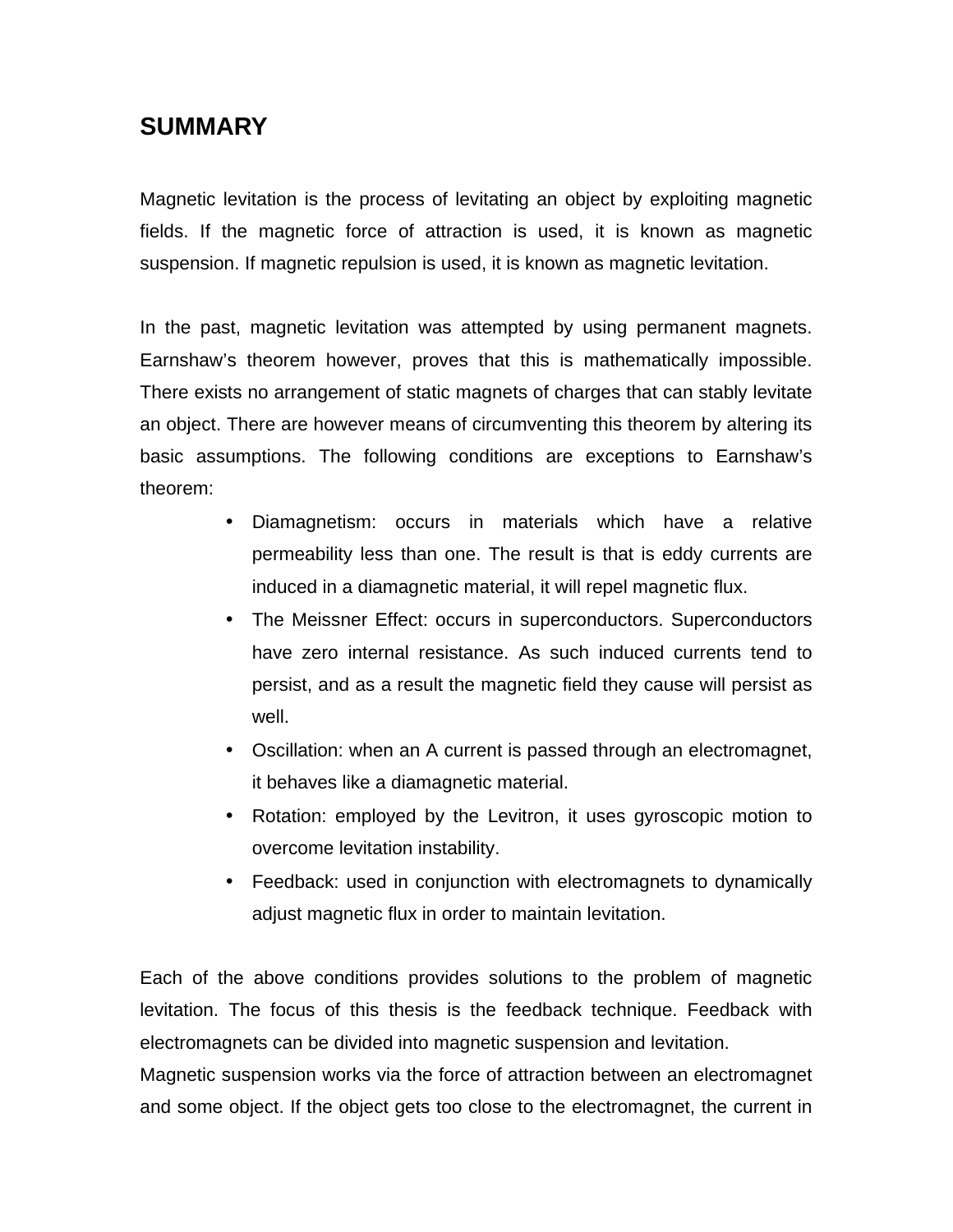the electromagnet must be reduced. If the object gets too far, the current to the electromagnet must be increased. Thus the information which must be sensed is the position of the levitating object. The position can then be used to determine how much current the electromagnet must receive. To prevent oscillations however, the rate of change of position must used as well. The position information can easily be differentiated to acquire the speed information required.

Electromagnetic levitation works via the magnetic force of repulsion. Using repulsion though makes a much more difficult control problem. The levitating object is now able to move in any direction, meaning that the control problem has shifted from one dimension to three. There is much interest in levitation due to its possible applications in high speed transport technology. These applications can be broadly referred to as MagLev, which stands for **mag**netic **lev**itation. A system which more closely resembles the work done in this thesis project is the "MagLev cradle". The MagLev cradle is a system designed by Bill Beaty. It is able to levitate a small rod magnet for a few seconds at a time. This system suffers from serious instability. As such levitation can only be maintained for a few seconds.

The MagLev cradle utilizes an arrangement of up to 12 electromagnets and their control circuits in a "v" configuration to levitate a bar magnet. The MagLev cradle uses rapid switching circuits to control current to the electromagnets. If the bar magnet falls too close to the electromagnet, the circuit switches on, thus applying more repelling force. If the bar magnet rises too high above the electromagnet, it turns off, thus removing the repelling force.

The system developed for this thesis uses the position sensing technique employed by the magnetic cradle. Hall Effect sensors are placed on each of the electromagnets in the system. Each electromagnet and its current control circuitry operates as an independent system to levitate part of a bar magnet. The Hall effect sensor is a device that senses magnetic flux. It is also capable of detecting the magnetic flux orientation. It is placed on an electromagnet to sense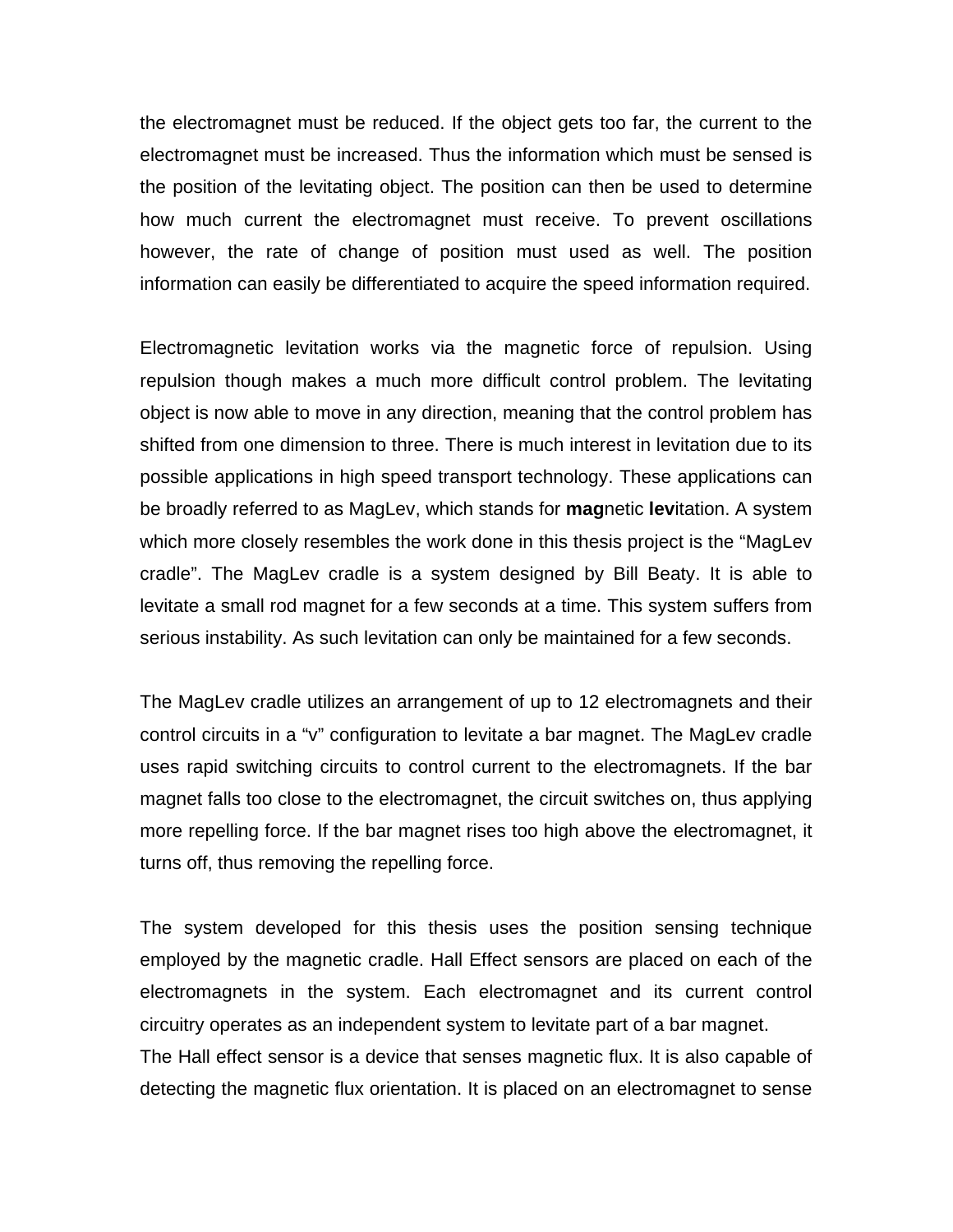the presence of the bar magnet we wish to levitate. The circuitry is configured such that is magnetic flux is detected; the system will energize the electromagnet in order to make the net magnetic flux with the hall effect sensor zero. Therefore this system electronically simulates the Meissner effect by repelling both north and south poles of a magnet. Experiments were also done to investigate various configurations of electromagnets in order to achieve stable magnetic levitation.

This current control circuit for the electromagnets used an opamp summer circuit and a power amplification stage (sink/source transistor circuit). Initial tests revealed that besides position sensing, speed information was required as well. This was achieved by adding a phase lead circuit, which negated the phase lag caused by the electromagnet (an inductive load) and the control circuitry.

Different configurations of electromagnets were used to attempt to levitate a bar magnet. The main problem that was soon identified was that of keeping the levitating bar magnet in the area above the electromagnets. Despite moving the electromagnets closer and further apart, the bar magnet could not be effectively trapped above the electromagnets. The bar magnet has a tendency to "slide" off the ends, as the end magnets cannot react quickly enough to movements in the bar magnet. Thus current system lacks the control circuitry required to achieve stable electromagnetic levitation.

At present, pairs of electromagnets can effectively levitate part of a bar magnet which is supported at one end. If the necessary control circuit required to effectively hold the levitating bar magnet in position above the electromagnet can be designed, then a working system can be quickly realised.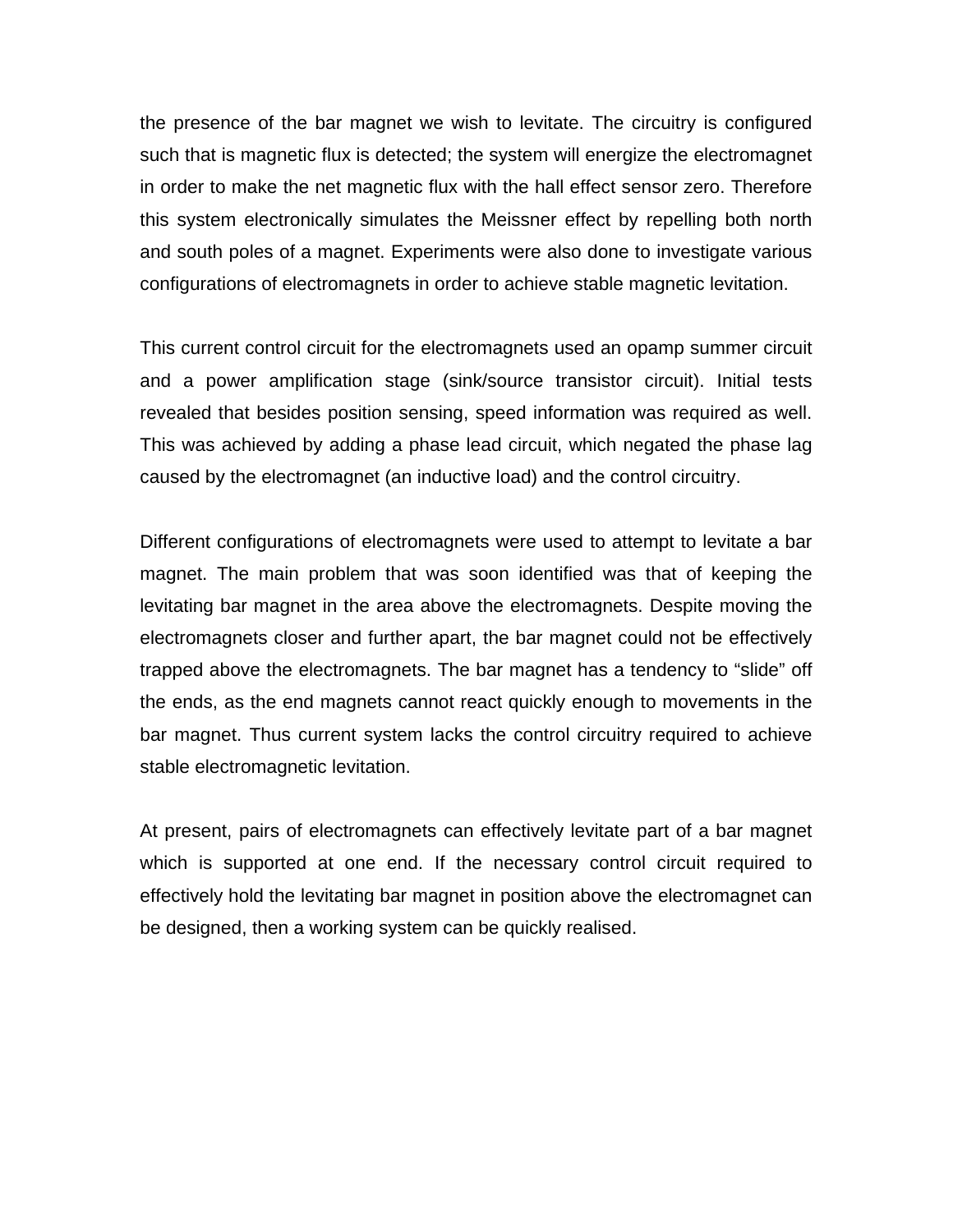# **TABLE OF CONTENTS**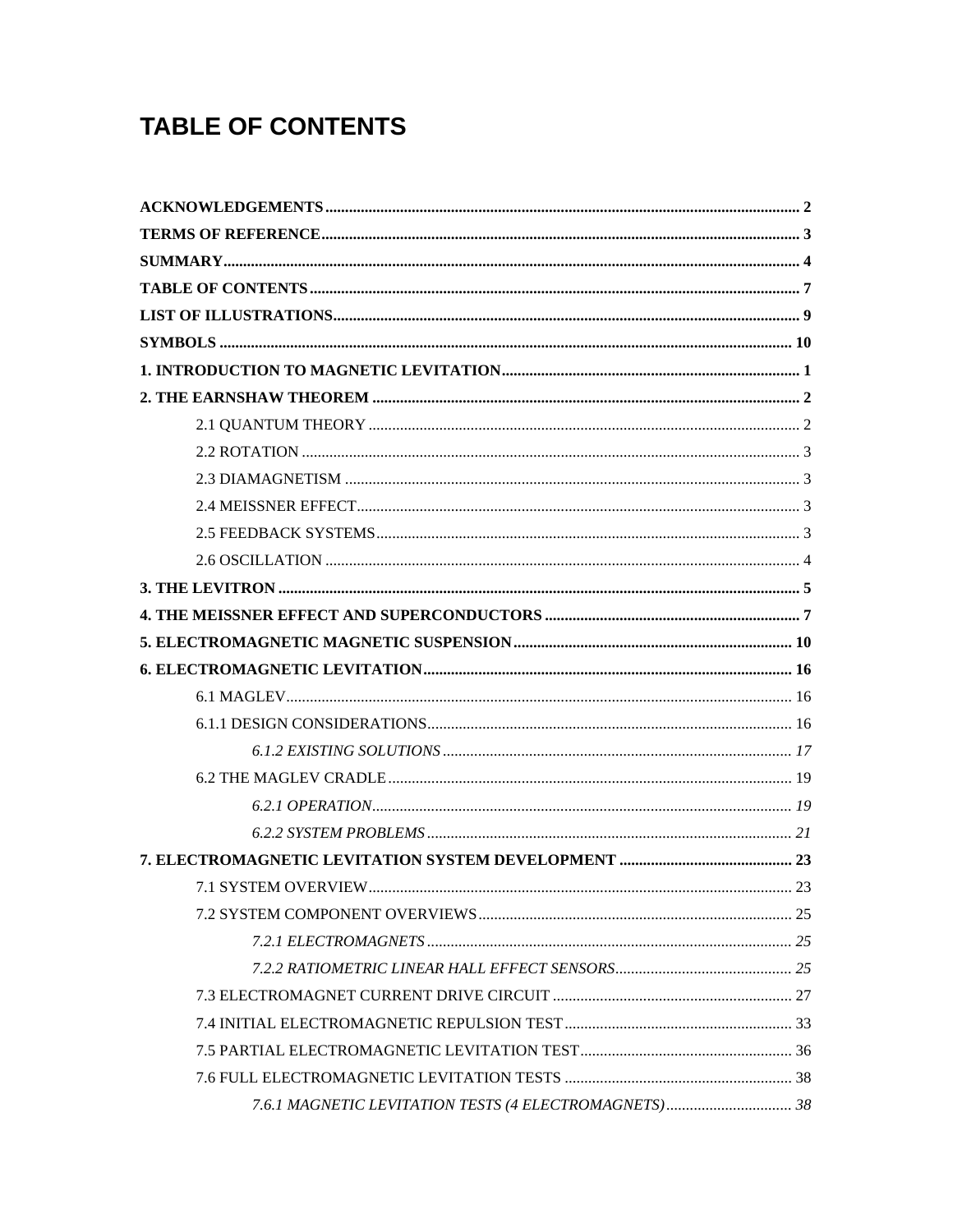| 7.6.3 MAGNETIC LEVITATION TESTS (6 ELECTROMAGNETS) 40 |  |
|-------------------------------------------------------|--|
|                                                       |  |
|                                                       |  |
|                                                       |  |
|                                                       |  |
|                                                       |  |
|                                                       |  |
|                                                       |  |
|                                                       |  |
|                                                       |  |
|                                                       |  |
|                                                       |  |
|                                                       |  |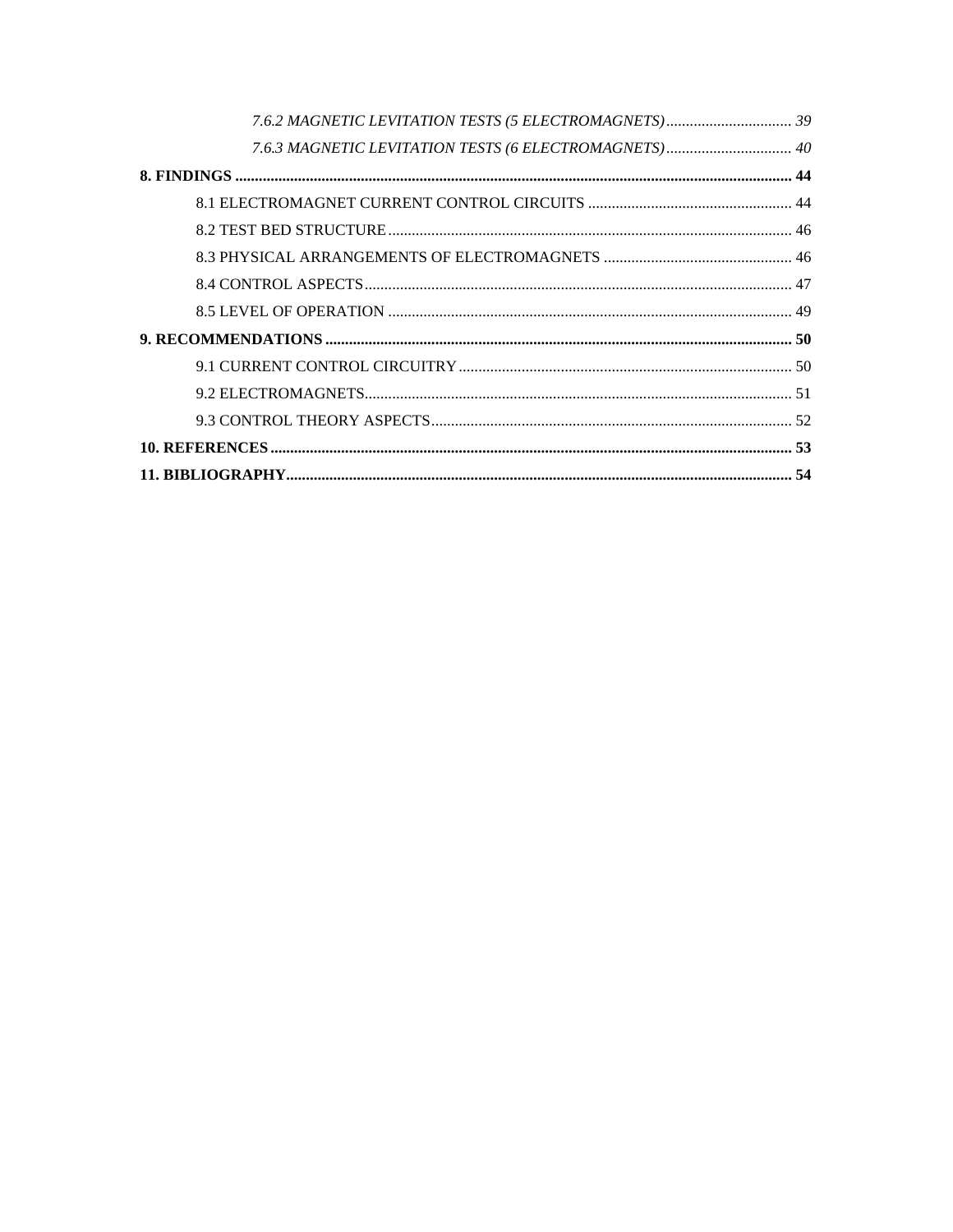## **LIST OF ILLUSTRATIONS**

Fig1: The Levitron top levitating above its permanent magnet base.

- Fig2: A magnet levitating above a superconductor
- Fig3: Diagram showing the basic control arrangement of a magnetic suspension system.
- Fig4: Diagram showing the physical model of a magnetic suspension system.
- Fig5: Diagram showing a simple phase lead circuit
- Fig6: Picture showing a magnetic suspension system in action.
- Fig7: Diagram showing a simplified arrangement of electromagnets to levitate a train.
- Fig8: Diagram showing the physical setup of the MagLev cradle.
- Fig9: A diagram showing a systems view of a magnetic levitation device.
- Fig10: Shows a possible physical arrangement for a magnetic levitation system.
- Fig11: Shows the physical dimensions of the electromagnets used.
- Fig12: Pictorial representation a Ratiometric Hall Effect Sensor
- Fig13: Circuit diagram of a one opamp current control circuit
- Fig14: Circuit diagram of a current control circuit with the addition of phase lead.
- Fig15: Circuit diagram of a current control circuit using two opamps.
- Fig16: Circuit diagram of a two opamp current control circuit with the addition of a transistor stage gain limiting resistor.
- Fig17: Diagram showing the physical layout of the magnetic repulsion tests.
- Fig18: Circuit diagram of the two opamp current control circuit with the addition of phase lead.
- Fig19: Diagram showing the physical layout of the partial magnetic levitation tests.
- Fig20: Diagram showing sensor positioning modifications
- Fig21: Diagram showing the physical layout of the 4 electromagnet full levitation test.
- Fig22: Diagram showing the physical layout of the 5-electromagnet magnetic levitation tests.
- Fig23: Physical layout of the 6 electromagnet magnetic levitation tests.  $(1<sup>st</sup>$  configuration)
- Fig24: Physical layout of the 6 electromagnet magnetic levitation tests.  $(2^{nd}$  configuration)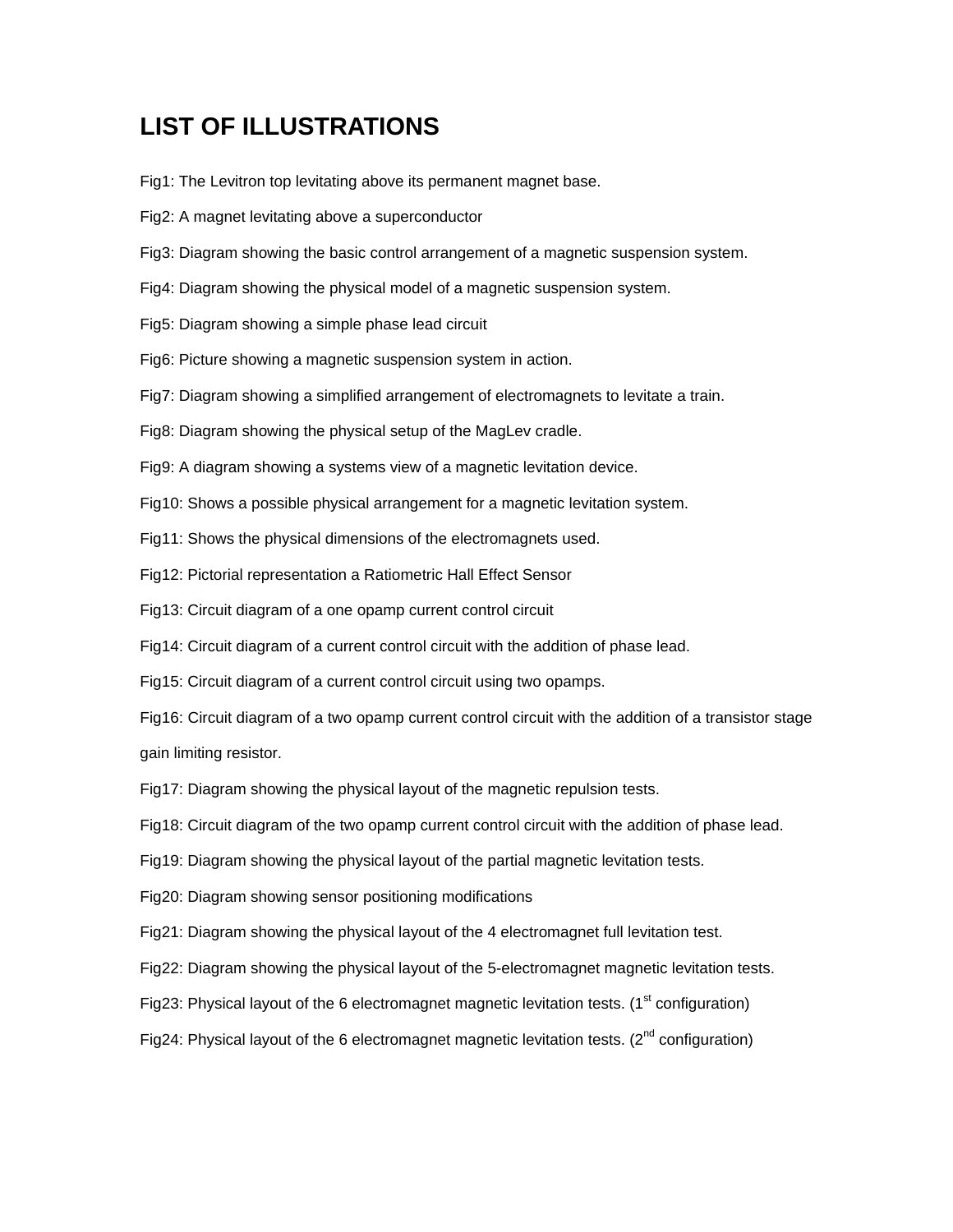# **SYMBOLS**

mV/G: millivolts per Gauss

- K: Kelvin
- C: capacitance (farads)
- A: area of capacitor plates  $(m^2)$
- $\epsilon_{0:}$  permittivity of free space
- $\epsilon_{\text{r}}$ : relative permeability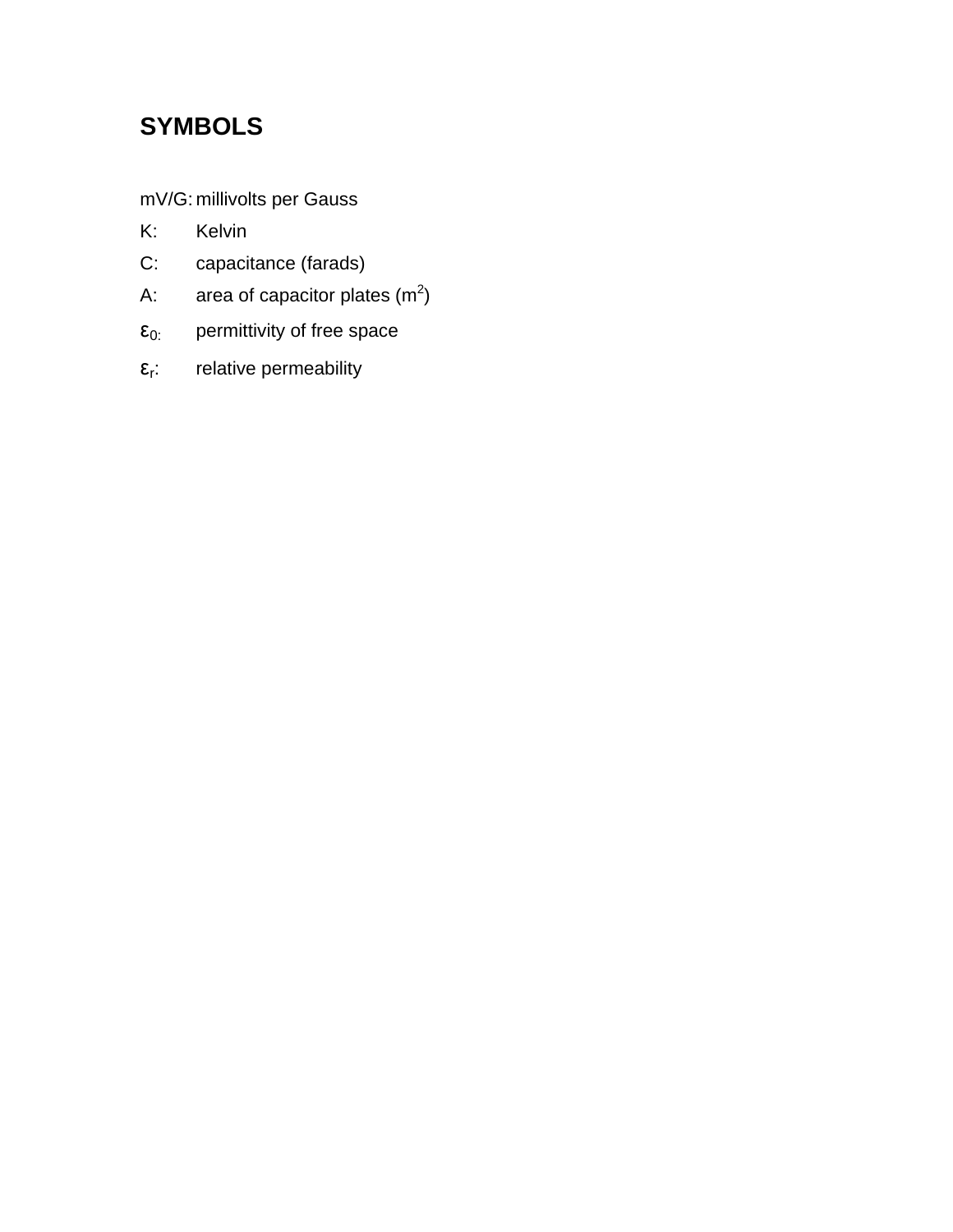## **1. INTRODUCTION TO MAGNETIC LEVITATION**

Magnetic levitation is the process of levitating an object by exploiting magnetic fields. In other words, it is overcoming the gravitational force on an object by applying a counteracting magnetic field. Either the magnetic force of repulsion or attraction can be used. In the case of magnetic attraction, the experiment is known as magnetic suspension. Using magnetic repulsion, it becomes magnetic levitation.

In the past, magnetic levitation was attempted by using permanent magnets. Attempts were made to find the correct arrangement of permanent magnets to levitate another smaller magnet, or to suspend a magnet or some other object made of a ferrous material. It was however, mathematically proven by Earnshaw that a static arrangement of permanent magnets or charges could not stably magnetically levitate an object

Apart from permanent magnets, other ways to produce magnetic fields can also be used to perform levitation. One of these is an electrodynamic system, which exploits Lenz's law. When a magnet is moving relative to a conductor in close proximity, a current is induced within the conductor. This induced current will cause an opposing magnetic field. This opposing magnetic field can be used to levitate a magnet. This means of overcoming the restrictions identified by Earnshaw is referred to as oscillation.

Electrodynamic magnetic levitation also results from an effect observed in superconductors. This effect was observed by Meissner and is known as the Meissner effect. This is a special case of diamagnetism.

This thesis will mainly deal with electromagnetic levitation using feedback techniques to attain stable levitation of a bar magnet.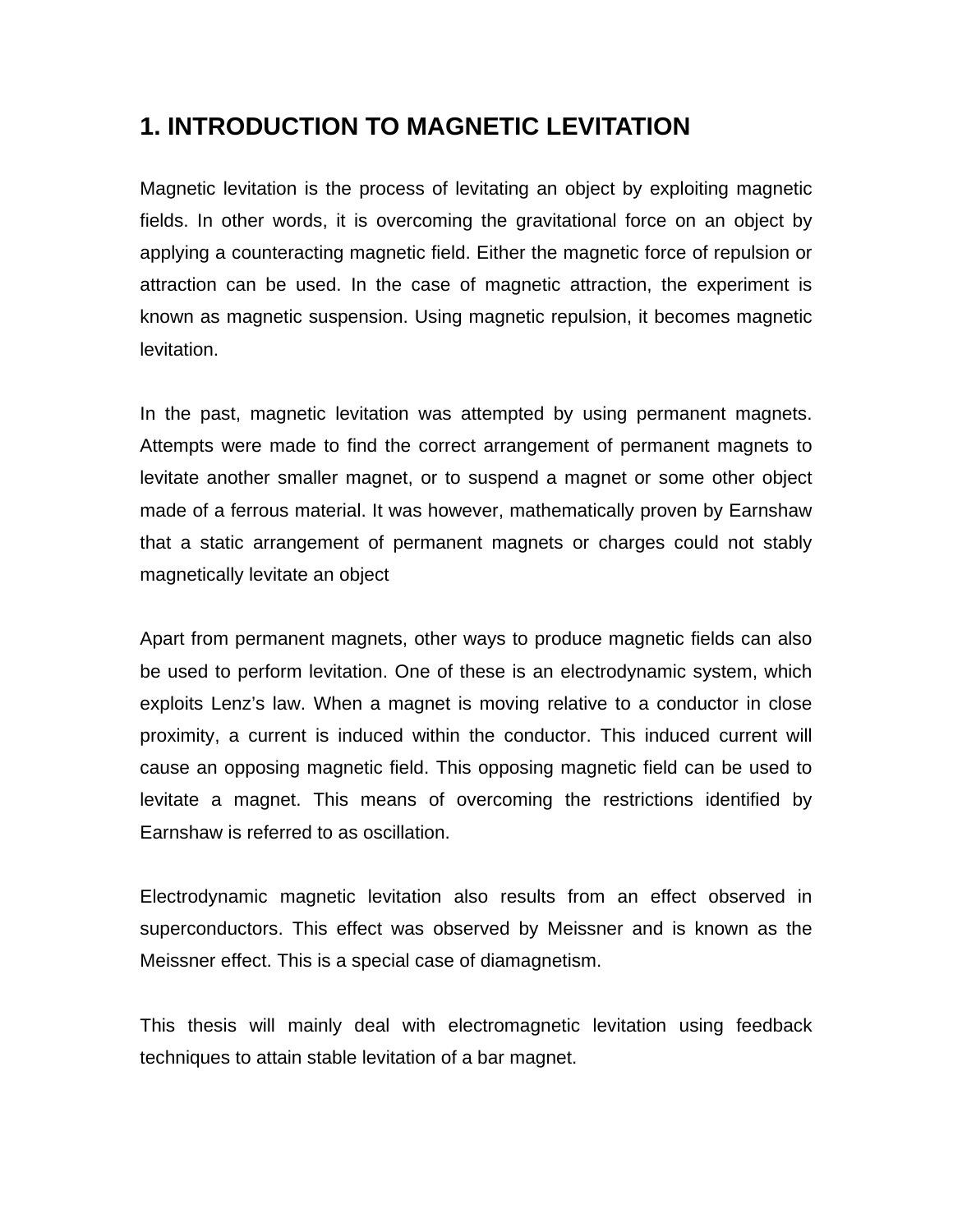## **2. THE EARNSHAW THEOREM**

Earnshaw's theorem basically proves that a static magnet cannot be levitated by any arrangement of permanent magnets or charges. This can be simply proved as follows:

"The static force as a function of position  $F(x)$  acting on any body in vacuum due to gravitation, electrostatic and magnetostatic fields will always be divergenceless. *divF = 0*. At a point of equilibrium the force is zero. If the equilibrium is stable the force must point in towards the point of equilibrium on some small sphere around the point. However, by Gauss' theorem,

<sup>s</sup>∫ **F**(**x**)**.**d**S** = <sup>v</sup> ∫div**F.** dV

The integral of the radial component of the force over the surface must be equal to the integral of the divergence of the force over the volume inside which is zero." – (Philip Gibbs and Andre Geim, March 1997)

This theorem though makes certain assumptions. Thus the result can be circumvented under certain conditions. The exceptions to Earnshaw's theorem are as follows:

#### **2.1 QUANTUM THEORY**

Firstly this theorem only takes into account classical physics and not quantum mechanics. At the atomic level there is a type of levitation occurring through forces of repulsion between particles. This effect is so small however, that it is not generally considered as magnetic levitation.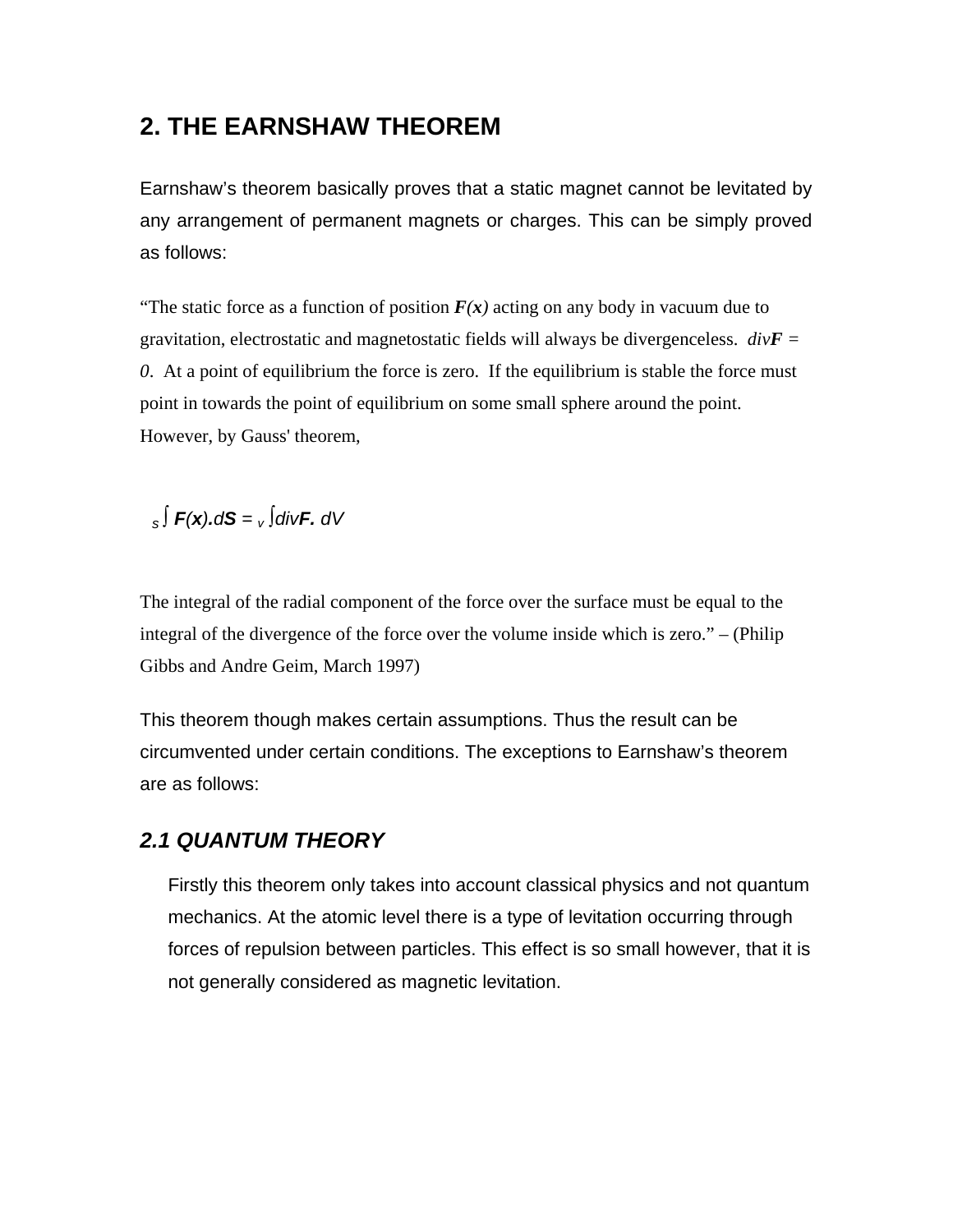#### **2.2 ROTATION**

This property is used in the patented magnetic levitation display called the Levitron. The Levitron uses an arrangement of static permanent magnets to levitate a smaller magnet. The system overcomes the instability described in Earnshaw's theorem by rotating the levitating magnet at high speed.

#### **2.3 DIAMAGNETISM**

Earnshaw's theorem doesn't apply to diamagnetic materials, because they have a relative permeability less than one. This means that they don't behave like regular magnets, as they will tend to repel any magnetic flux.

#### **2.4 MEISSNER EFFECT**

A special case of diamagnetism is observed in conductors cooled to below their critical temperature (typically close to 0 K). Below this temperature, they become superconductors, with an internal resistance of zero. They attain a relative permeability of zero, making them the perfect diamagnetic material. This allows them to maintain their repelling magnetic field as long as a foreign source of magnetic flux is present.

#### **2.5 FEEDBACK SYSTEMS**

The position of the levitating magnet can be sensed and used to control the field strength of an electromagnet. Thus the tendency for instability can be removed by constantly correcting the magnetic field strength of the electromagnets to keep a permanent magnet levitated.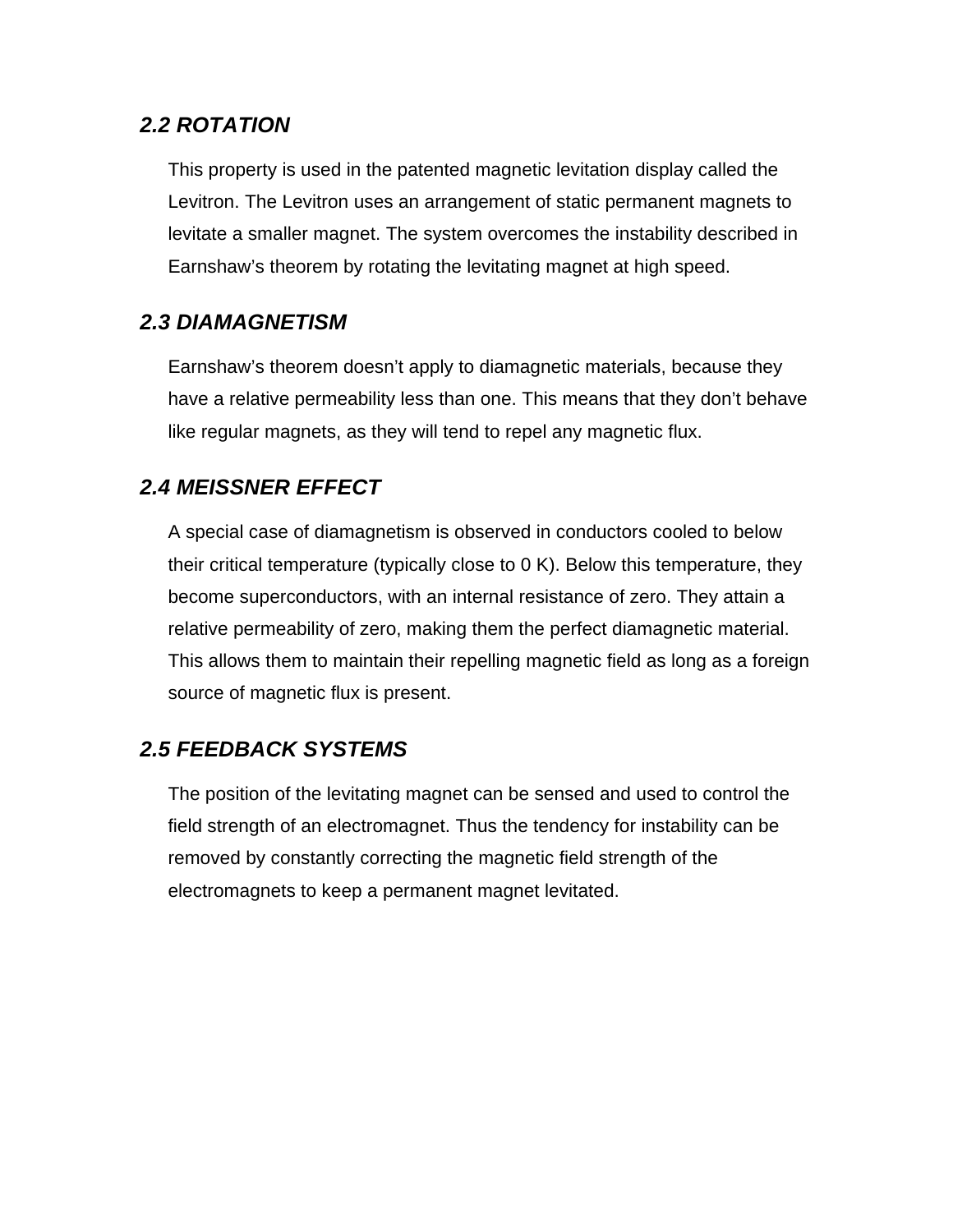#### **2.6 OSCILLATION**

Passing an alternating current through an electromagnet causes eddy currents to flow within its core. These currents according to Lenz's law will flow such that they repel a nearby magnetic field. Thus, it causes the electromagnet to behave like a diamagnetic material.

*Ref*: Philip Gibbs and Andre Geim, "*magnetic levitation".* , March 1997. [Online] http://math.ucr.edu/home/baez/physics/General/Levitation/levitation.html , (October, 2005)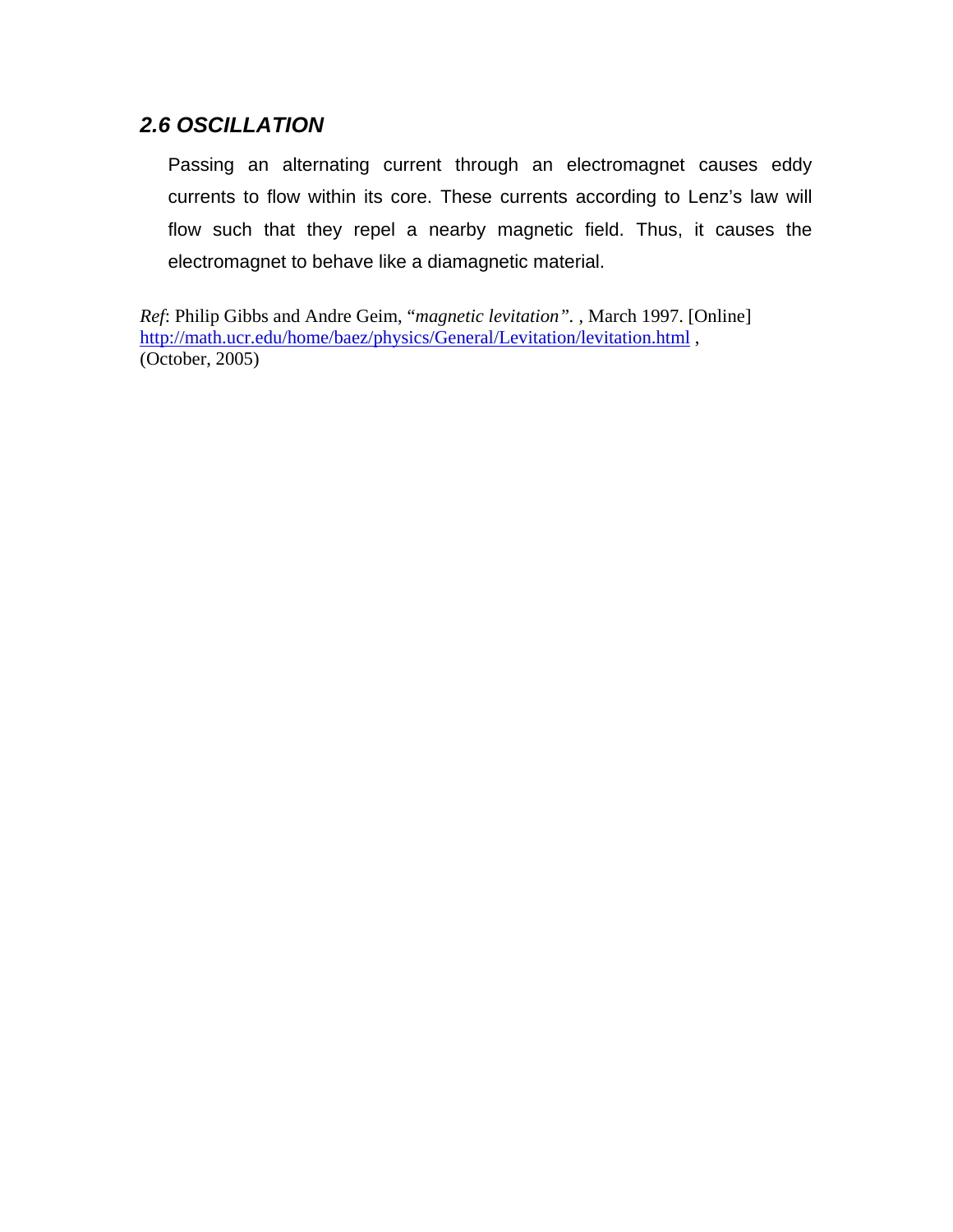## **3. THE LEVITRON**

The Levitron is a commercial toy that was invented by Roy Harrigan. It is a patented device that performs magnetic levitation with permanent magnets. It overcomes the limitation set by Earnshaw's theorem through rotation.

The base consists of a carefully arranged set of permanent magnets. The object that is levitated is a circular permanent magnet inside a spinning top shape. Harrigan found that the instability described by Earnshaw could be overcome by having the levitating magnet spin at high speed. This gyroscopic motion provides a simple solution to the spatial instability problem defined by Earnshaw.

Harrigan was able to determine the speed above which the levitating magnet would have to spin in order to maintain stable levitation. If the angular speed was too slow, the gyroscopic stabilising effect would be lost. The spinning top shape for the levitating magnet was adopted in order to reduce the drag caused by air friction as the top spins. Thus it would be able to spin for longer.

He also found that as the top spins, a diamagnetic effect occurs. The motion of the spinning levitating top relative to the base magnets causes a current to be induced in the spinning top. The induced currents set up a magnetic field which opposes the base magnets in such a way that it tries to slow the rotation of the levitating top, causing the levitating time to be reduced. Thus the Levitron uses ceramic magnets and ceramic materials instead of conducting metals. This reduces the induced currents and thus the unwanted opposing magnetic fields. This allows the top to spin for longer.

Because the air friction and induced currents cannot be completely eliminated however, the levitating effect cannot be maintained or controlled.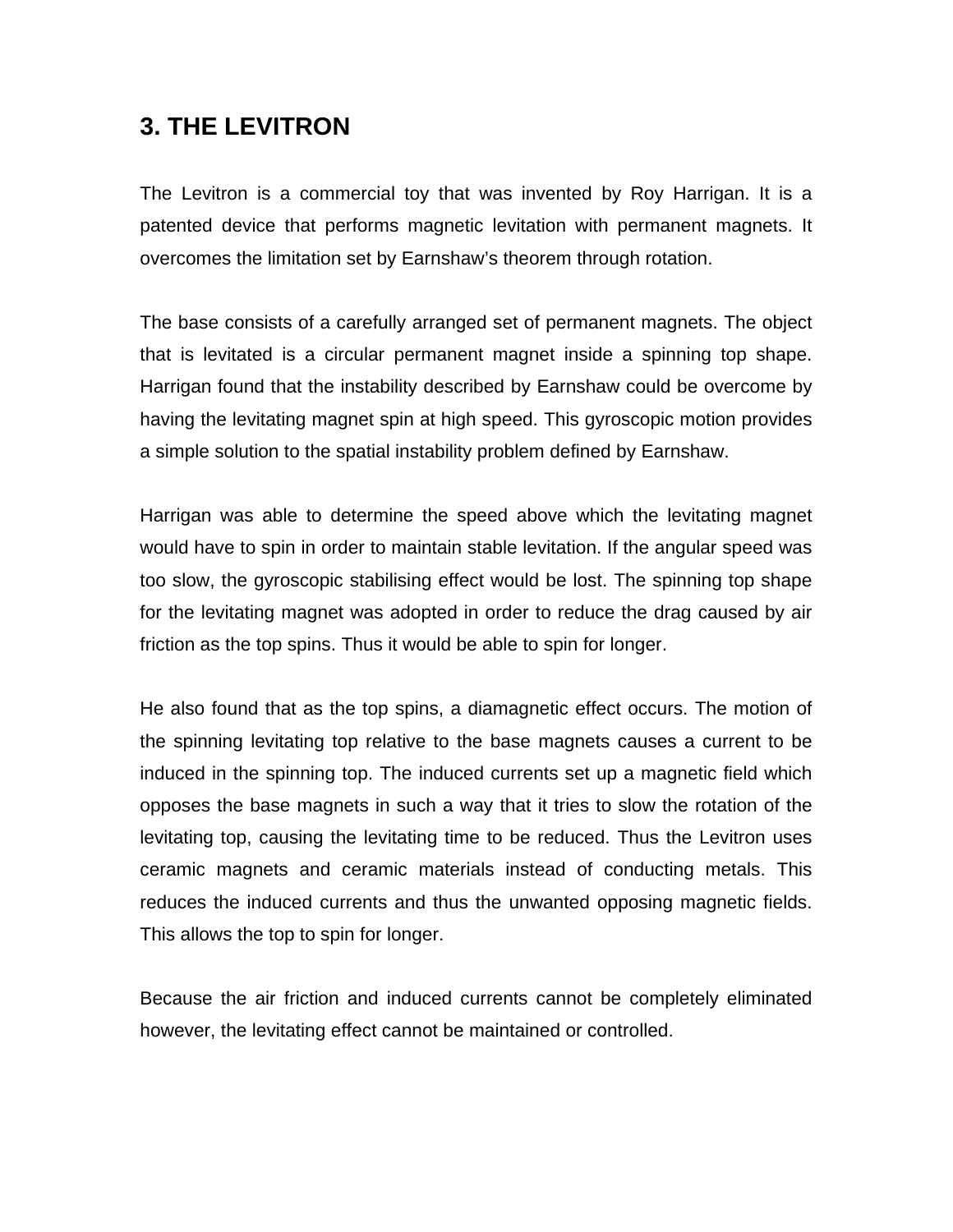Fig1: The Levitron top levitating above its permanent magnet base.



Image from: http://www.physics.ucla.edu/marty/levitron/

*Ref*: Martin D. Simon, Lee O. Heflinger 1997. "Spin stabilized magnetic levitation", American Journal of Physics (April 1997)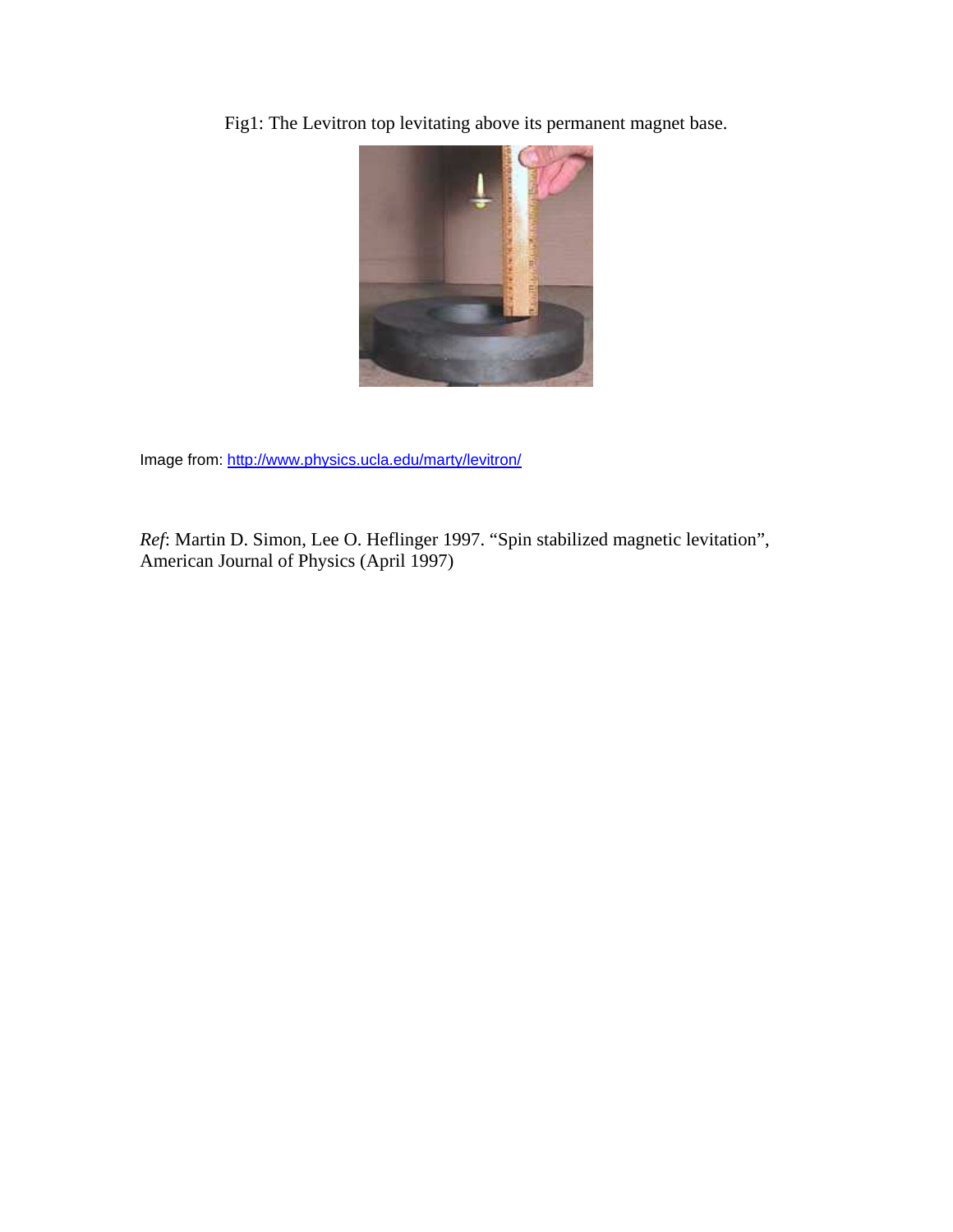## **4. THE MEISSNER EFFECT AND SUPERCONDUCTORS**

One of the interesting properties of superconductors was researched by Meissner, and is known as the Meissner effect. The Meissner effect is a phenomenon that occurs when certain conductors are cooled below their critical temperature which is typically 0 K. It was observed that under this condition the conductor would become a superconductor, and would in fact repel magnetic fields of any orientation. In other words, a piece of superconducting material cooled to below its critical temperature will repel a magnetic south pole or a magnetic north pole, without having to move it. This is a special case of diamagnetism.

In a conventional conductor such as copper, if a magnet is brought in proximity to it, an electric current is induced in the copper. According to Lenz's law, this induced current will establish a magnetic field to counteract or oppose the nearby magnetic field caused by the magnet. Due to the fact that copper is not a perfect conductor however, the induced current quickly dies away due to the internal resistance present in the conductor. When the current disappears, the magnetic field collapses along with it. Thus, this induced current and its accompanying magnetic field are only observed when the nearby magnet is moving. The movement of the nearby magnetic field would then constantly stimulate the induced current and the opposing magnetic field. This phenomenon explains the damping effect that a copper plate in close proximity has on the movement of a magnet.

As can be seen from the above explanation, theoretically, if the induced current did not dissipate due to the resistance of the conductor, then the accompanying magnetic field should persist as well. This is in effect, what happens in a superconductor cooled to below its critical temperature. There is zero resistance inside the superconductor, and so the induced current and its accompanying magnetic field would not dissipate, even if the magnet stopped moving. As long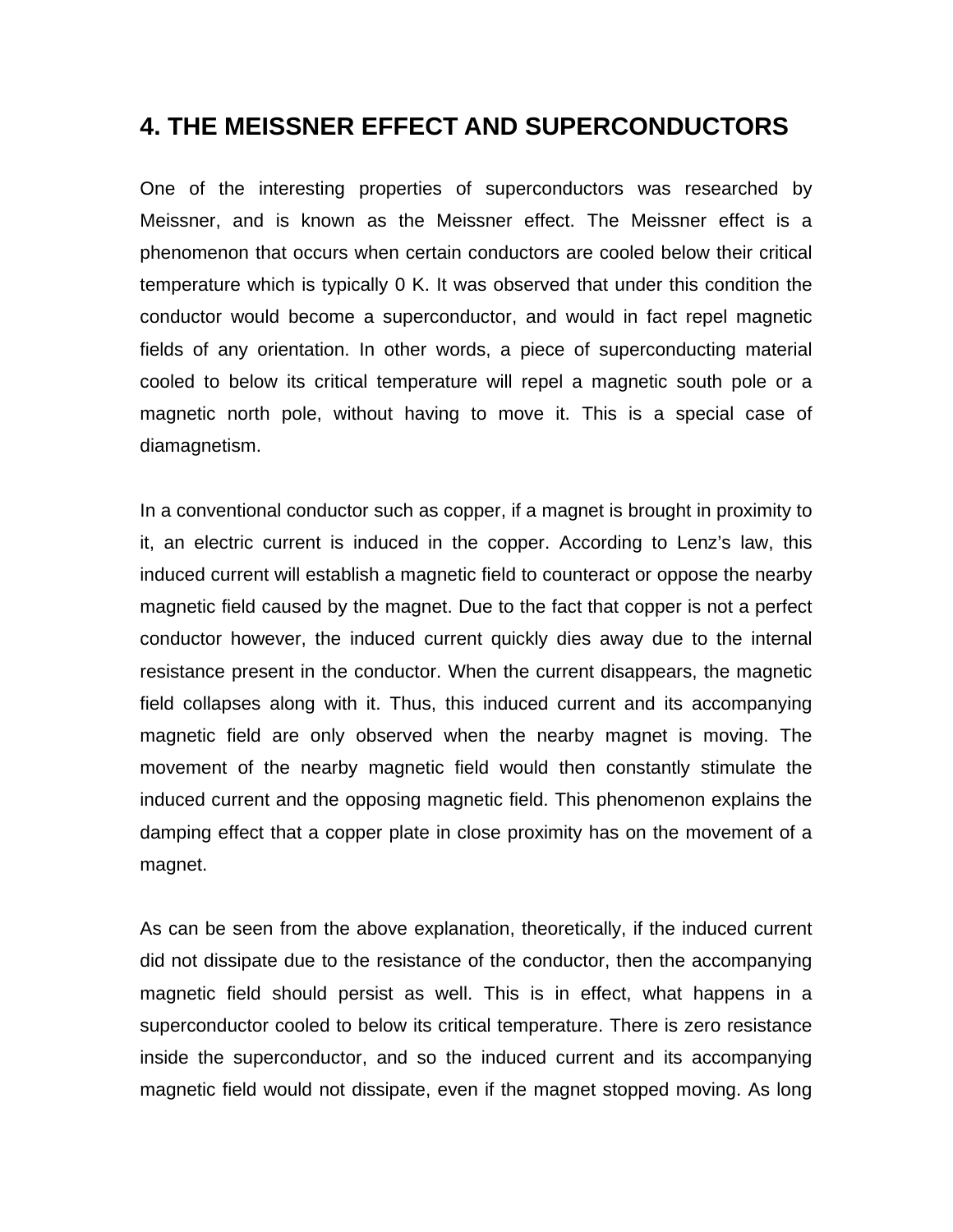as the magnet is present, the opposing magnetic field will exist. This causes a magnet brought close to a cooled superconductor to be repelled, regardless of which magnetic pole the superconductor is exposed to. The opposing magnetic field induced in a superconductor can become so strong that it can effectively match the downwards force on a nearby magnet caused by its weight. The resultant effect observed is that a magnet, placed above a cooled superconductor, can remain there, stably levitated.

This does not however explain how come the magnet remains stably levitated above the superconductor without "slipping" off the side. As Earnshaw showed, simple magnetic repulsion is not sufficient to maintain stable levitation. This problem is solved at the molecular level. Within the superconductor are impurities, i.e. areas which do not have electric current flowing in them, and as a result are not producing an opposing magnetic field. These areas, although small, are big enough to allow regions of the magnetic field from the nearby magnet to penetrate the superconductor. If the magnet moved, the magnetic field would have to move with it. But because the magnetic field is unable to penetrate the superconductor in any other area, the magnetic field is effectively locked in place. Thus, because the magnetic field is being held in place by the "holes" in the opposing magnetic field of the super conductor, the magnet too, is held in place. This is what holds the magnet in place above the superconductor and keeps it stably levitated. This is known as flux pinning.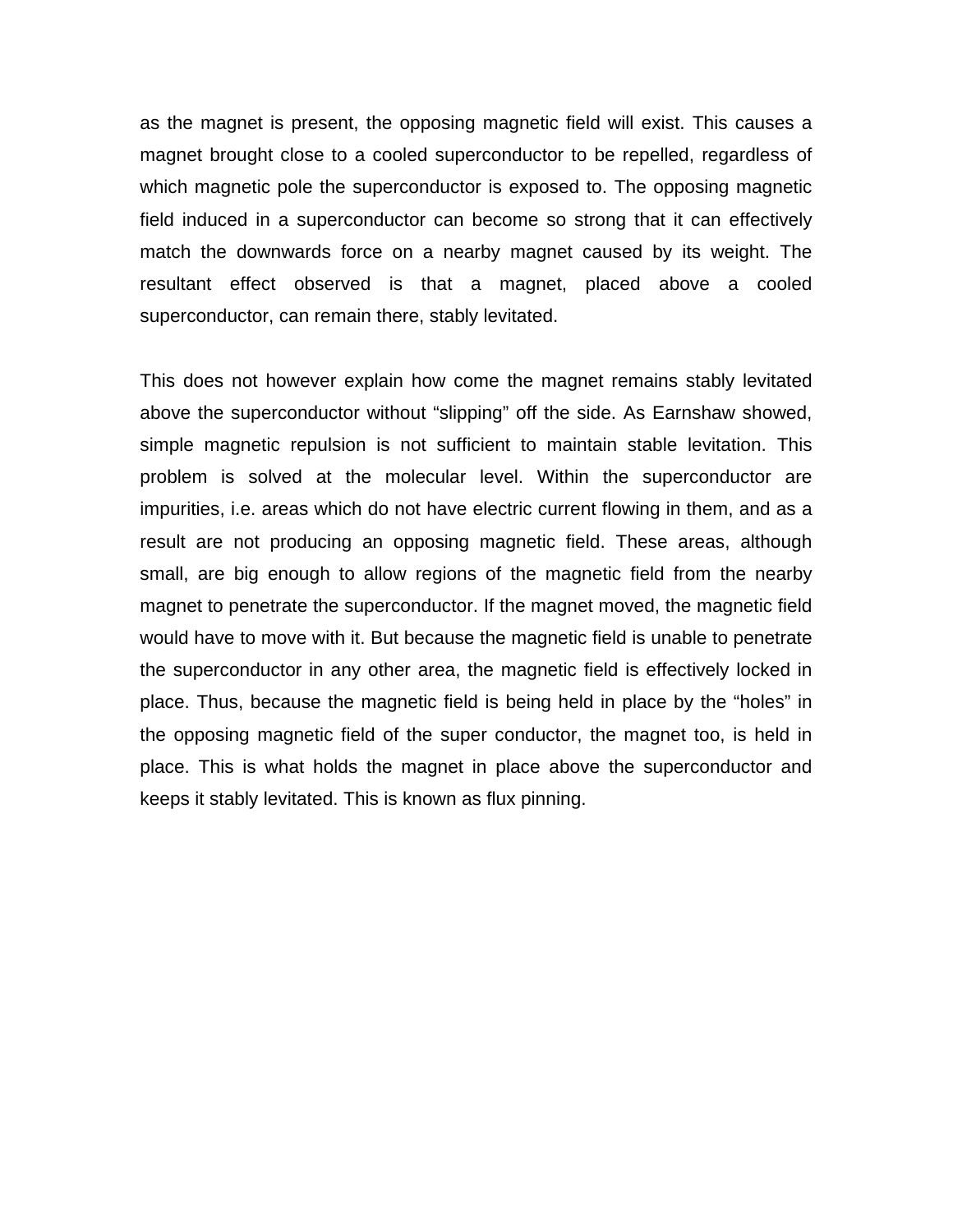Fig2: A magnet levitating above a superconductor



Image from: http://math.ucr.edu/home/baez/physics/General/Levitation/levitation.html

Ref: "The Meissner Effect" [online] http://www.users.qwest.net/~csconductor/Experiment\_Guide/Meissner%20Effect.htm (October 2005)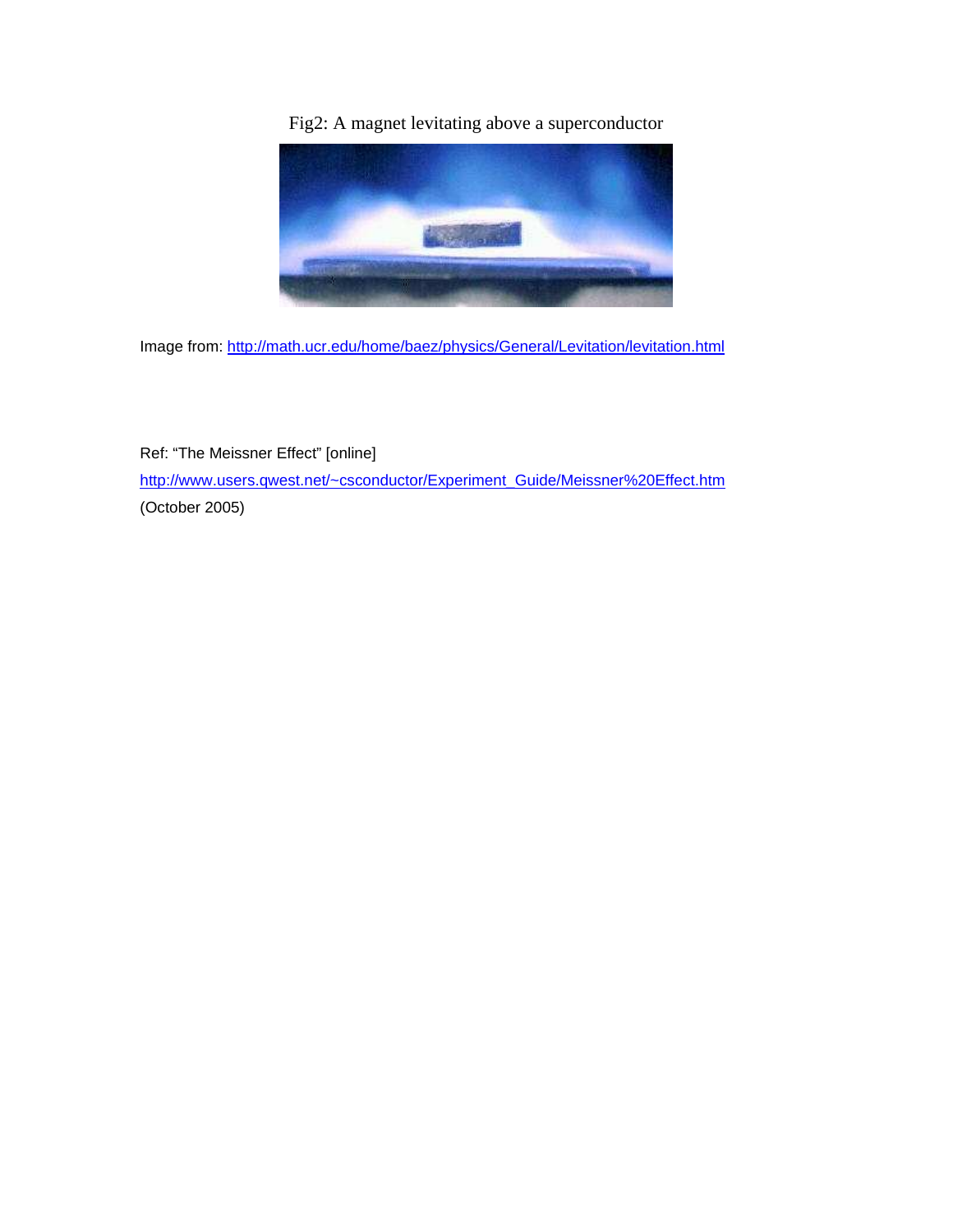## **5. ELECTROMAGNETIC MAGNETIC SUSPENSION**

The easiest way to levitate an object electromagnetically (from a control perspective) is via magnetic suspension. The object that is to be levitated is placed below an electromagnet (only one is required), and the strength of the magnetic field produced by the electromagnet is controlled to exactly cancel out the downward force on the object caused by its weight. This method circumvents Earnshaw's theorem by making use of feedback.

Thus the system only has to contend with one force, the levitating object's weight. This system works via the force of attraction between the electromagnet and the object. Because of this, the levitating object does not need to be a magnet; it can be any ferrous material. This further simplifies the design considerations. To prevent the object from immediately attaching itself to the electromagnet, the object's position has to be sensed and this information fed back into the control circuit regulating the current in the electromagnet. This produces the basic feedback arrangement depicted below.



Fig3: Diagram showing the basic control arrangement of a magnetic suspension system.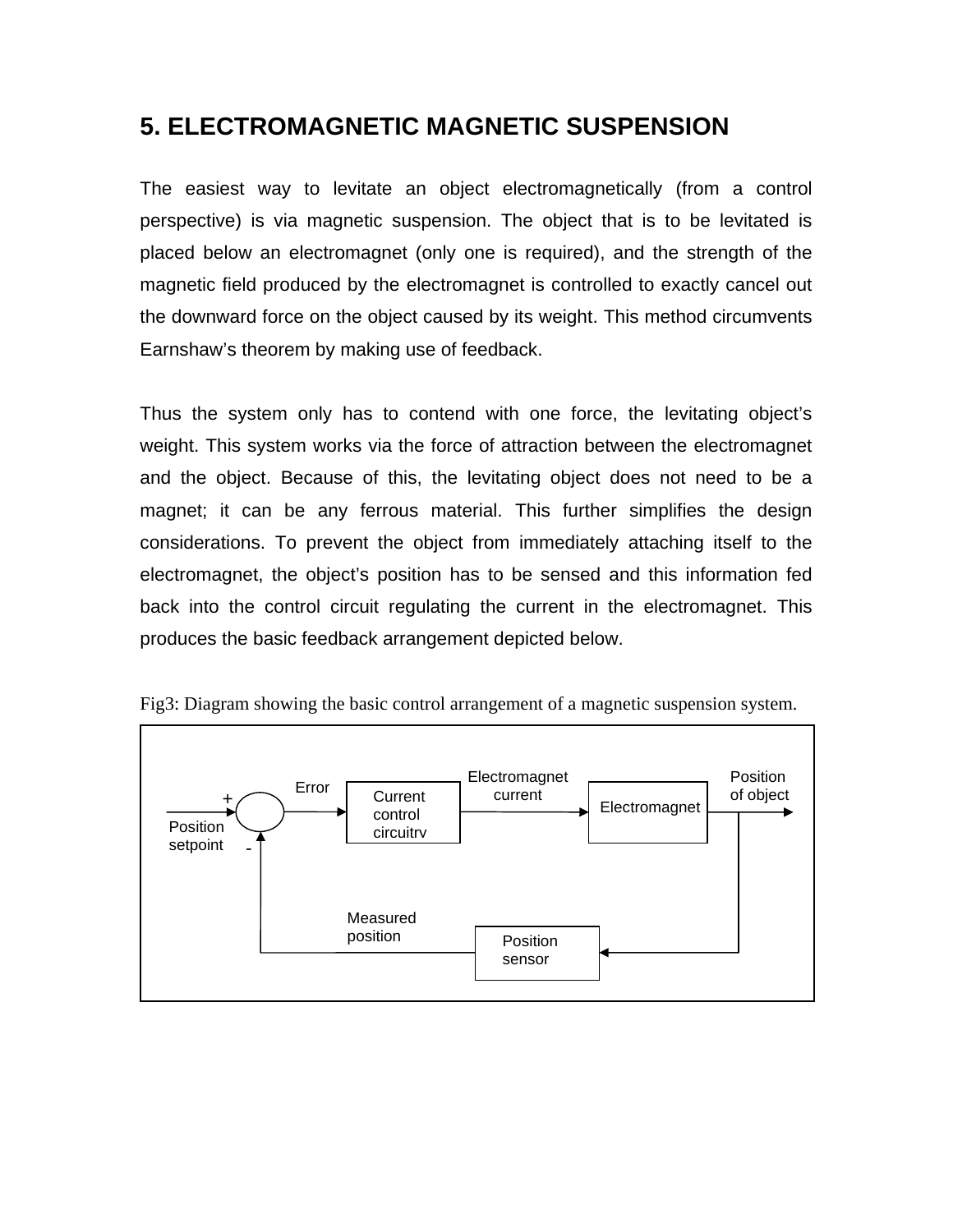If the object gets too close to the electromagnet, the current in the electromagnet must be reduced. If the object gets too far, the current to the electromagnet must be increased. A possible physical arrangement is shown below.



Fig4: Diagram showing the physical model of a magnetic suspension system.

There are various ways to sense the position of the levitating object. One way is optically. A beam of light is shone across the bottom of the electromagnet and detected at the other side. As the object obscures more and more light (indicating that the object is getting closer to the electromagnet) the electromagnet controller limits the current more and more. As the object drops away from the electromagnet, more light is exposed to the sensor, and the current to the electromagnet is increased. This system can prove difficult to properly set up, as the alignment of the light source and the light sensor is critical. Also critical is the shape of the levitating object, because the rate at which light is obscured or exposed should be linear as the object rises and falls. This will produce the best results.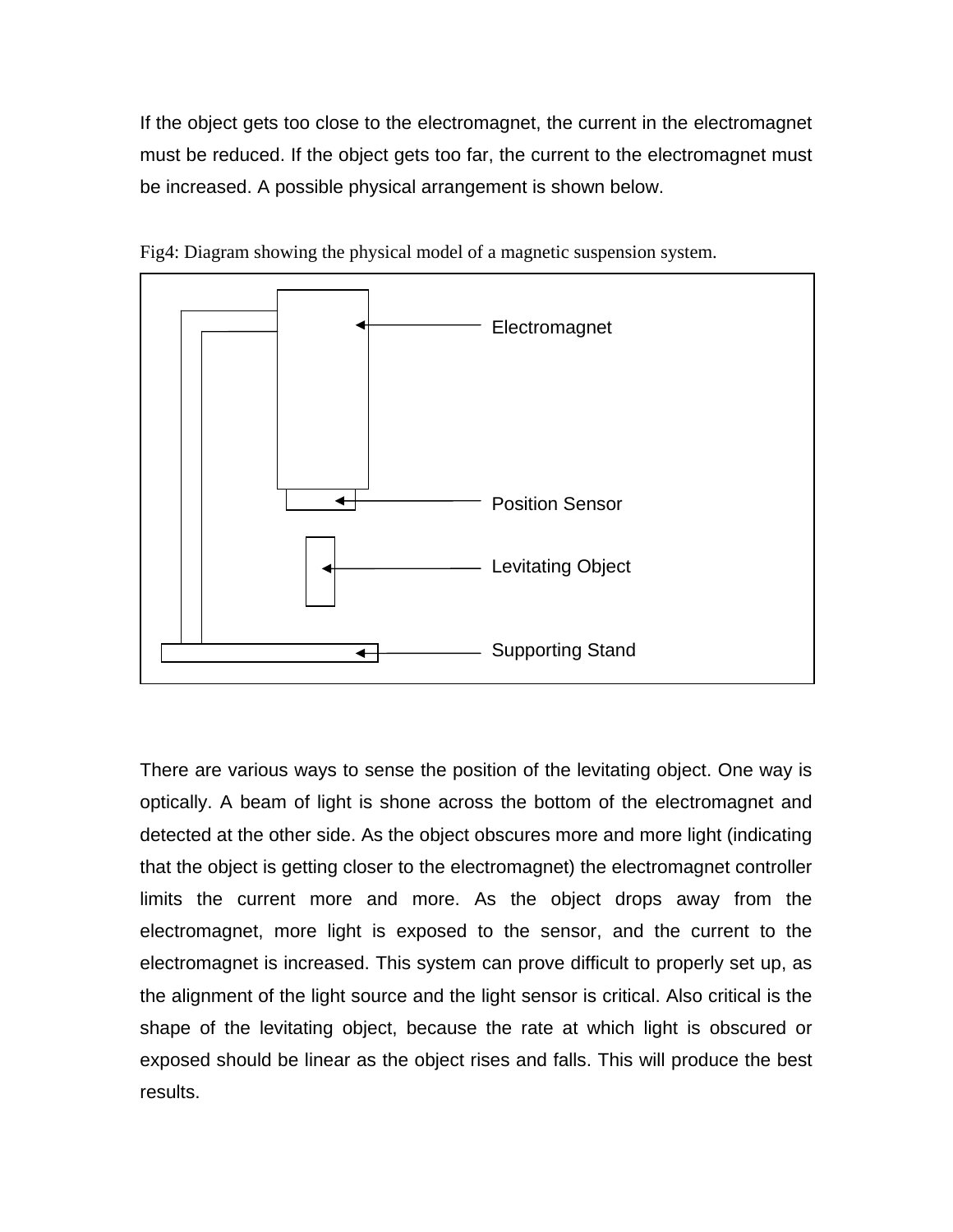The position can also be sensed capacitively. A small metal plate can be placed between the levitating object and the electromagnet. The capacitance between the levitating object and the metal plate can be sensed and used to determine the distance between the two. The advantage of this system is that the capacitance between the plate and the object is always linear regardless of the shape of the levitating object. The capacitance is given by the following equation.

$$
C = \frac{A\epsilon_0\epsilon_r}{d}
$$

 $C =$  capacitance (farads) A = area of capacitor plates  $(m^2)$  $\epsilon_0$  = permittivity of free space  $\epsilon_r$  = relative permeability  $d =$  distance between plates  $(m)$ 

The metal plate positioning is also not as critical as the sensor positioning in the optical solution, and is thus slightly easier to set up. The disadvantage of this solution is that the metal plate placed below the electromagnet may have undesired effects on the magnetic behaviour of the system. If the material is ferrous, its proximity to the electromagnet and its shape would alter the resultant magnetic field shape in the area of the levitating object. Also the circuitry required to sense the capacitance accurately is fairly complex and sensitive to circuit layouts.

Another means of position sensing is via ultra sonic sound transmitters. These work on the concept of sonar. A chirp sound signal is transmitted and the time taken for the signal to return after bouncing off the levitating object is used to determine its distance. This however, is a very complex solution given the simplicity of the system? Also because of the very short distance over which the ultrasonic sensors would have to transmit, this solution becomes unfeasible.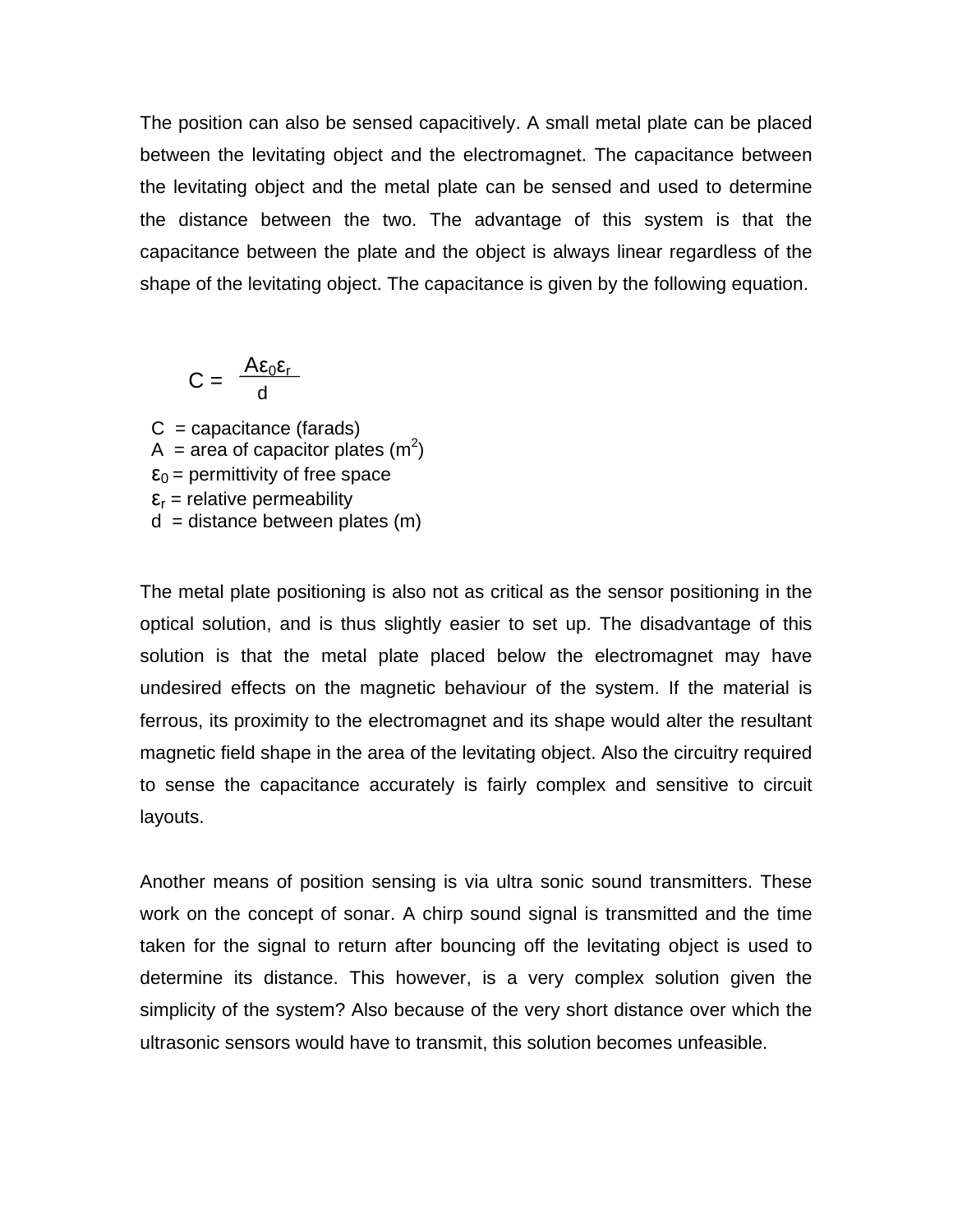The position can also be sensed with a Hall Effect sensor. For this solution, one hall sensor can be placed on the north pole of the electromagnet, and the other on the south pole. The hall sensor is a device which has a linearly increasing voltage response to an increasing magnetic flux. It can detect both north poles and south poles, by either raising its output voltage above its quiescent output voltage, or decreasing its output voltage below its quiescent output voltage. The outputs of both sensors can be sent to the inputs of a differential opamp in order determine the difference between them.

When there is no object to levitate, the outputs of both sensors will be equal. As an object approaches the bottom of the electromagnet however, it becomes magnetized by the magnetic field of the electromagnet. Thus, there would exist two magnetic fields on either side of the hall sensor on the bottom of the electromagnet. One would be due to the electromagnet and the other due to the magnetizing field in the levitating object. This would cause the bottom hall sensor to detect the net magnetic field, while the top hall sensor would still be detecting the magnetic field of the electromagnet only. The differential opamp would then output a signal which could be used to control the current to the electromagnet. Because the hall sensors have a linear response, the differential opamp output would rise and fall linearly as the object rose and fell.

The circuit used to implement a solution of this nature only has to achieve linear current control from 0 amperes to the maximum operating current. Only a single supply is required, along with the sensor circuitry and the proper gain to the current source control. It has been noted however in experiments with this system, that oscillations in the levitating object exist due to the phase lag caused by the current control circuitry and the electromagnet itself, which is in fact a large inductive load. In physical terms, the problem is that the circuit reacts too slowly to the changes in position of the levitating object. If the object drops it is inherently accelerating. The control circuit would over compensate with a large correcting current, and by the time it slacked off, the object would be accelerating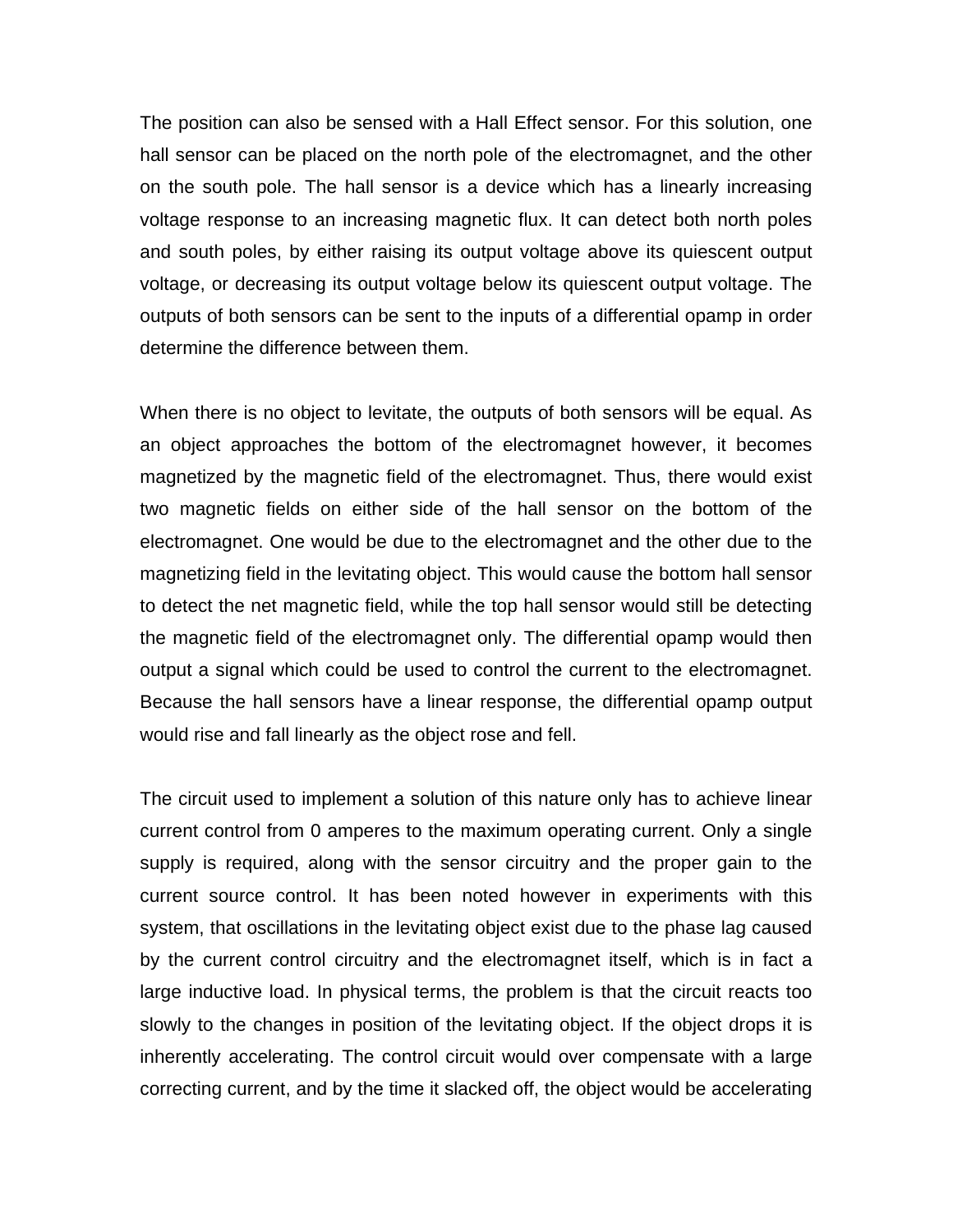towards the electromagnet. This causes growing oscillations as the control circuitry constantly over compensates until eventually levitation cannot be maintained and the object falls.

Thus to counteract the phase lag caused by the control circuitry and the electromagnet, phase lead needs to be added. In control terms, the position of the levitating object is insufficient information to maintain stable levitation; the rate of change of position is required as well, i.e. the speed. This can be achieved with the basic circuit below.





This circuit would be positioned between the position sensing circuitry and the current control circuitry. As a heuristic, R2 is usually one tenth of R1 (to limit AC current). C2 is determined based on the cut-off frequency, i.e. the frequency of the oscillation that must be eliminated. This is determined according to the equation:

$$
f = \frac{1}{2\pi RC}
$$

 $f =$  frequency of oscillation (Hz)  $R = R1$  (ohms)  $C = C1$  (farads)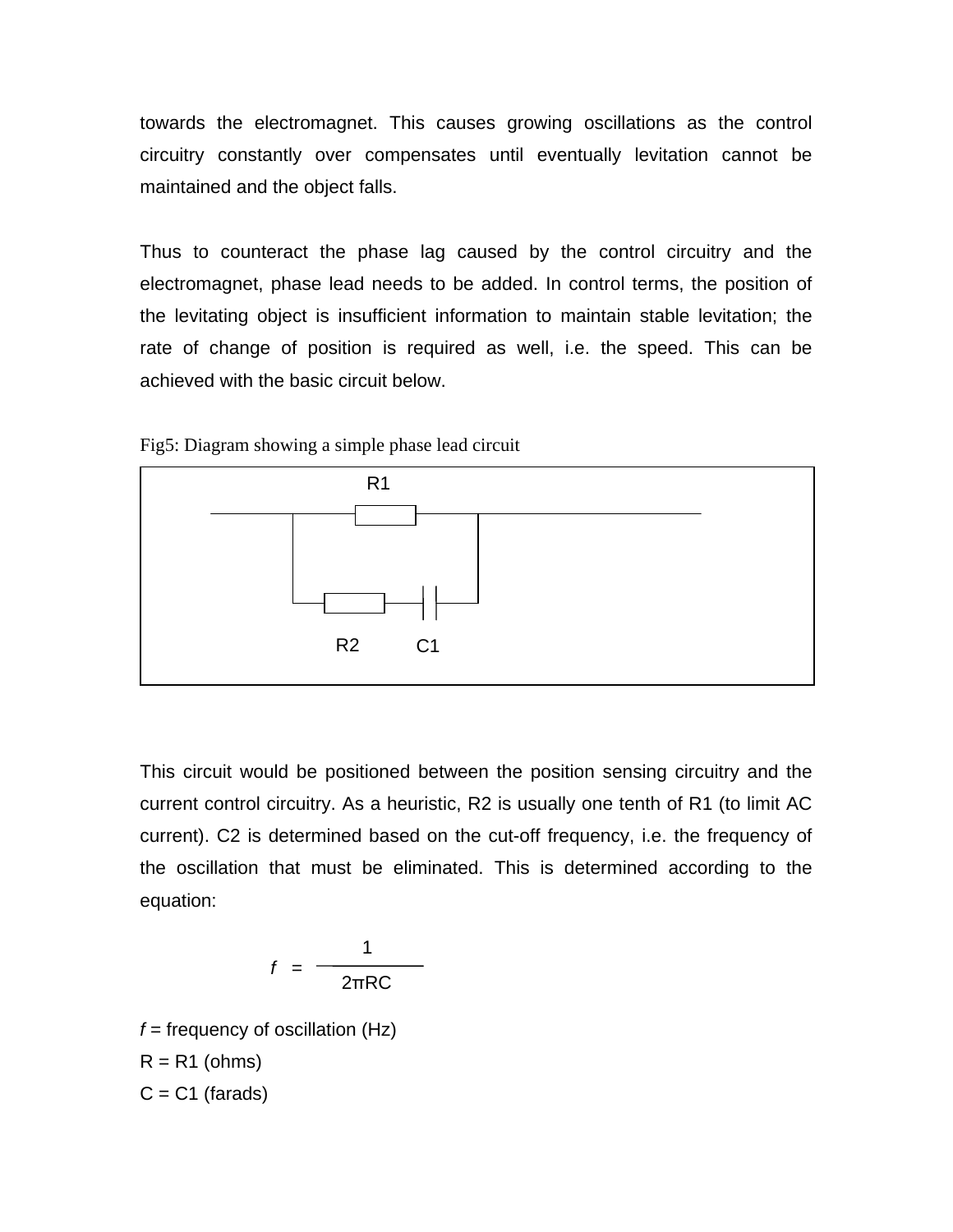The position information is the dc signal and passes through the resistor R1, giving it the appropriate gain. To obtain the speed, the position information is differentiated with the resistor and capacitor combination in series. This is indicated by R2 and C1 in parallel with R1. Thus both the position and the speed information are summed to determine what the driving current should be. When the levitating object is still or moving slowly, the position information is dominant. If the object starts rising or falling quickly however, the speed information becomes more dominant in the calculation of the necessary current. Thus the effect of the acceleration of the object is nullified, and the unwanted oscillations in the levitation of the object are damped.



Fig6: Picture showing a magnetic suspension system in action.

Image from: http://www.oz.net/~coilgun/levitation/home.htm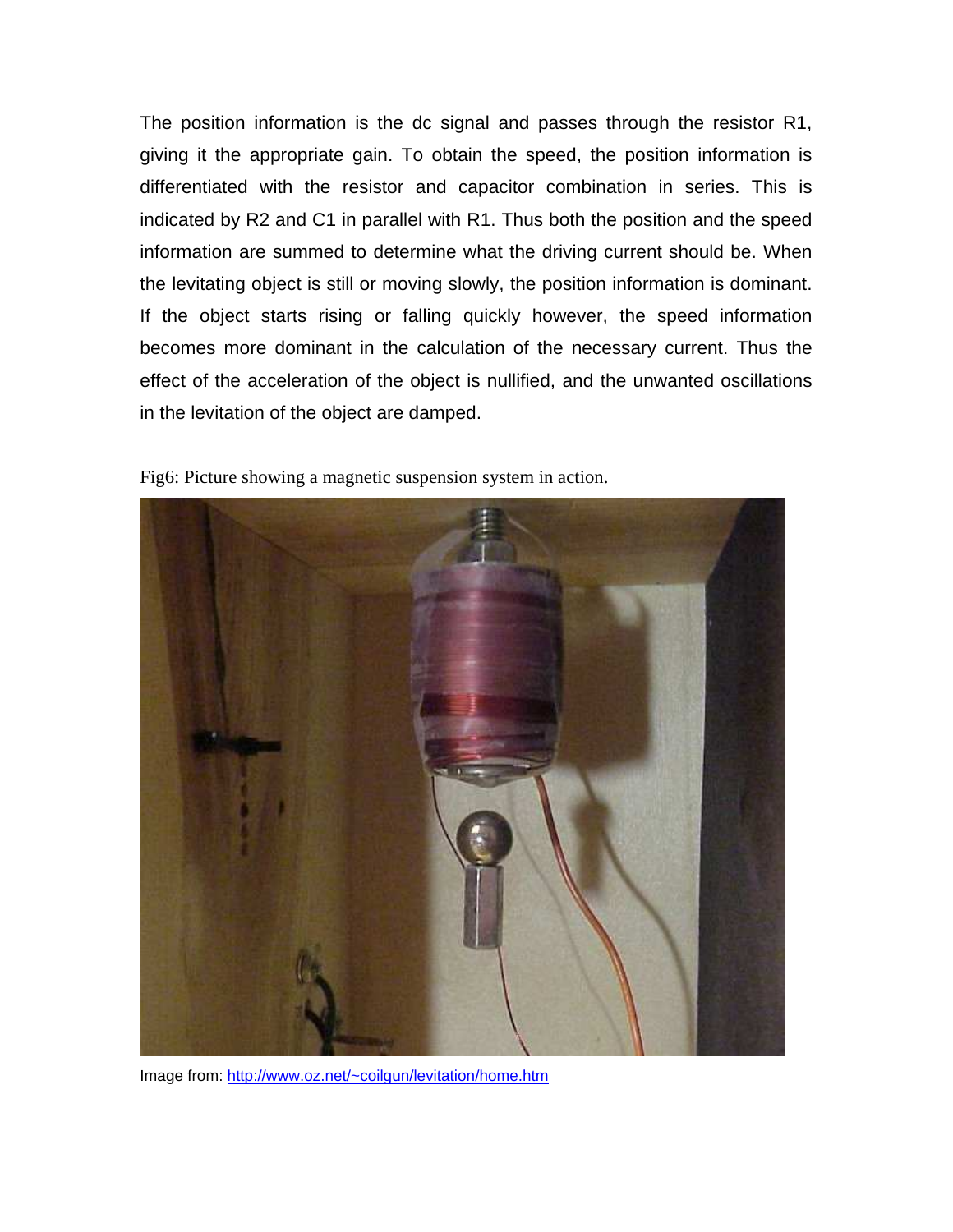## **6. ELECTROMAGNETIC LEVITATION**

The main driving interest behind electromagnetic levitation is in its applications in mass transport. Much research is being done on the methods and complexities of this technology. In its applications in mass transport, particularly trains, this technology is loosely referred to as MagLev.

### **6.1 MAGLEV**

This concept has already found commercial application in maglev trains. MagLev is an acronym for **mag**netic **lev**itation, and is most commonly used when referring to trains. MagLev is desirable in such an application because of the low maintenance for the track networks, and the low friction track that it provides. Because many trains gain their energy from sources not on the actual train, the energy requirements of the system become less stringent. Therefore, even though, it takes a considerable amount of energy to levitate the train, the energy can be feasibly obtained and transferred to the train.

#### **6.1.1 Design Considerations**

Various things need to be taken into account when considering the levitation subsystem of a greater MagLev system. The most obvious considerations are the requirements to levitate the train. These include the force required to lift the train, energy consumption, drive systems (the way in which electromagnets are arranged and triggered which causes the train to move forward) and forces acting on the train as it travels at high speed through turns.

Apart from this are the constructional and cost considerations of such a system. For something as large as a train, these are quite important. The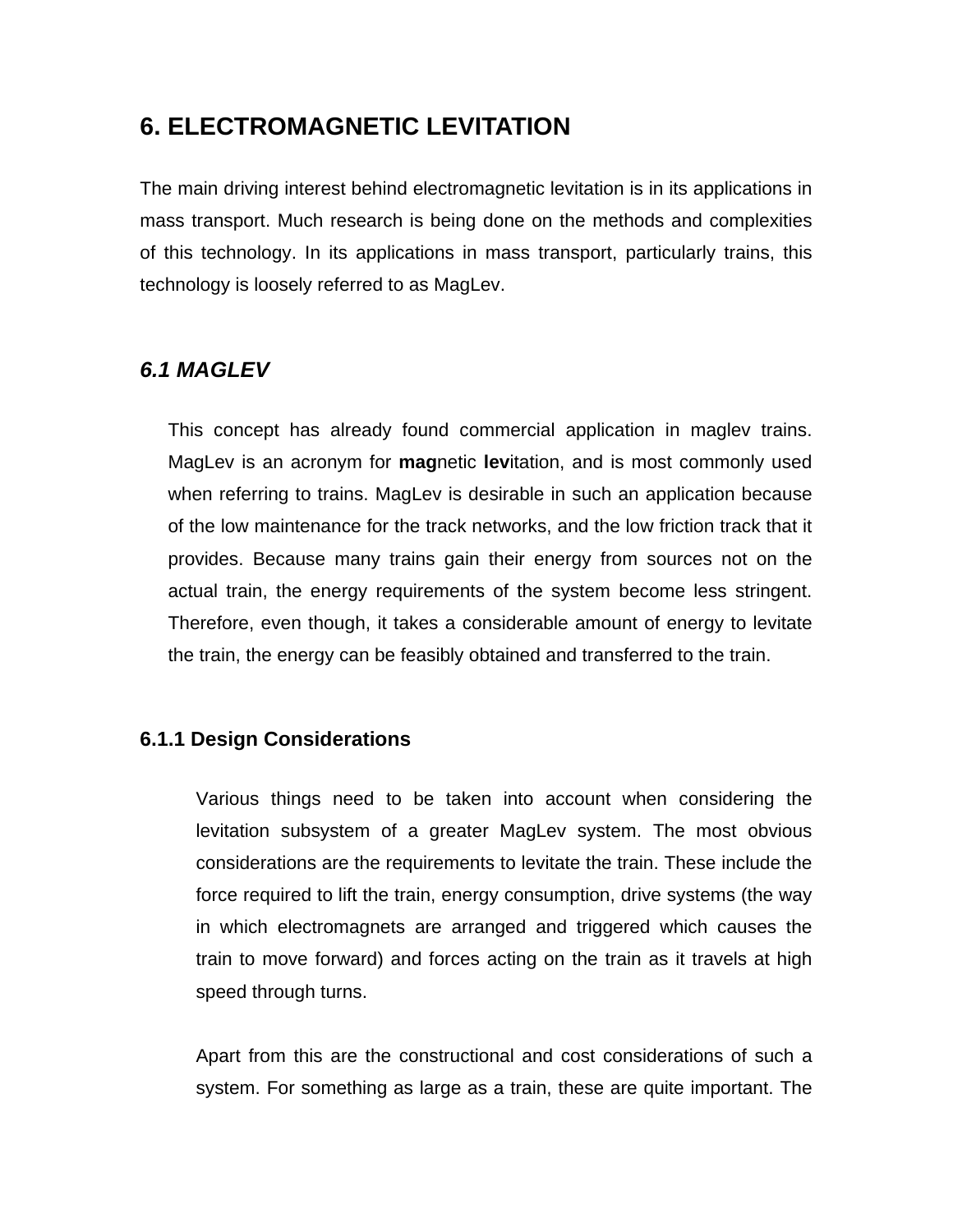comfort of the passengers is a priority in such an application. Oscillations and sudden movements or accelerations are undesirable and can cause great discomfort to passengers. As such, the control requirements are very rigorous. Basically, the train must be kept, levitated, on track and moving forward with the ability to stop as required. All this must preferably be achieved through non contact methods, such as through the use of magnetic fields.

#### **6.1.2 Existing Solutions**

Earnshaw's theorem must be taken into account. However, as in the case of the simple magnetic suspension system, MagLev seeks to circumvent Earnshaw's theorem through the use of feedback. There is however still some research being done on using permanent magnets for this application. The biggest strides however, are being made with electromagnets and feedback control. Using feedback and electromagnetic levitation, solves the fundamental problem described by Earnshaw. The next issue of concern is useful levitating stability. The various means of achieving this are through different arrangements of electromagnets. These take advantage of either magnetic suspension or magnetic levitation or both. Due to the rigid nature of the train's structure, and the fact that it must travel down a guided path, the configurations of the electromagnets on the train and on the track become simpler. Below is a diagram of a simplified arrangement of electromagnets for MagLev systems.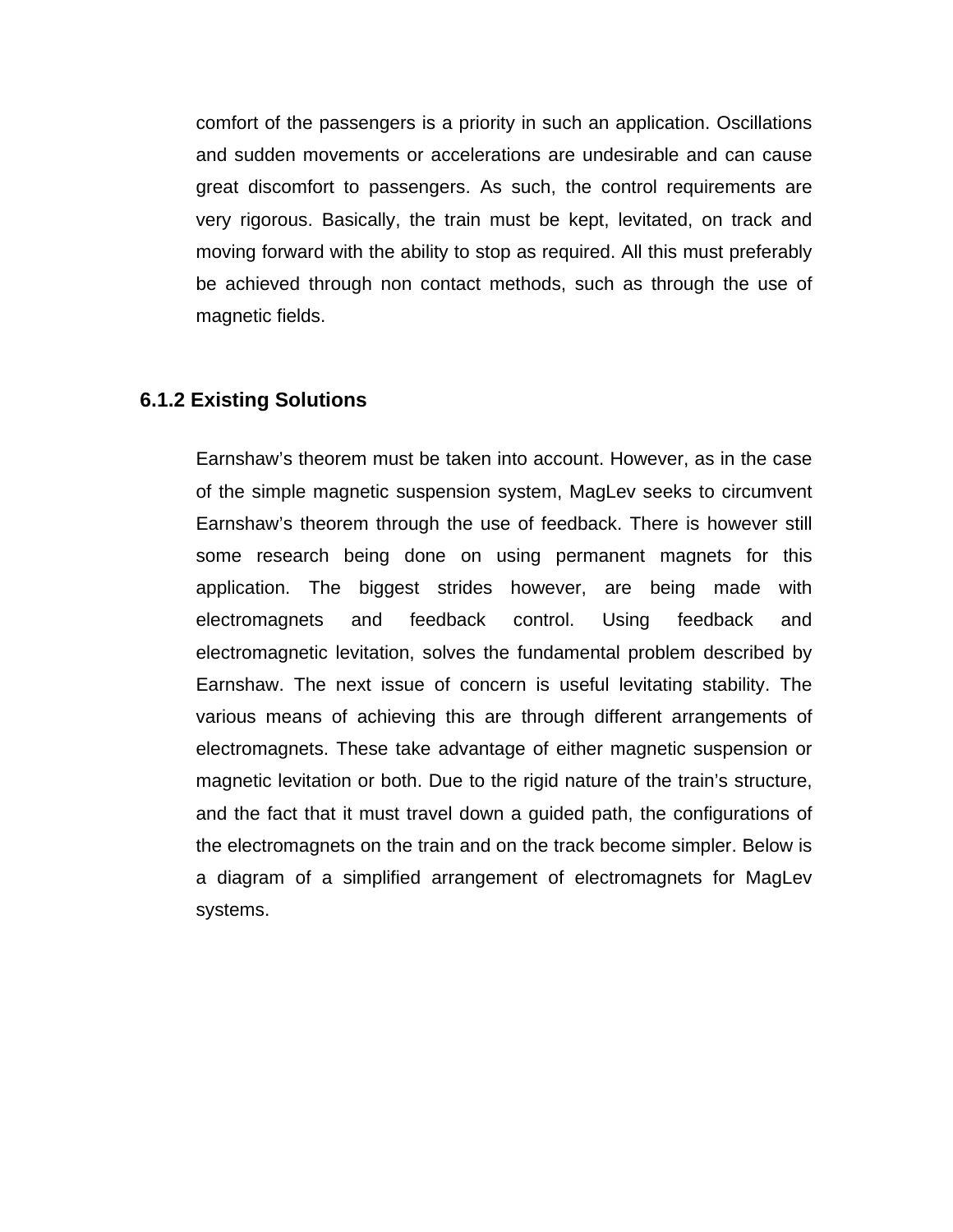

Fig7: Diagram showing a simplified arrangement of electromagnets to levitate a train.

The sideways motion of the train is just as important as the up and down motion of the train. Thus the problem of magnetic levitation has shifted from being a one dimensional problem as in the case of magnetic suspension, to a three dimensional problem. Maglev train systems solve this by various arrangements of electromagnet such as those depicted above. The designer can then focus on the characteristics that are required of each electromagnet, and then their relation to each other.

The relation or interaction between the various electromagnets is also vital. Movement and shifts in momentum of the train can not only affect the control circuitry of one electromagnet, but the individual circuits can have negative effect on each other. The train can begin oscillating if there isn't some form of transfer of control information between the various control circuits of the electromagnets. The same form of over compensation in control systems as those discussed in the case of magnetic suspension can occur in the maglev system if there is not a means for the various control circuits to interact.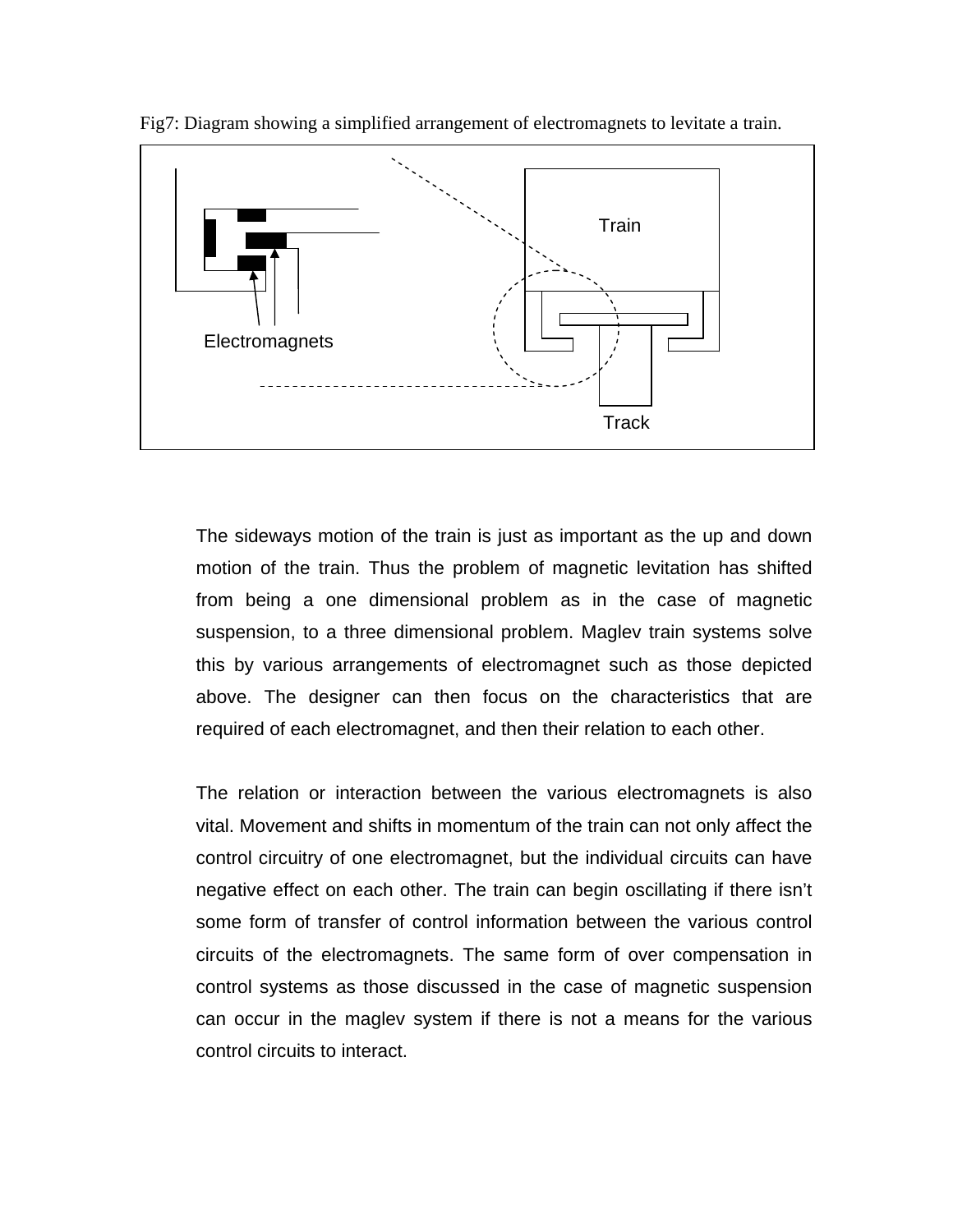Newer developments in MagLev technology include research into levitation with superconductors and other diamagnetic effects. These include superconductor magnets housed in the train, repelling cheap, easy to construct magnets built into the track. Diamagnetic effects being exploited include oscillating methods as described earlier. Such a system uses magnets housed in the train to repel AC current carrying conductors housed in the track.

The advantage of using diamagnetic effects to perform magnetic levitation is that that compared to a system using electromagnets for levitation, a system using diamagnetic effects has a significantly larger air gap.

#### **6.2 THE MAGLEV CRADLE**

The aim of this thesis was to produce a working magnetic levitation system capable of levitating an object clear of any support, without magnetic field sources placed along side it on the same level of elevation. Only one such similar system was found to exist. It is called the "MagLev cradle" and was designed and built by Bill Beaty.

#### **6.2.1 Operation**

The MagLev cradle works by simulating the Meissner effect electronically. The circuit simulates it in that it repels both north and south poles. The basic premise of the system is that a hall sensor is placed on one end of an electromagnet. The sensor output is sent to the current control circuitry of the electromagnet after being properly modified with the correct gain and polarity. The circuit is set up so that it attempts to maintain a resultant magnetic field of zero within the hall sensor. This means that as a magnet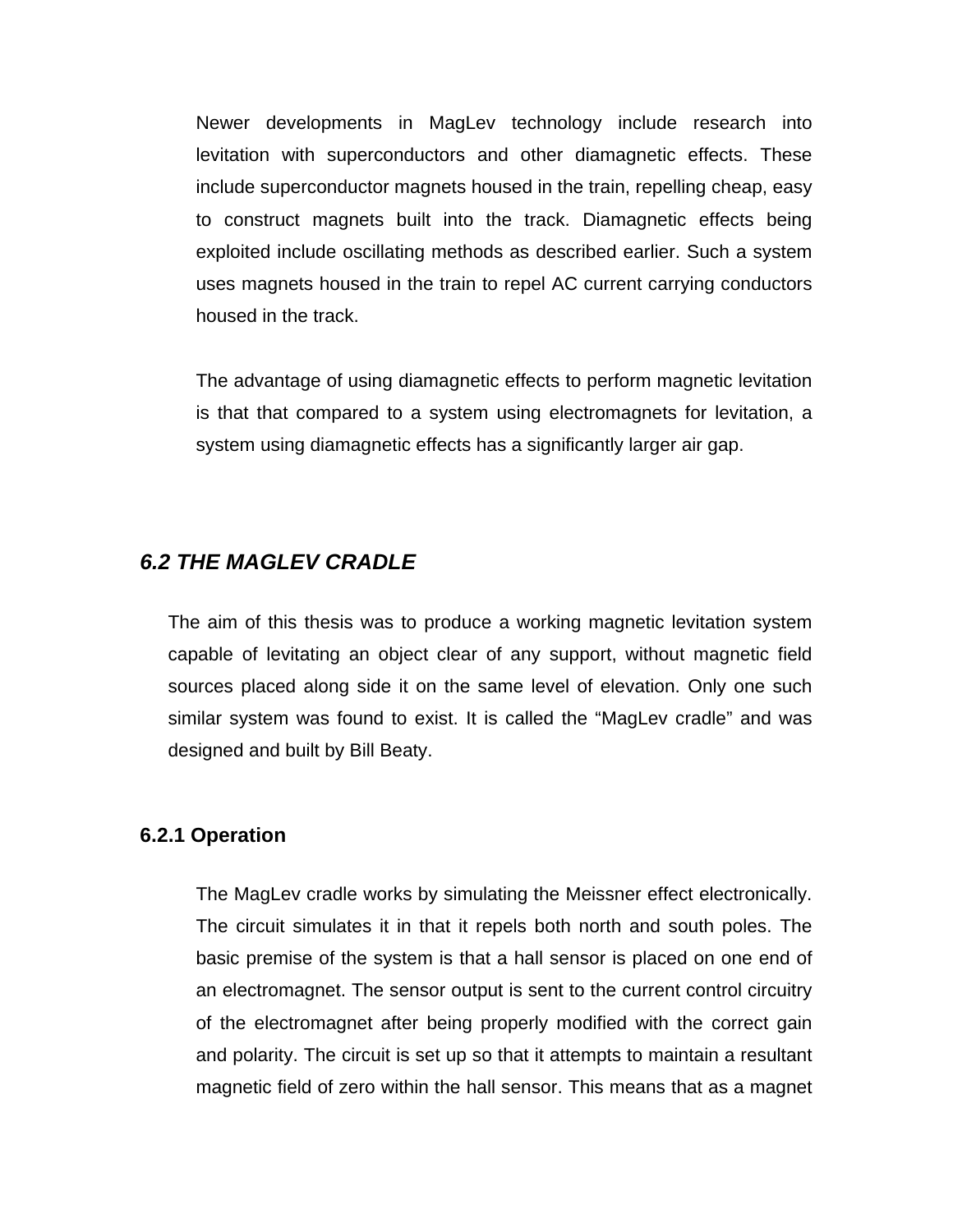with, for example, the south pole exposed to the sensor, approaches the sensor, the circuit will increase the current in the electromagnet in the necessary direction to produce an opposing south pole from the electromagnet. As the magnet moves closer to the sensor, the circuit will drive the electromagnet with more current until the force is great enough to match the weight of the magnet. This will also occur if the north pole of the magnet is exposed to the sensor, thus the circuit emulates the Meissner effect.

The MagLev cradle utilizes an arrangement of up to 12 such electromagnets and their control circuits in a "v" configuration to levitate a bar magnet. A "v" configuration is used to overcome any sideways motion the bar magnet may experience and thus keeping it trapped in position, levitated above the electromagnets. The MagLev cradle uses rapid switching circuits to control current to the electromagnets. The amount of time that the circuit remains on is a function of the distance of the bar magnet. If the bar magnet falls too close to the electromagnet, the circuit switches on, thus applying more repelling force. If the bar magnet rises too high above the electromagnet, it turns off, thus removing the repelling force. The bar magnet gradually reaches an equilibrium height, where the electromagnets are constantly switching on and off to maintain the levitation height. It may seem that this system would inherently cause the bar magnet to oscillate in the air. This oscillation is damped by the inertia of the bar magnet. The switching speed is so high, that the inertia of the bar magnet keeps it stationary in mid air.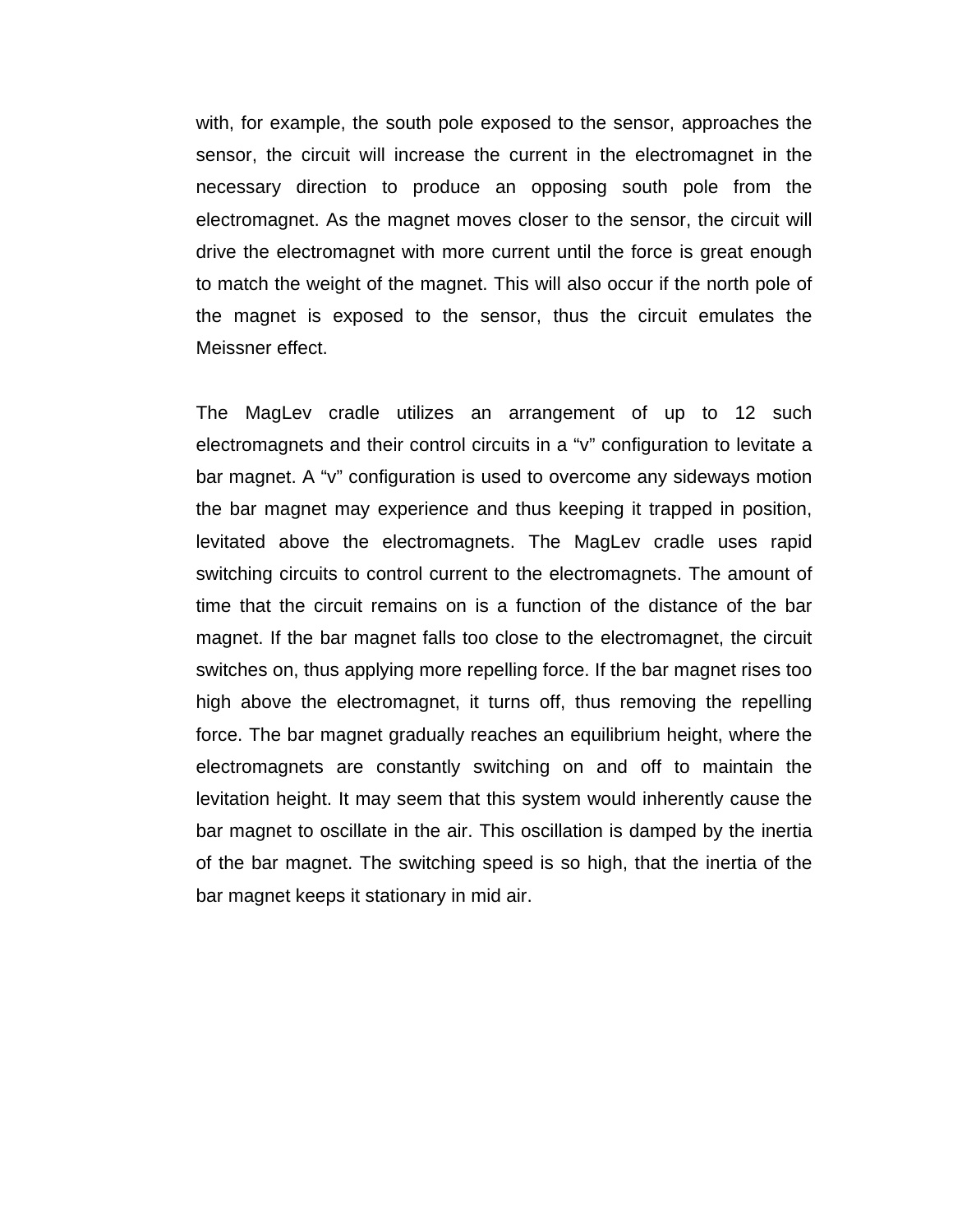#### **6.2.2 System Problems**

It was observed however that system suffers from instability. The bar magnet can only remain levitated for a few seconds before the oscillations become too great and it falls. This is most likely due to the phase lag problem identified in the magnetic suspension system. The solution is also most likely to add phase lead into the circuit, i.e. to obtain the speed and add it to the position information in order to damp this oscillation. As Beaty noted, this damping could also be achieved physically by placing copper plates perpendicular to the levitating bar magnet. If the bar magnet oscillates, an electric current will be induced in the copper plate, causing an opposing magnetic field to be established, which will damp out the bar magnet's movements. It was also noted that weights could be added to the bar magnet to increase its inertia and in effect damp out the oscillations in that way. This solution however would have undesirable effects on the system's performance. Things like the levitation height and the speed of response (due to the levitating object being heavier) would be adversely affected.

To repel both north and south poles, the magnetic cradle requires a split power supply in order to provide different current directions in the electromagnet as required. A simple transistor switching circuit controls the average amount of current the electromagnets receive based on sensor information. The position sensing is done with hall sensors mounted on the ends of the electromagnets. The physical layout of the MagLev cradle is shown below.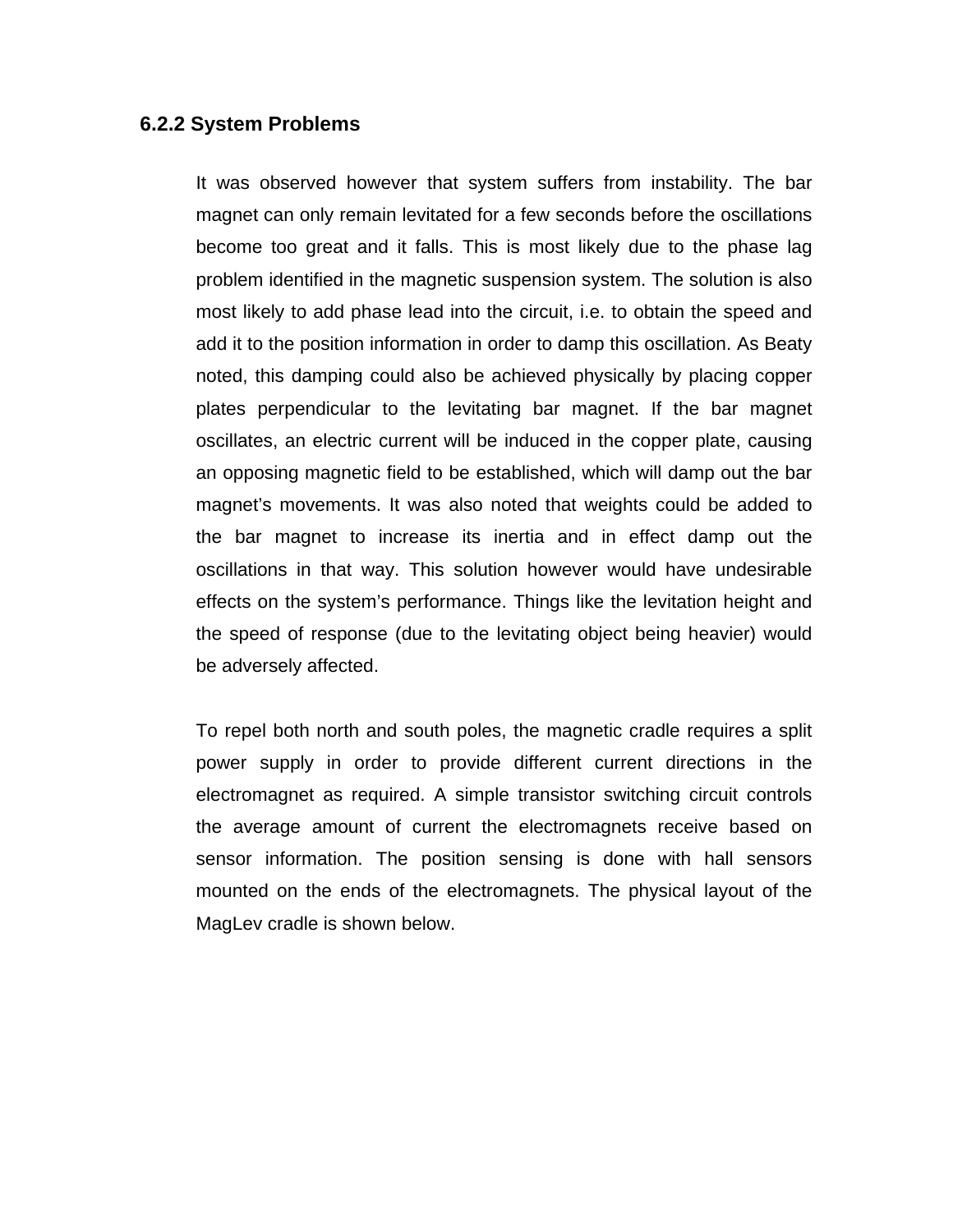

Fig8: Diagram showing the physical setup of the MagLev cradle.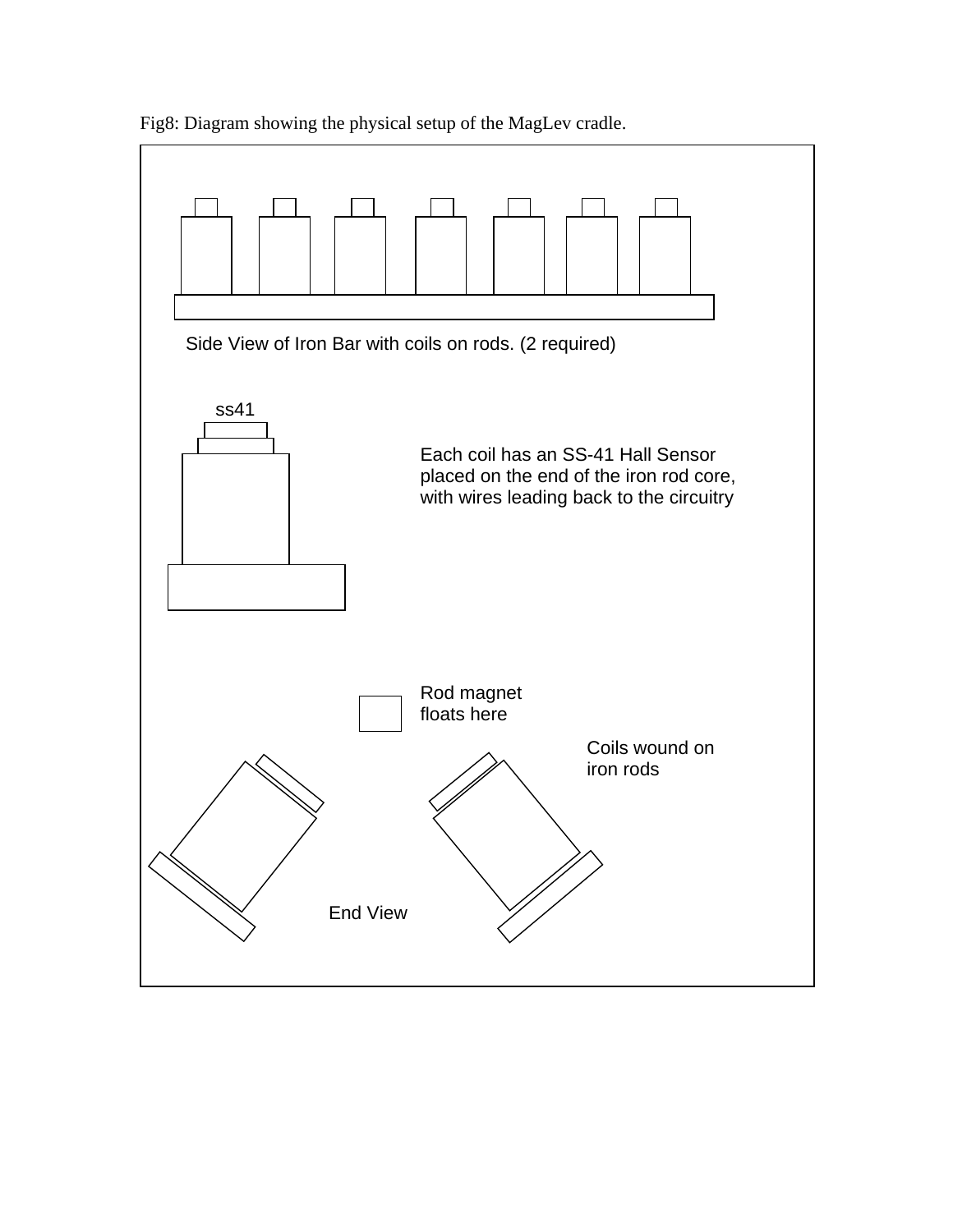## **7. Electromagnetic Levitation System Development**

The model developed for this thesis topic aimed to use continuous current control to the electromagnets, instead of the switched current control used by the MagLev cradle. Experiments were also done to investigate various configurations of electromagnets in order to achieve stable magnetic levitation. The current control circuitry and Hall Effect sensor system, would be tested first, and then duplicated for each electromagnet added to the system. From there, control circuitry would be designed and added as necessary.

## **7.1 SYSTEM OVERVIEW**



Fig9: A diagram showing a systems view of a magnetic levitation device.

As is the premise with most magnetic levitation models, the system diagram above shows the basic working of a magnetic levitation system. Because the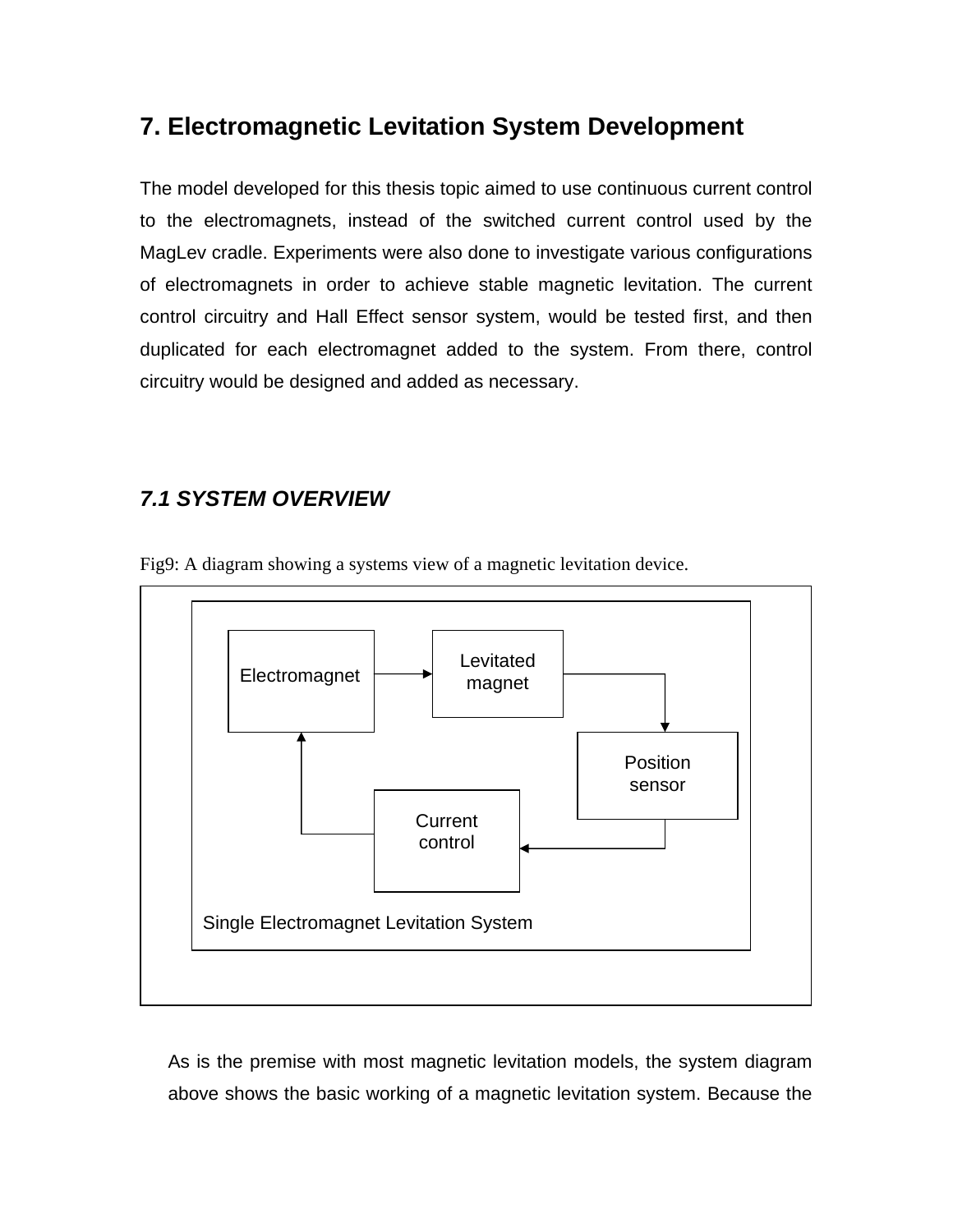system designed for this thesis is simply made up of multiple electromagnets, the above system diagram applies to each one. The interaction of these systems will be discussed later on.

As in the MagLev Cradle, the operation of this system will be to detect the position of the levitating magnet and drive the electromagnet accordingly. If the magnet falls too close, the current in the electromagnet must be increased to repel the levitating magnet more strongly. If it rises too high, the current in the electromagnet must be reduced.

For this model, the object being levitated will be a bar magnet. The means of sensing the position will be done by sensing the magnetic field of the levitating magnet. The physical arrangement of the above system will be as follows.



Fig10: Shows a possible physical arrangement for a magnetic levitation system.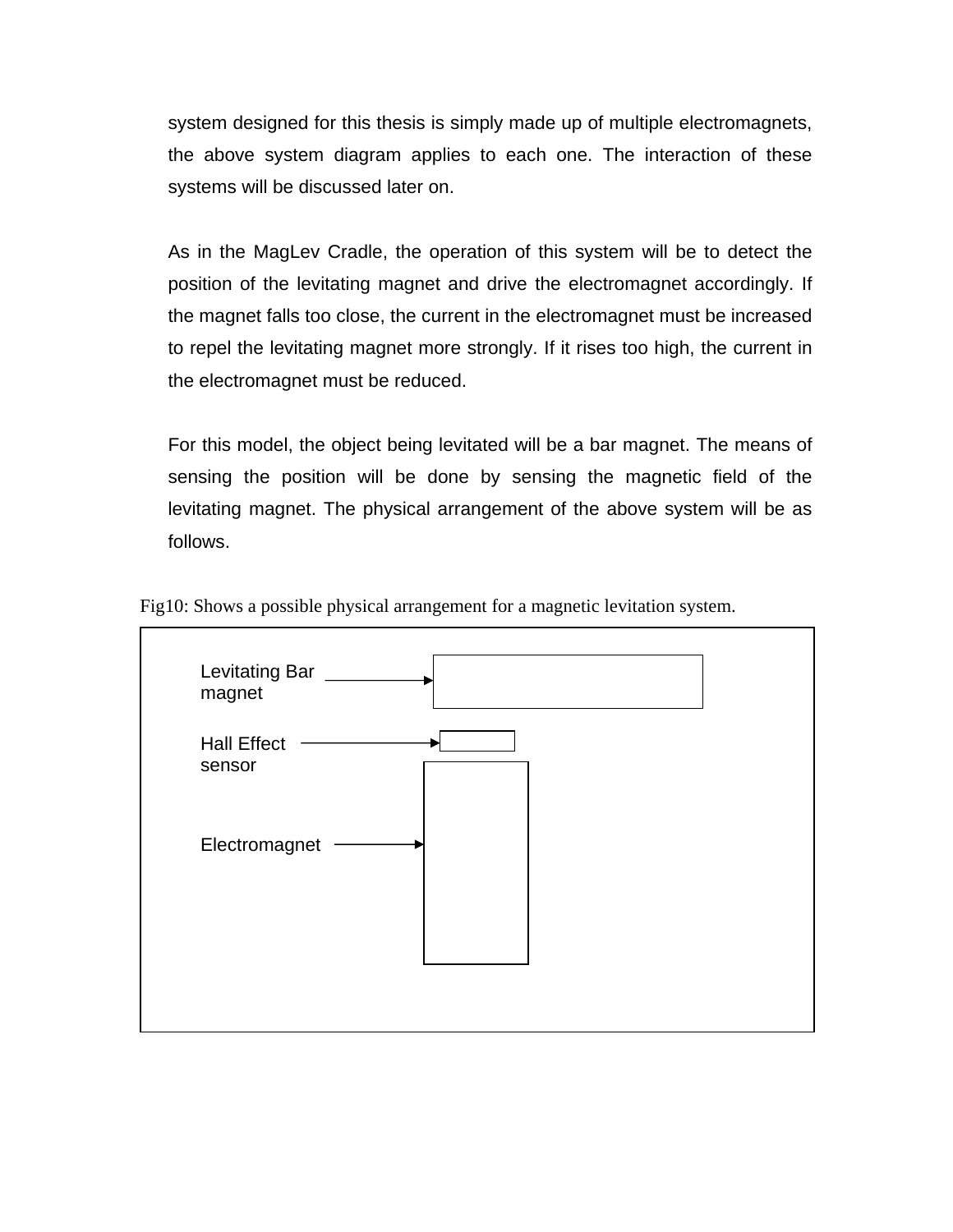#### **7.2 SYSTEM COMPONENT OVERVIEWS**

#### **7.2.1 Electromagnets**

The electromagnets are steel bolts with thin copper wire wound around them. Two circular pieces of wooden hardboard are bolted to each end. The coil itself is wrapped in masking tape .The coil has a dc resistance of 22 ohms.



Fig11: Shows the physical dimensions of the electromagnets used.

#### **7.2.2 Ratiometric Linear Hall Effect Sensors**

The Hall Effect Sensors are linear output devices which sense the strength and polarity of nearby magnetic fields. Their part no. is UGN3503u. The sensor itself comes in a small three pin IC package. Its supply voltage is 4.5V - 6V and the supply current required is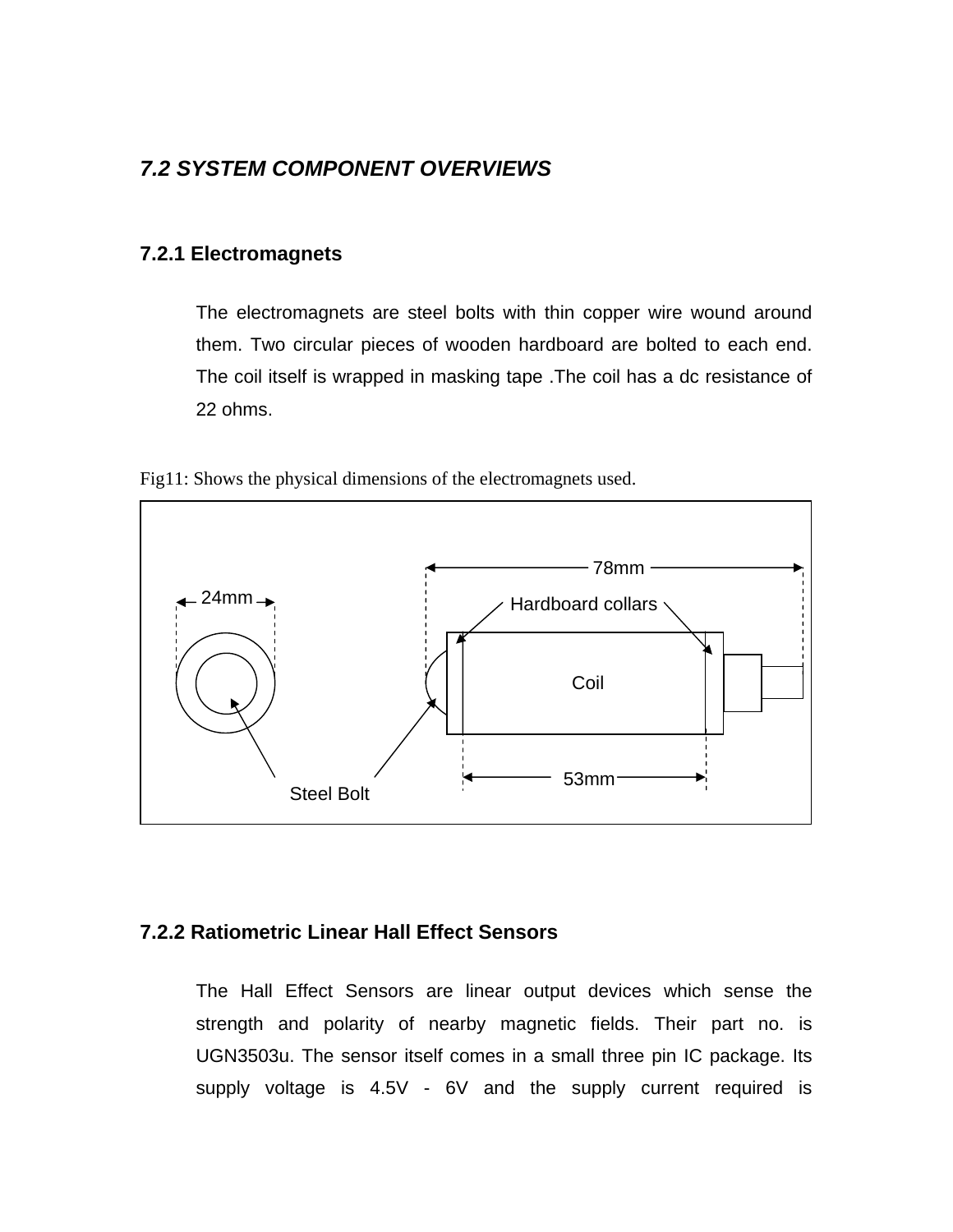approximately 9mA – 14mA. It outputs a quiescent voltage of 2.4V – 3V depending on the supply voltage. The sensor sensitivity is dependent on the supply voltage, but it is generally in the range of 1.4mV/G.



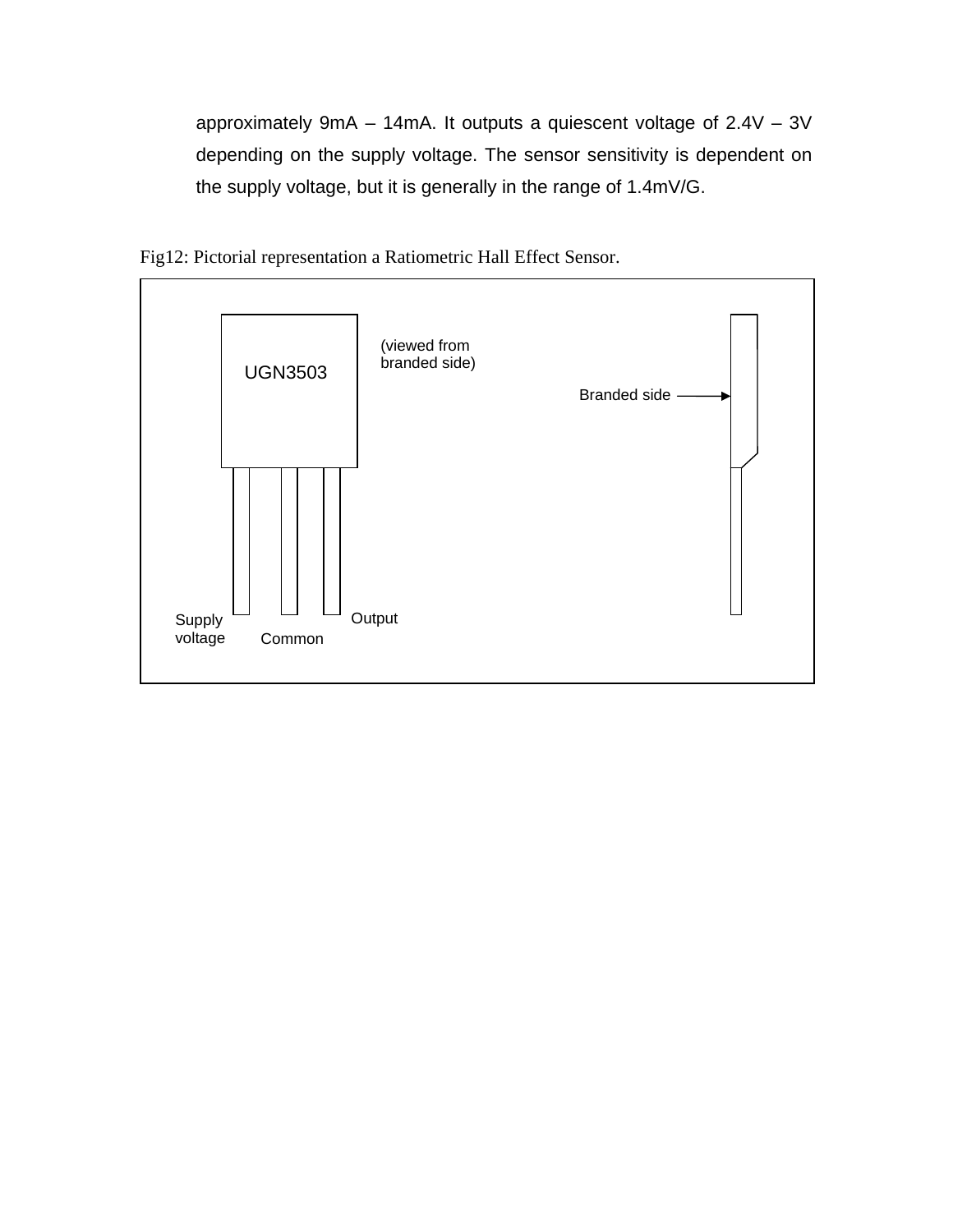#### **7.3 ELECTROMAGNET CURRENT DRIVE CIRCUIT**

The first current control circuit attempted is shown below.



Fig13: Circuit diagram of a one opamp current control circuit.

The Hall Effect sensor (part no. ugn3503u) has a quiescent output voltage of 2.4 volts to 3 volts. This is dependant on the sensor's supply voltage. The sensor indicates whether a north pole or south pole is detected, by raising or lowering its output voltage about its quiescent value. As the approaching magnetic field strength increases, the output voltage will increase or decrease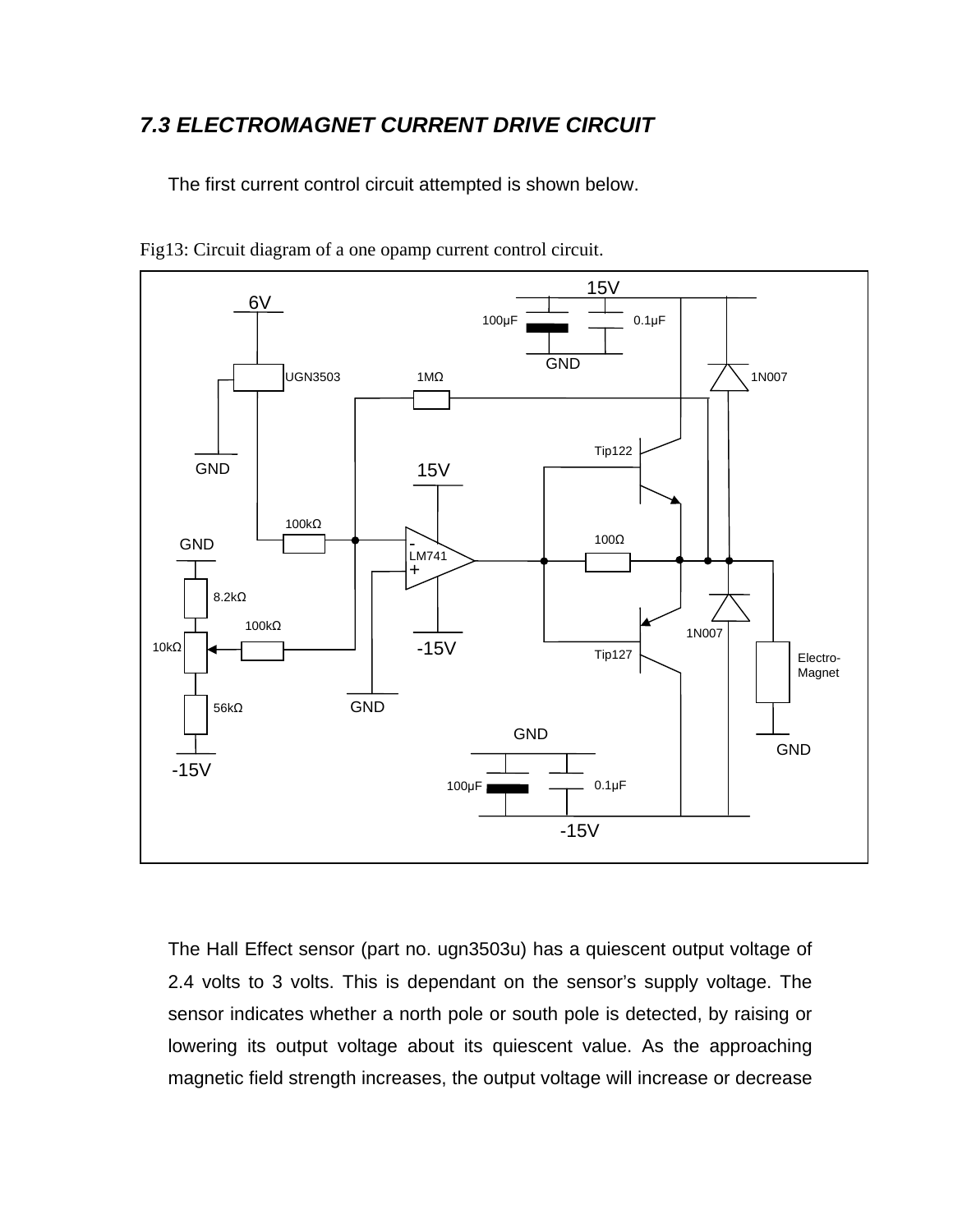linearly, depending on which magnetic pole it is exposed to. For the current in the electromagnet to be able to reverse direction based on this information, the sensor output would have to be made bipolar.

The opamp is used in its virtual earth configuration as an opamp summing circuit. The potentiometer in the resistor divider is used to null out the quiescent voltage of the sensor, by summing an equal and opposite voltage in to the virtual earth point. Thus, at the opamp output, a bipolar signal is achieved, with its polarity indicating which magnetic pole has been detected, and its magnitude indicating the strength of the detected magnetic field. The feedback resistor provides the gain required to increase the small dc response from the sensor to a usable level. The two Darlington power transistors are connected in a sink/source configuration with the load, and their bases are driven by the opamp output. This setup emulates a power opamp, by allowing a basic LM741 opamp to control a current much larger than its specified rating.

The 100 ohm resistor between the transistor base and emitter allows a small current to flow to magnetize the electromagnet even when a very weak field is detected. The diodes were added to provide current surge protection, (even though the Darlington transistors already have built in diodes), and the capacitors to eliminate power supply noise.

The system was promising in initial testing without the load. When the electromagnet was added however, the circuit suffered from severe instability. As soon as the voltage across the electromagnet reached approximately 1.2 volts (i.e. as soon as the transistors turned on) the instability appeared as the output voltage oscillated. Initially, successively larger capacitances were added across the feedback resistor. Even though this did reduce the magnitude of the oscillations across the load, they could not be eliminated. Also the introduction of such large capacitances was hampering the speed of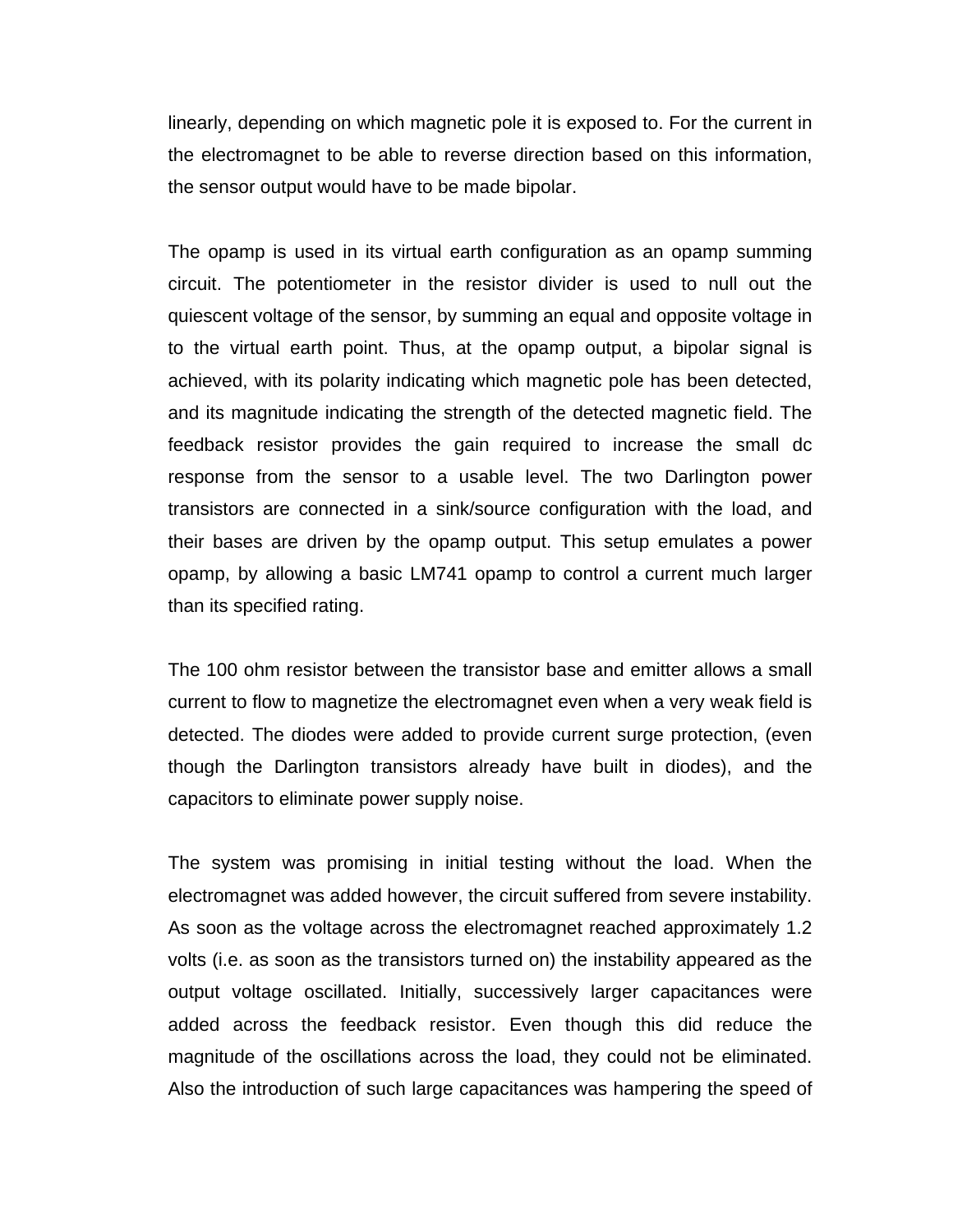response of the system. Next, a resistance was placed in series with the electromagnet. This did reduce the magnitude of the oscillations, however, as the value of resistance was increased, the amount of current in the electromagnet had bee so drastically reduced that this solution was no longer feasible. Because the problem only occurred when the electromagnet was added, it was assumed that the oscillations were caused by the phase lag introduced by the electromagnet. Thus the circuit was modified to the one below in order to facilitate the introduction of phase lead.



Fig14: Circuit diagram of a current control circuit with the addition of phase lead.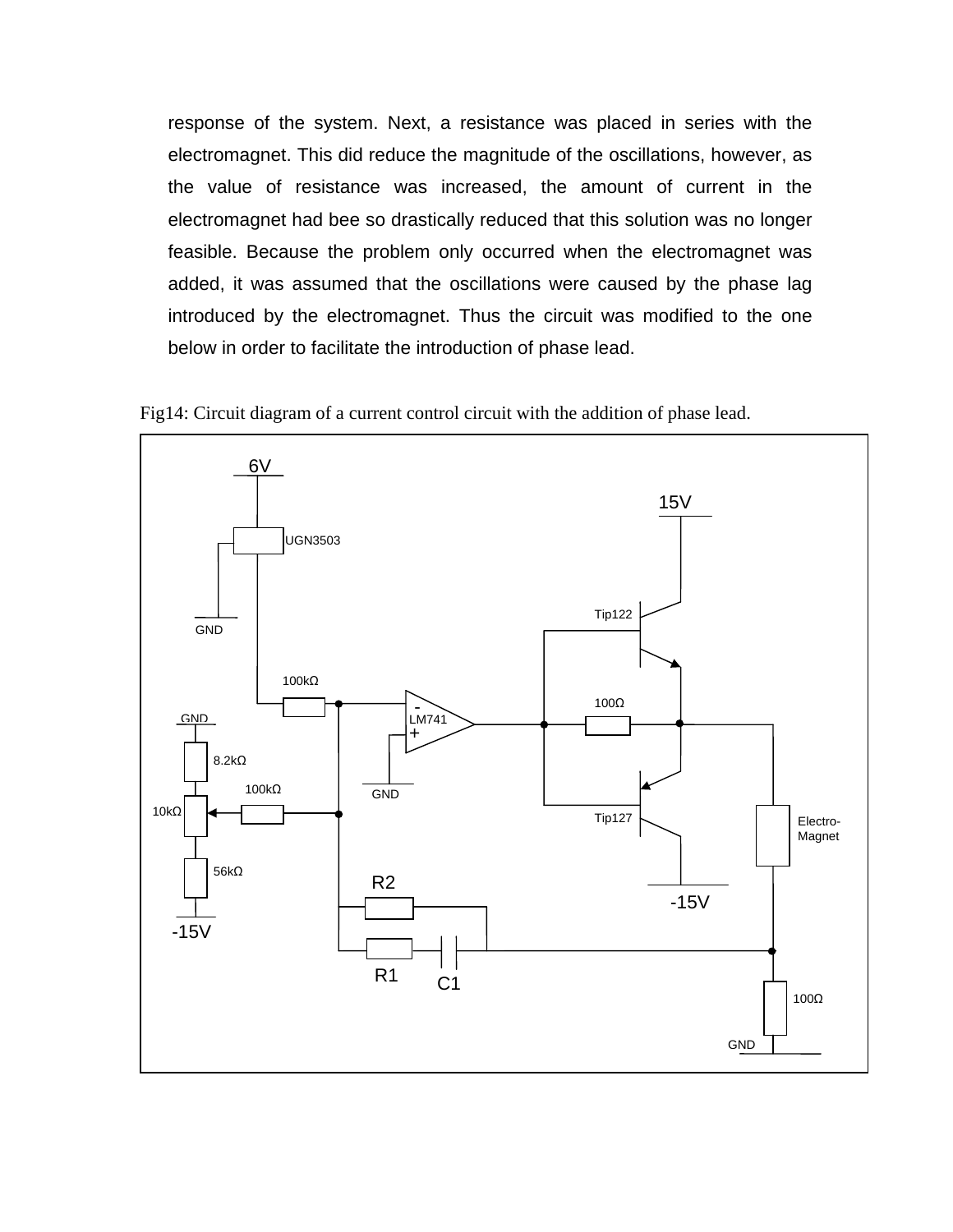This circuit performed current feedback by measuring the current through the 100 ohm resistor connected in series with the electromagnet. The phase lead was then added into the feedback path in an attempt to correct the phase lag of the electromagnet. The initial phase lead modification, and the variations that followed, failed to have any effect on the oscillation frequency, or amplitude. Unable to eliminate the oscillation at this stage, a voltage feedback solution was experimented with. The circuit below had only a slight improvement over the original.



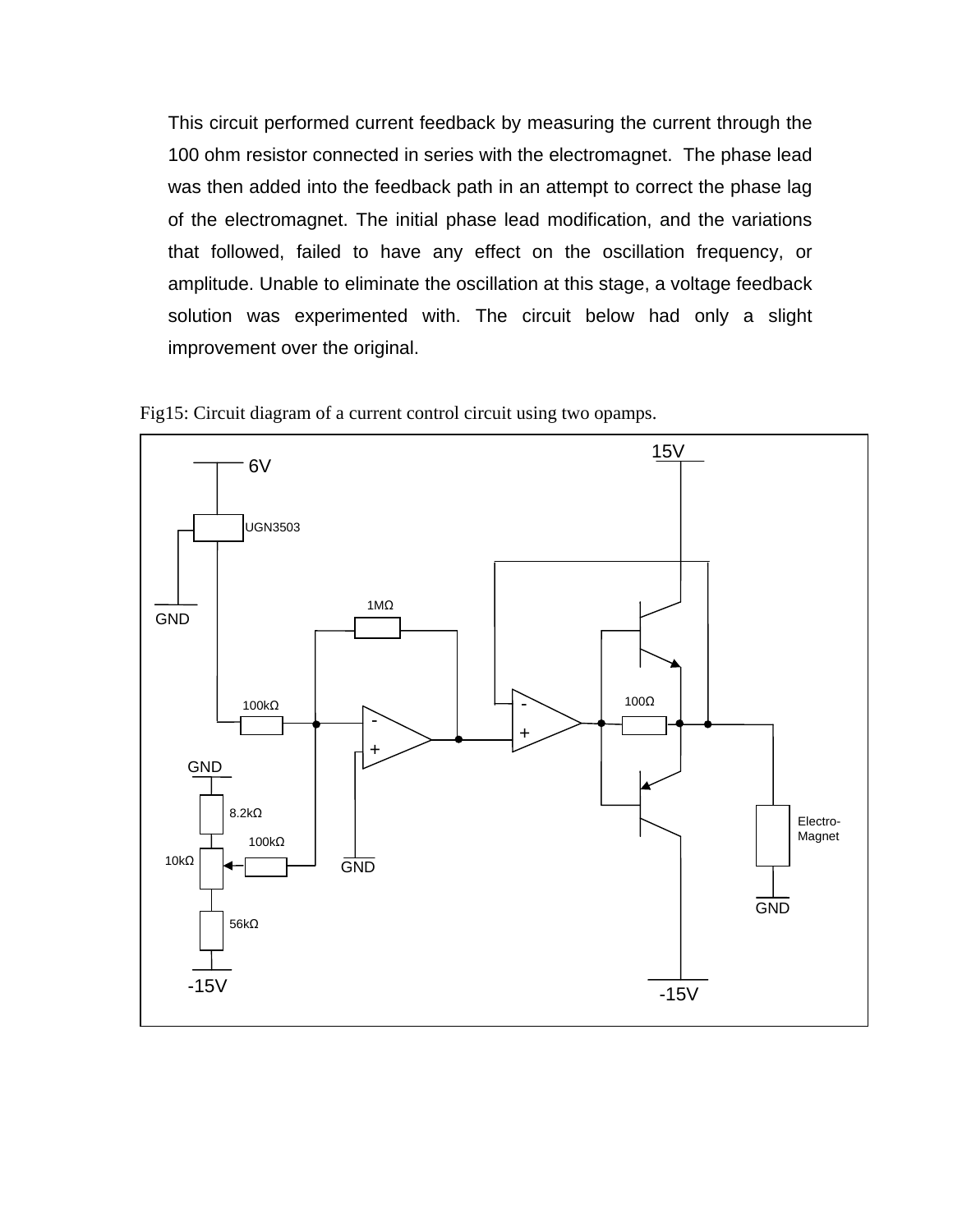This circuit separated the opamp summer circuit and the current drive circuit. The amplitude of the oscillations was reduced; however, it was observed that a very high frequency of oscillation still existed, in the order of 7 MHz. This oscillation appeared when the voltage across the load rose to over 2.38 volts. This indicates that the oscillations appear very shortly after the transistor turns on. Various changes were made to the physical layout of the circuit in an attempt to eliminate the oscillations, suspecting that they were caused by poor circuit configuration. These changes proved ineffective in minimizing the amplitude of the oscillations or altering its frequency. This lead to the modification shown below:

Fig16: Circuit diagram of a two opamp current control circuit with the addition of a transistor stage gain limiting resistor.

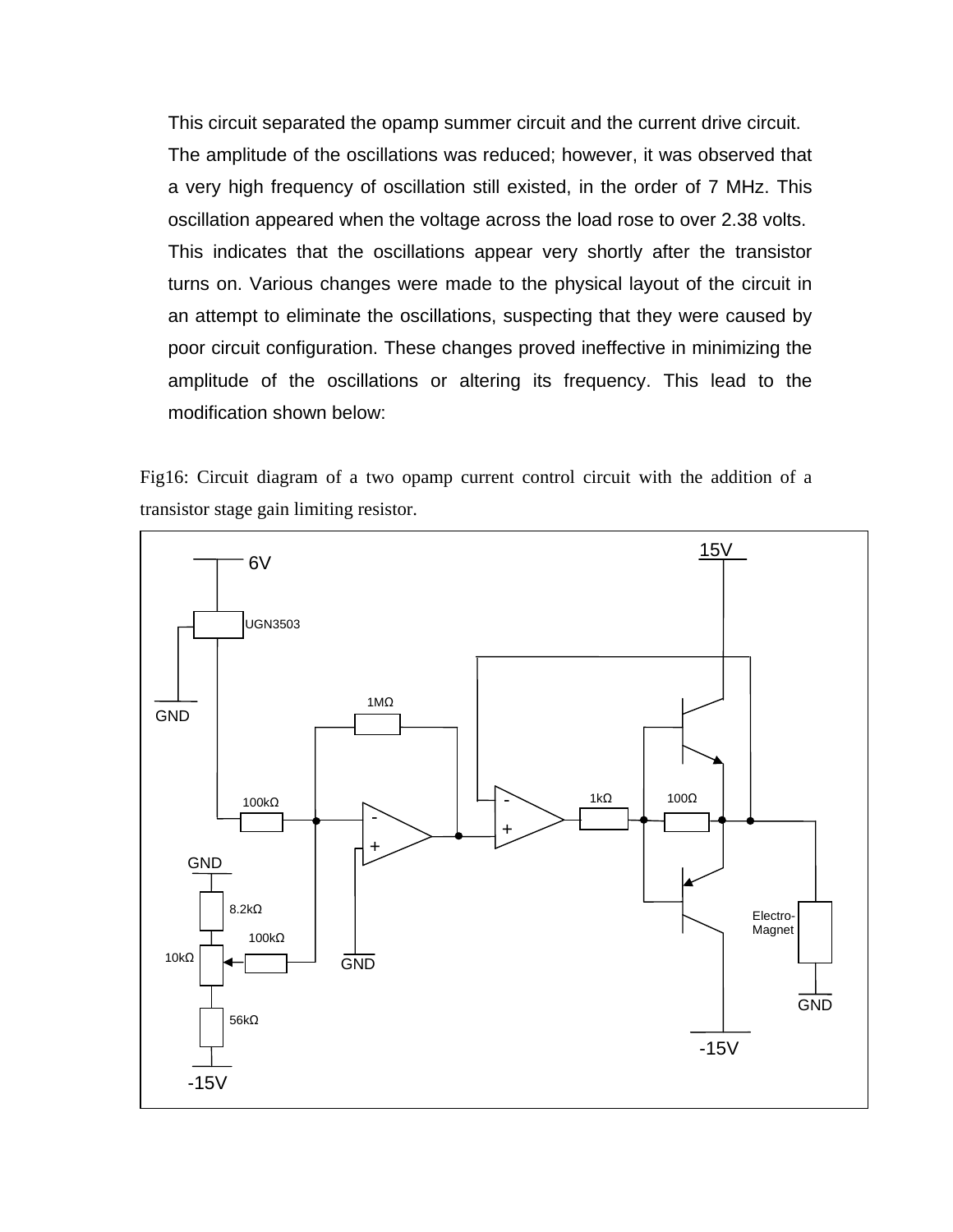The resistance added between the opamp output and the transistor bases effectively reduces the gain of the transistor stage by creating a voltage divider with 100 ohm resistor and the load. This modification was found to completely eliminate the oscillations and instability at the cost of maximum voltage that could be attained across the load. It would also suggest that using TIP31 and TIP33 transistors instead of TIP122 and TIP127 transistors would also have solved the oscillation problem (due to the former transistor pair having a lower current gain). This resistance was gradually reduced until a trade off was established. It was found that a resistance of 82 ohms eliminated the oscillations while providing the largest possible voltage across the load, which was approximately 10 volts. This modification proved to stabilise the original circuit used in the first attempt as well. Thus both the latest design and the original one could be tested for performance.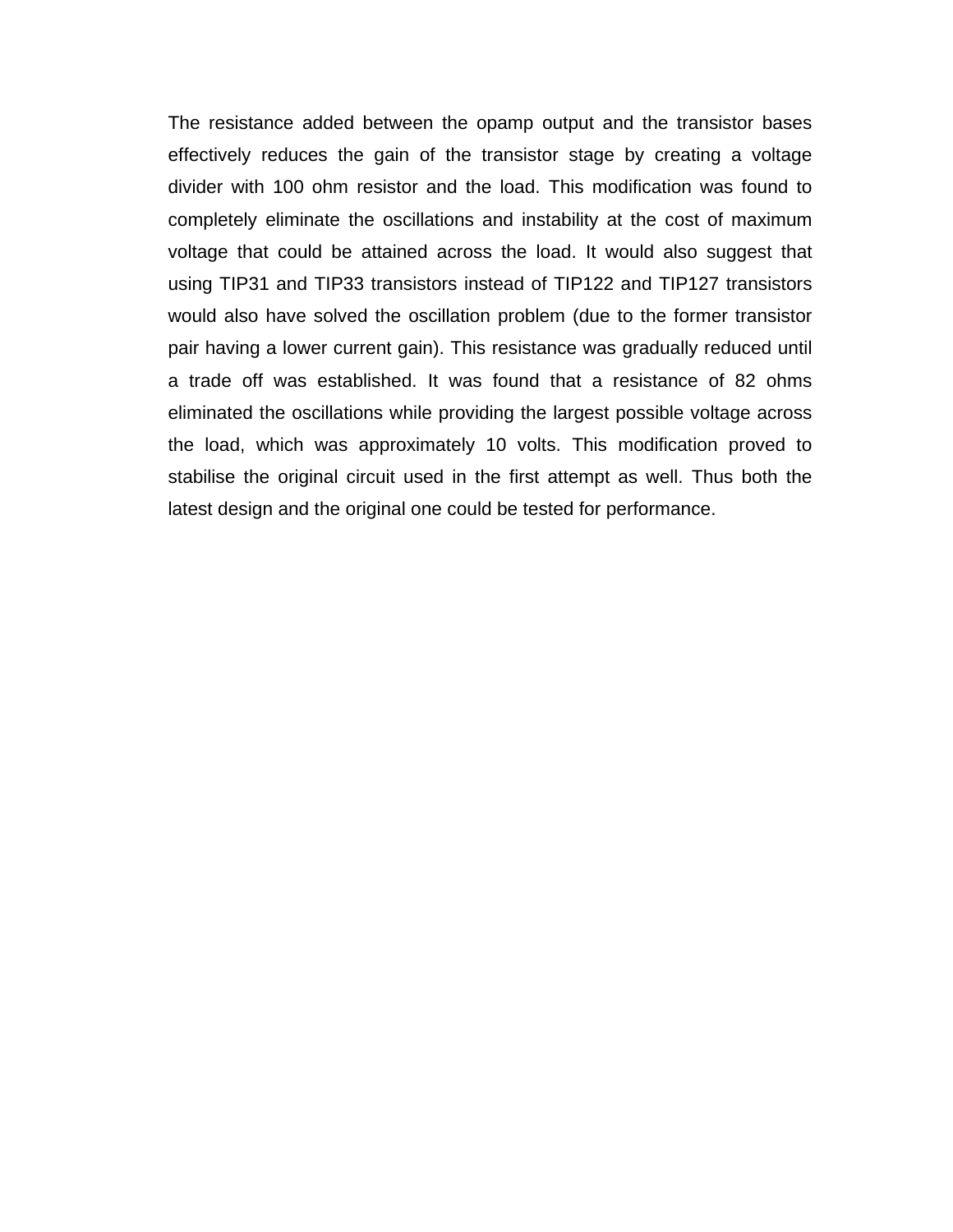## **7.4 INITIAL ELECTROMAGNETIC REPULSION TEST**

The next step was to test the magnetic repulsion of the system. To test this, the following arrangement was established.



Fig17: Diagram showing the physical layout of the magnetic repulsion tests.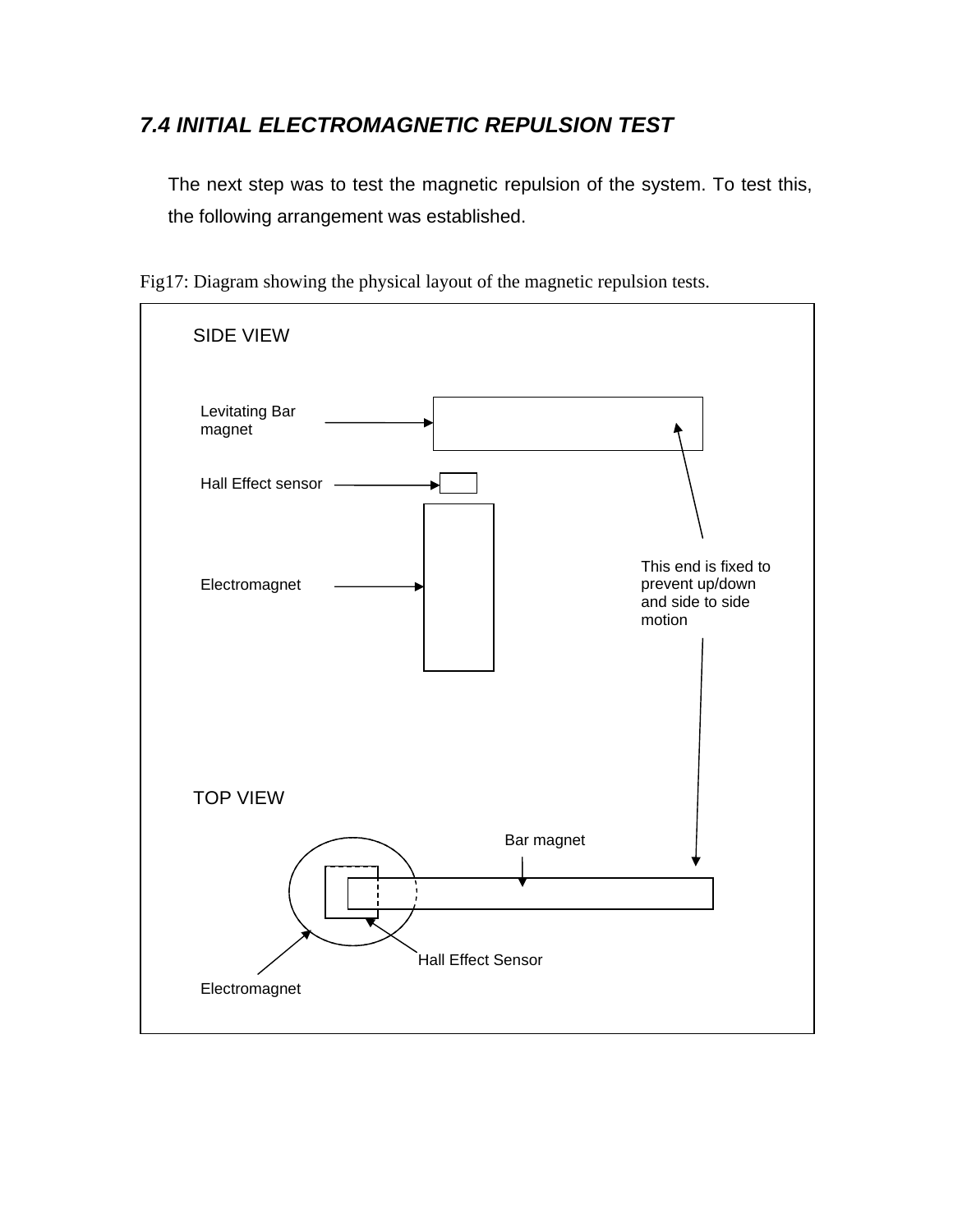Keeping one end of the test magnet steady, the other end was brought into proximity of the Hall Effect sensor which was attached to the electromagnet. The Hall Effect sensor was placed on the centre axis of the electromagnet. It was noted that the circuit is sensitive to the orientation of the electromagnet, i.e. which way round it is connected. If the electromagnet is connected the wrong way, then an approaching south pole for example, will cause the circuit to produce a north pole from the electromagnet. This would be contrary to the intended operation of the circuit and it would enter an unwanted mode. Thus it is important to connect the electromagnet the right way around.

"You want negative feedback and proportional control rather than positive feedback and latchup." Beaty, B. "Maglev Magnetic Levitation Suspension Device"*.* [online] http://amasci.com/maglev/magschem.html [October 2005]

Having done this correctly it was further observed that when the magnet was brought close to the sensor it began to "bounce". This was effectively an oscillation of approximately 0.5 Hz which grew in amplitude until the bar magnet was thrown clear. This is basically a manifestation of the problem identified in the magnetic suspension system. Due to the phase lag of the electromagnet and the circuitry, the position information is simply insufficient to stably levitate an object. Therefore, phase lead needed to be added to the system. This phase lead modification was as follows.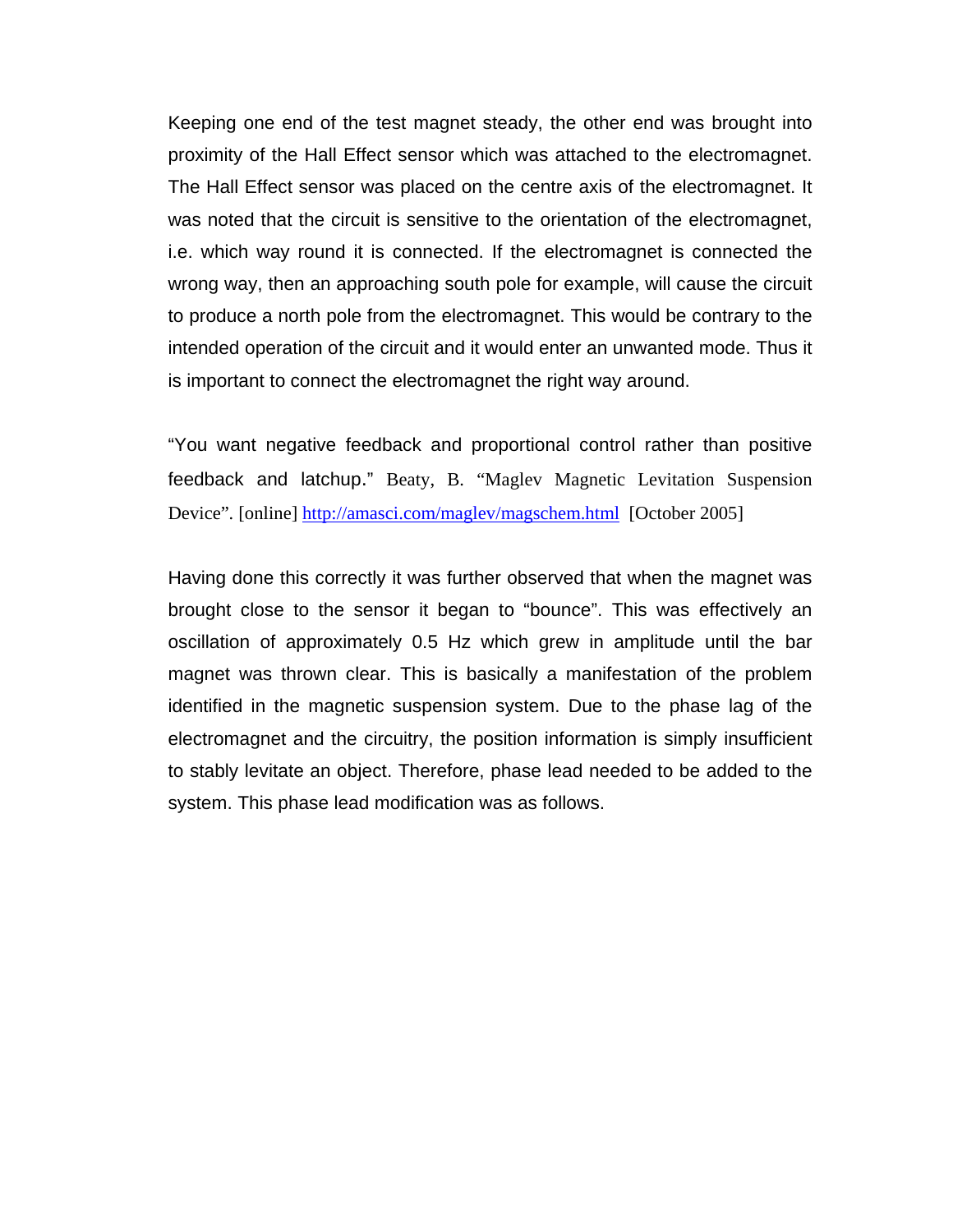

Fig18: Circuit diagram of the two opamp current control circuit with the addition of phase lead. The right side of the complete circuit has been removed for simplicity.

The capacitor chosen was simply the largest manageable ceramic capacitor available. Due to the low frequency of oscillation, 680nF proved sufficient to completely eliminate oscillations in the movement of the bar magnet. From these experiments it was observed that the area of maximum magnetic repulsion was very small, and was found in the area directly above the Hall Effect sensor. Out side of this region, the force of magnetic repulsion decreases quite rapidly. Field strength falls to almost half with a deviation of as little 0.5 cm from the ideal region.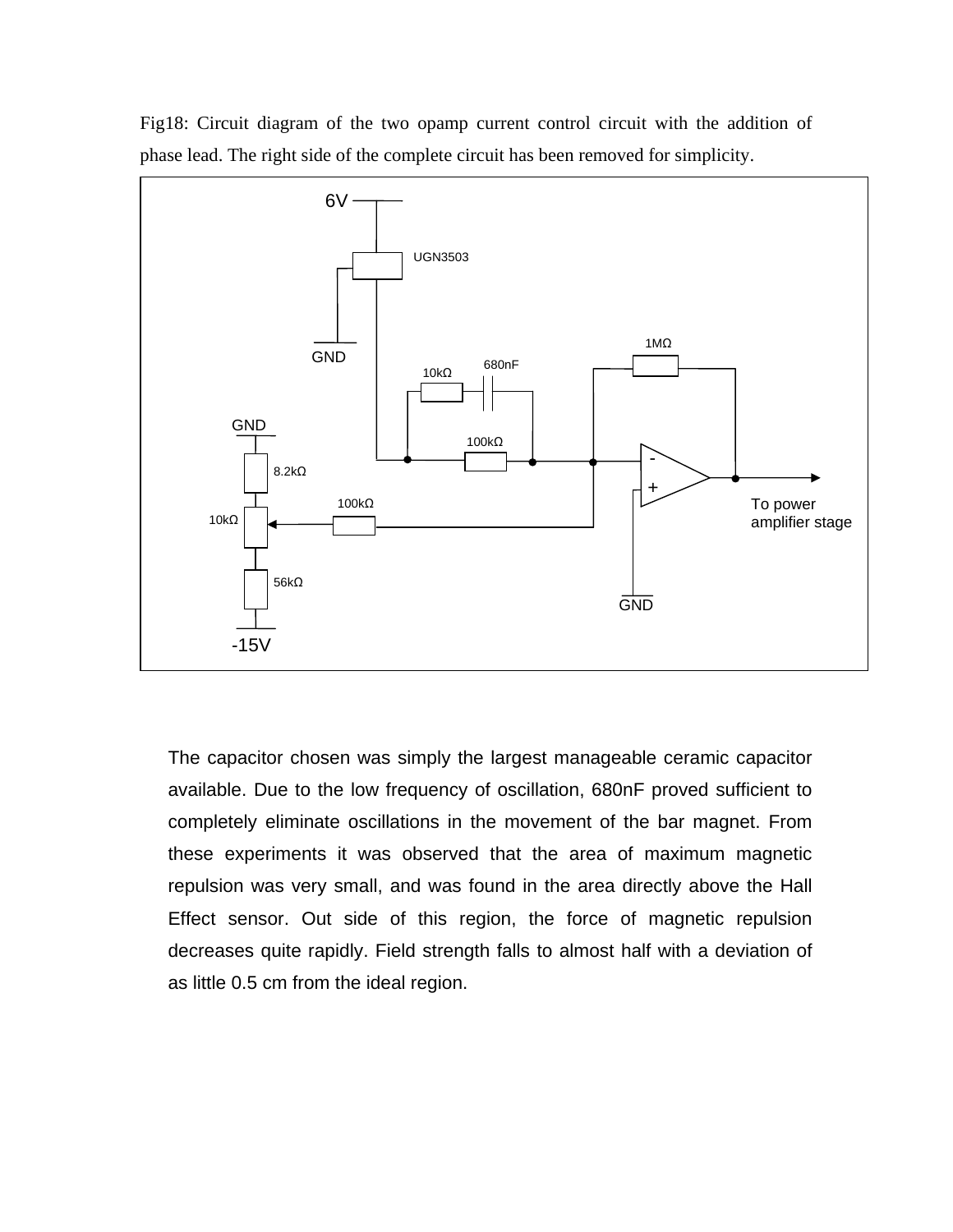### **7.5 PARTIAL ELECTROMAGNETIC LEVITATION TEST**

The next experiment involved testing how well an arrangement of two electromagnets could successfully levitate one end of a bar magnet if it is only supported in two directions. The configuration of two electromagnets along side each other depicted below was used.



Fig19: Diagram showing the physical layout of the partial magnetic levitation tests.

As explained above however, because the area of maximum magnetic repulsion is so small, there was insufficient magnetic field strength at the desired point of levitation. This resulted in the bar magnet dropping in between the two electromagnets, which were unable to repel it. To counter this, the area of maximum effect was moved by changing the orientation of the Hall Effect sensors. Instead of placing them on the centre axis of the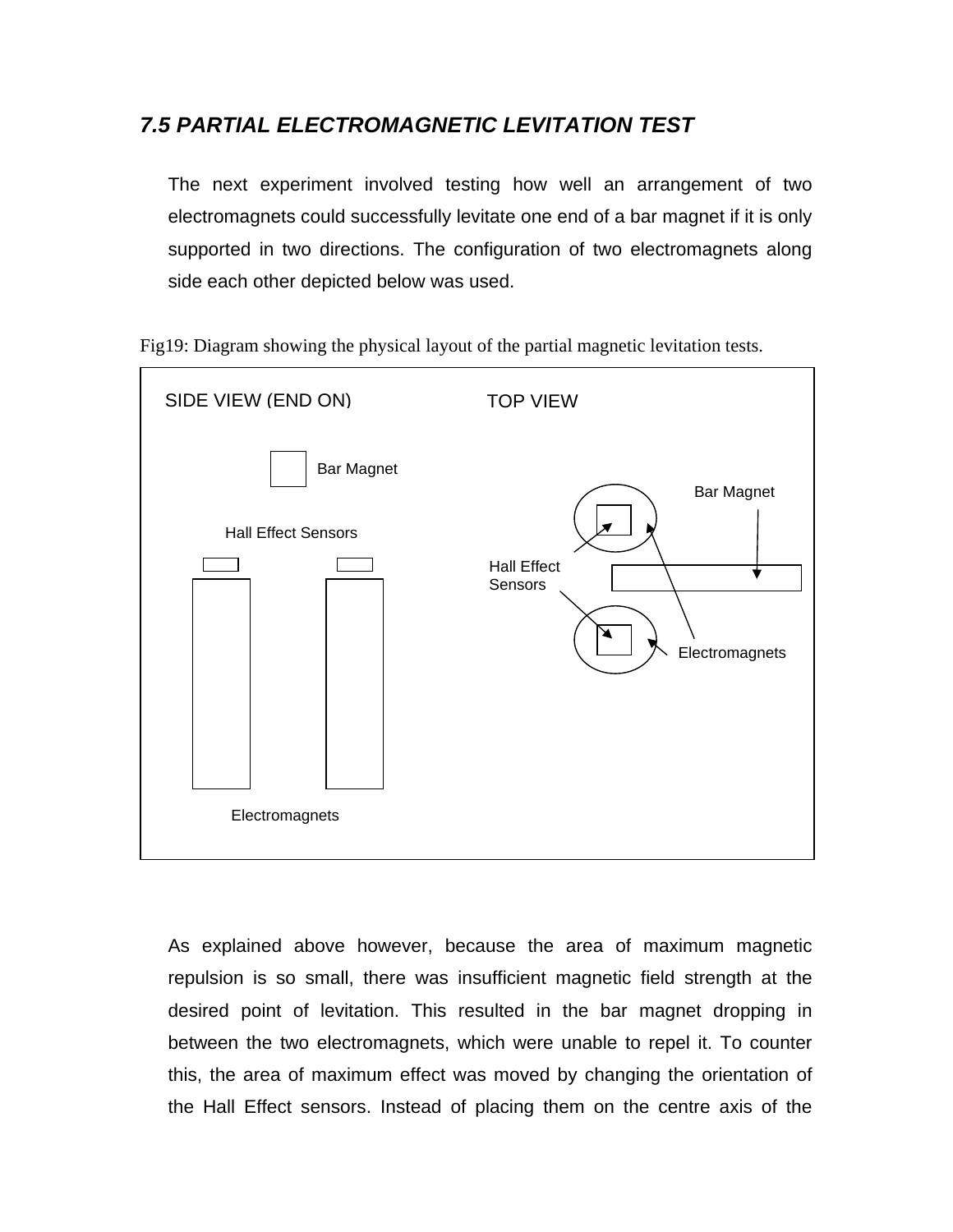electromagnet, they were placed off the centre axis in such a way that they were facing the levitating magnet.



Fig20: Diagram showing sensor positioning modifications.

This arrangement was successful in levitating one end of the bar magnet which was only supported in two directions. The added advantage of placing the hall effect sensor off the centre axis of the electromagnet, instead of changing the angle of the electromagnet, is that it makes the circuit send more current to the electromagnet, than is needed to repel the bar magnet. By placing the Hall sensor in this way, the back face (the side attached to the electromagnet) sees a weaker part of the magnetic field the electromagnet is producing. Thus to match the strong approaching magnetic field of the bar magnet, the circuit adjusts the electromagnet's current to an amount that will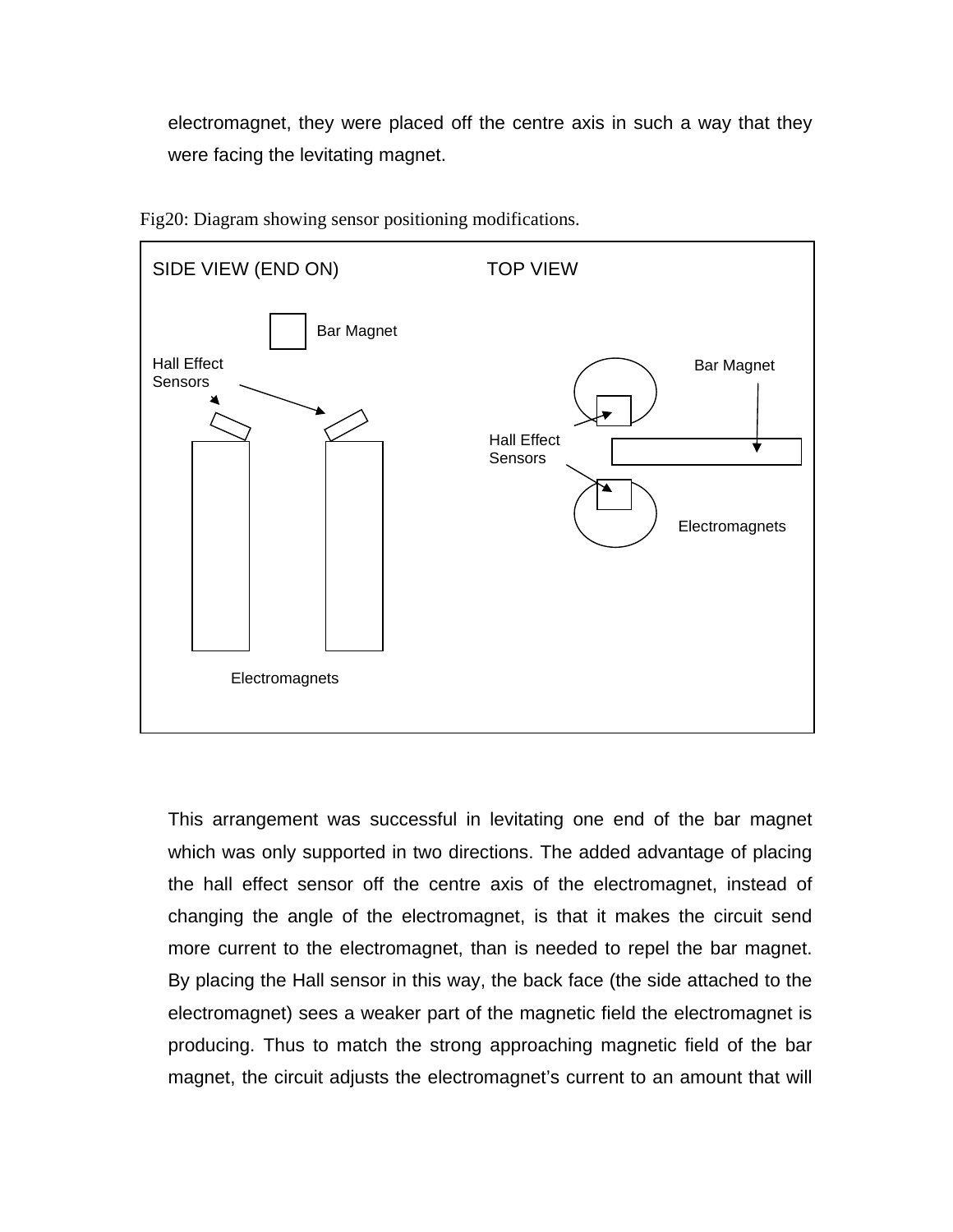make the weaker part of its magnetic field equal to the strong magnetic field of the bar magnet.

## **7.6 FULL ELECTROMAGNETIC LEVITATION TESTS**

#### **7.6.1 Magnetic Levitation Tests (4 Electromagnets)**

Extending the success of the previous stage, where two electromagnets could effectively levitate one end, the next step was to attempt total levitation with four electromagnets. The arrangement shown below was used.



Fig21: Diagram showing the physical layout of the 4 electromagnet full levitation test.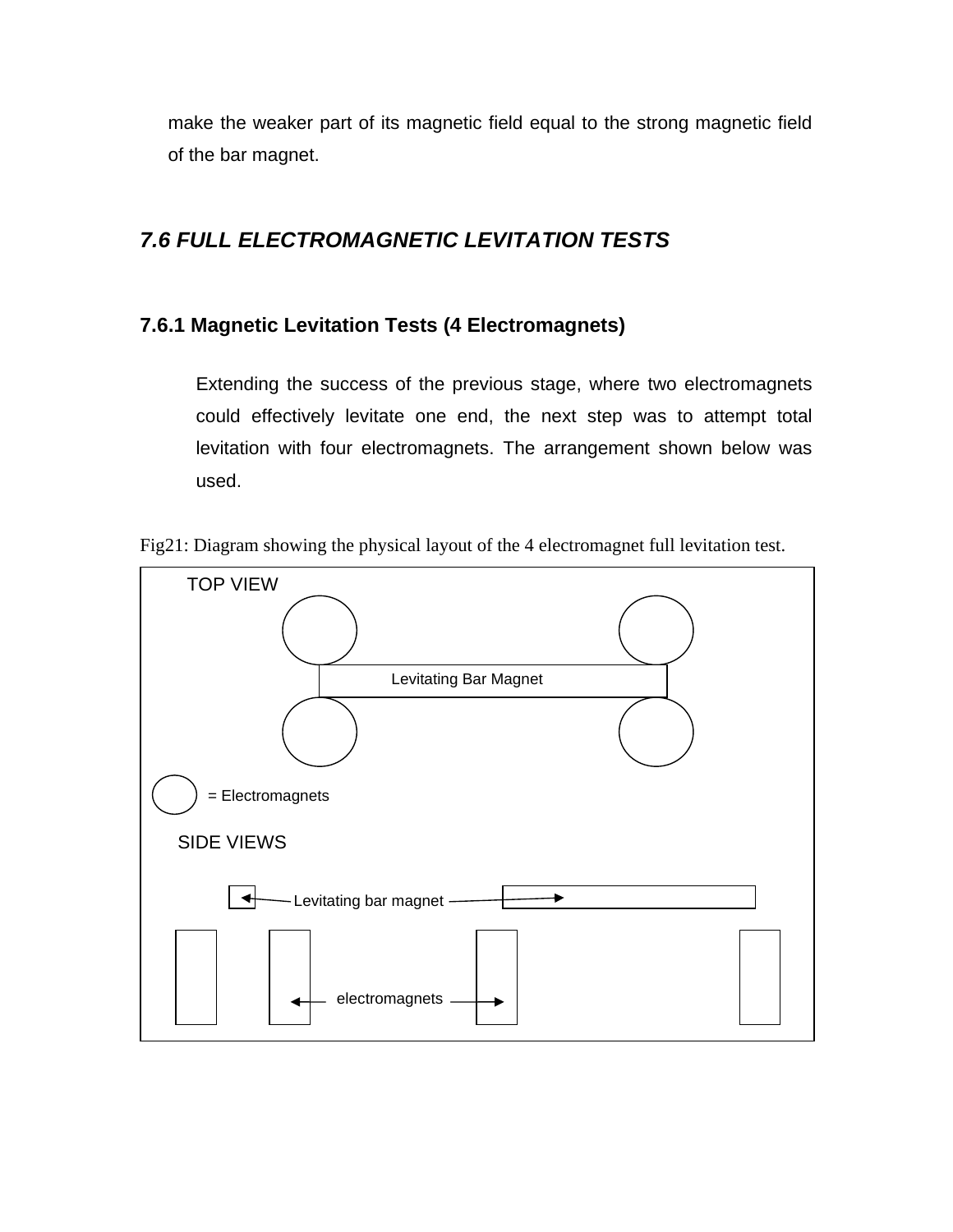The above system was very sensitive to the positioning of the electromagnets. If the electromagnet pairs were too far from each other, the bar magnet would easily fall in between. If they were too close, then a slightly weaker part of the magnetic field of the bar magnet would be exposed to the Hall Effect Sensors. The result is that the electromagnets do not get enough current, and the bar magnet will drop. The system is less sensitive to the distance between electromagnets in a group repelling the same magnetic pole. If the Hall Effect Sensors were properly positioned on the surface of the electromagnet, then levitation of one of the magnetic poles of the bar magnet could still be achieved.

#### **7.6.2 Magnetic Levitation Tests (5 Electromagnets)**

To try to solve the problem identified in the first experiment, the following configuration was attempted.

Fig22: Diagram showing the physical layout of the 5 electromagnet magnetic levitation tests.

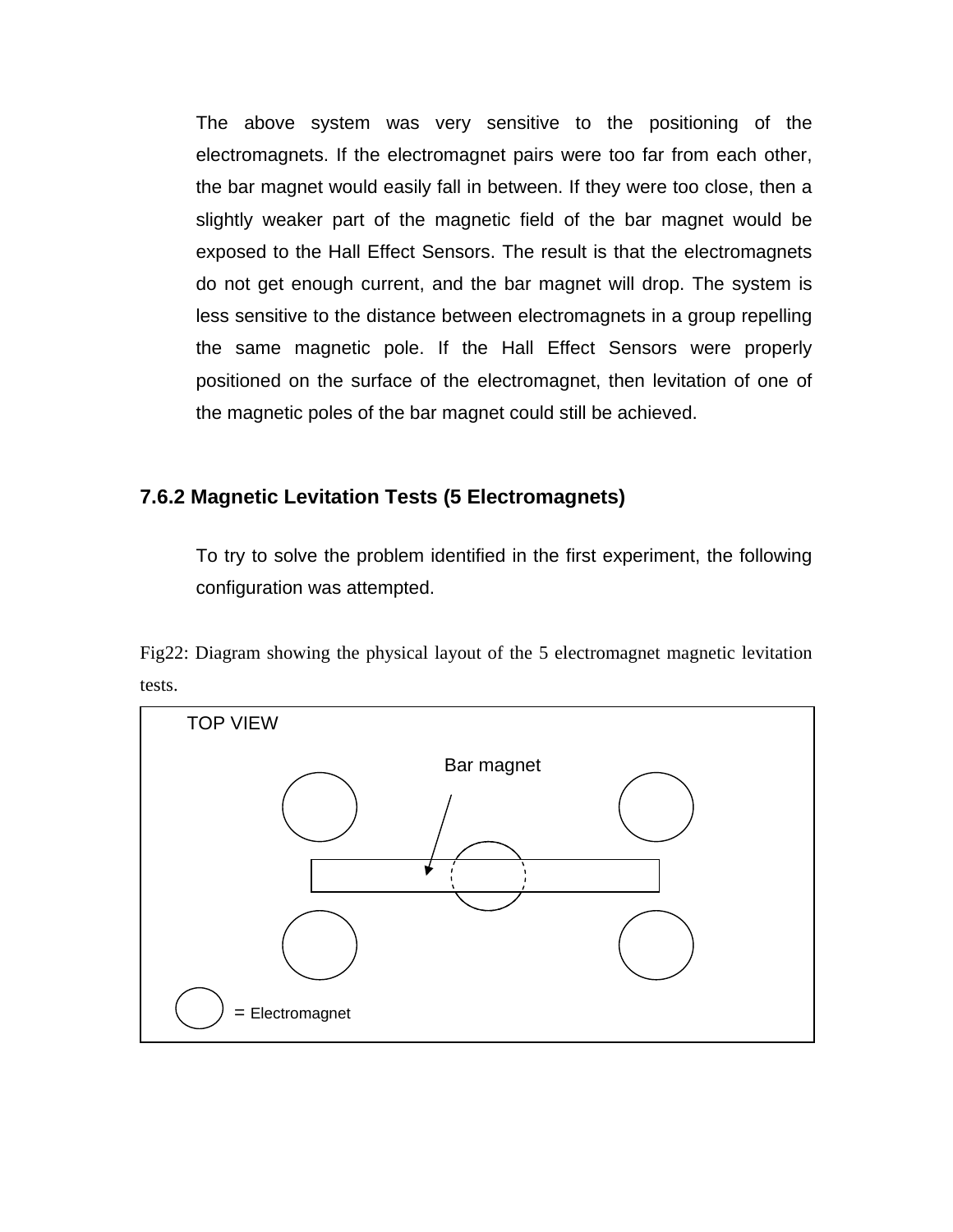The reason for attempting this particular solution was to observe if the sideways motion could be stopped with the addition of only one electromagnet. The premise of this system is that, if the bar magnet is stationary in the correct position, i.e. with the centre of the magnet positioned directly above the centre electromagnet, then that electromagnet would not draw any current. This is because the magnetic field of a bar magnet is at its weakest at the centre. Thus the Hall Effect sensor wouldn't detect a significant field and the centre electromagnet would be off.

If however the bar magnet begins to slide, then there would be a stronger magnetic field above the centre electromagnet. This would cause the current control circuit to magnetize the centre electromagnet and repel the stronger magnetic field of the approaching end of the bar magnet.

This solution didn't work in actuality, because the strength of the magnetic flux at the centre of the bar magnet was not strong enough. Thus, the centre electromagnet could not create a large enough repelling forces quickly enough to stop the sliding motion of the electromagnet.

#### **7.6.3 Magnetic Levitation Tests (6 Electromagnets)**

#### **7.6.3.1 First Configuration**

Of this number of electromagnets, two arrangements were tested. The first was the following.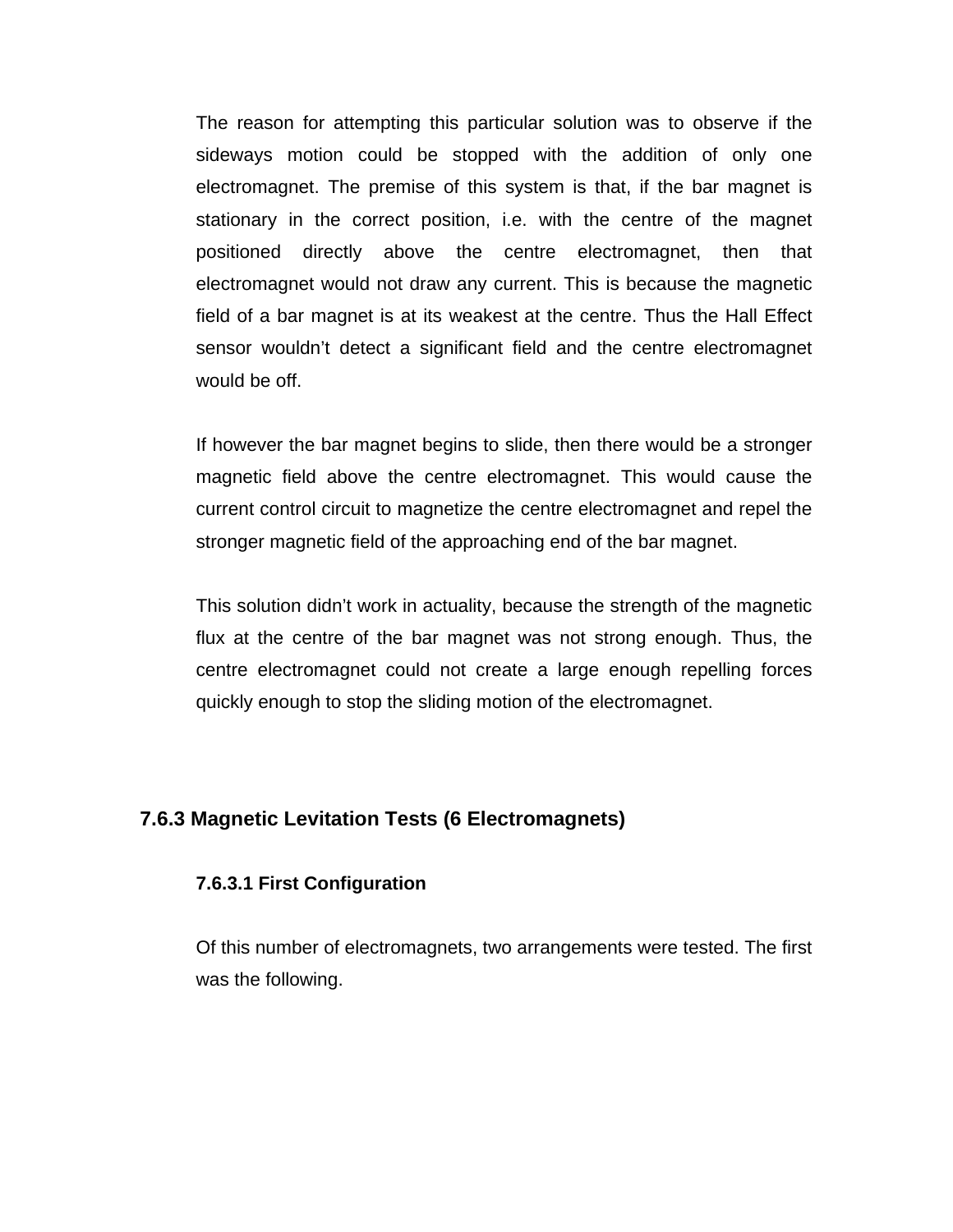

Fig23: Physical layout of the 6 electromagnet magnetic levitation tests. ( $1<sup>st</sup>$  configuration)

In the above configuration, the extra electromagnets are placed in between the outer pairs. It was found that even though the bar magnet was directly above an electromagnet setup to repel it, it was at the ends of the bar magnet that the most significant repelling force occurs. Thus the middle electromagnets prevent the ends of the bar magnet from sliding past them. At the same time the middle electromagnets can assist with providing levitating thrust.

#### **7.6.3.2 Observations (1st configuration)**

Despite the now larger levitating area created by the three electromagnets, the bar magnet still tended to slide off the ends. Because the inner electromagnets were directly beneath the levitating magnet, the bar magnet tends to slide off the end and off to the side. This lateral movement of the bar magnet is as a result of the repelling force exerted by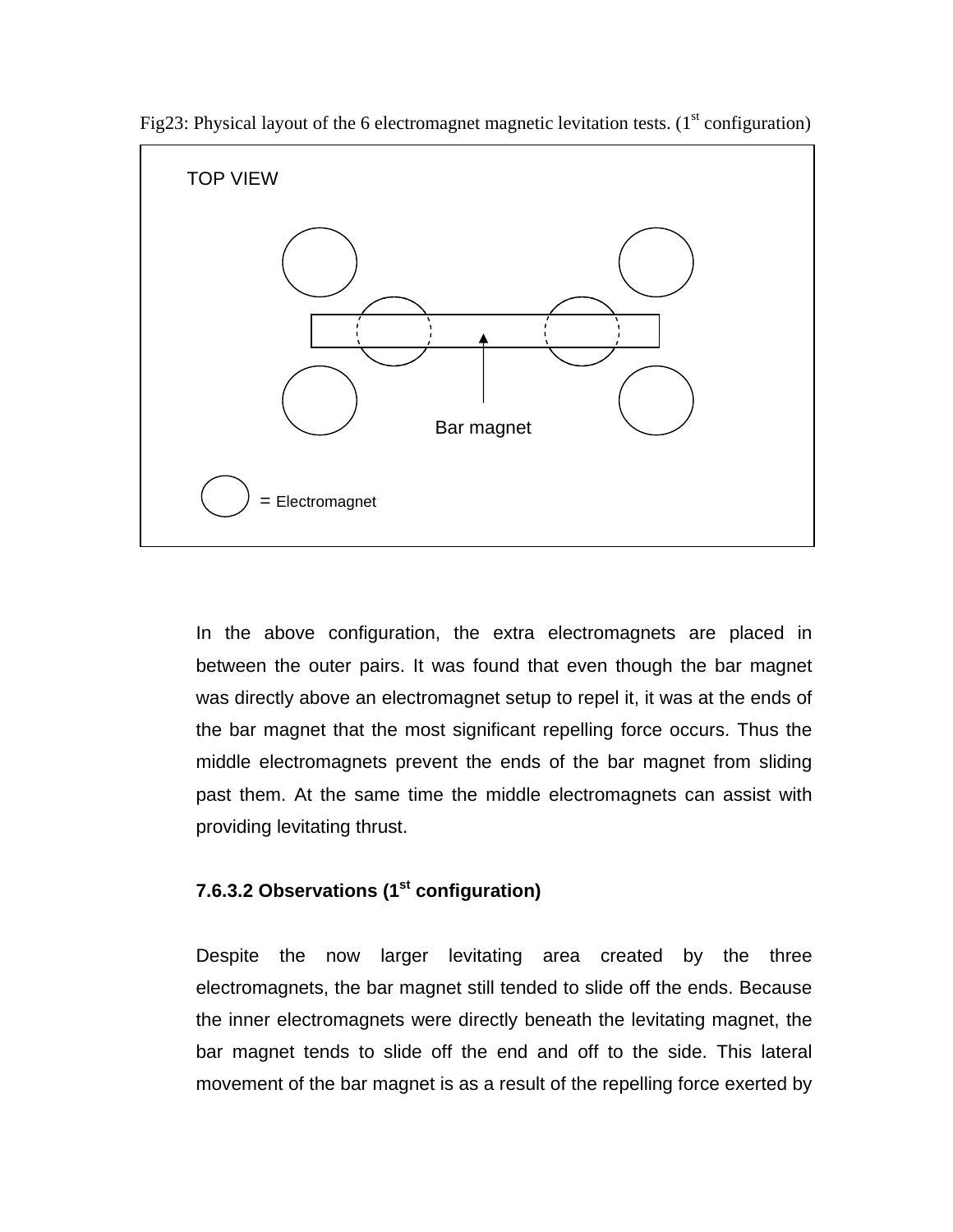the inner electromagnets. This configuration, just like the previous ones, was very sensitive to the distance between the electromagnets. Even though marginal improvements were attained by adjusting electromagnet and Hall Effect sensor positions, the main problem of sideways motion of the bar magnet could not be stopped.

#### **7.6.3.3 Second Configuration**

The second configuration attempted was the design shown below.

Fig24: Physical layout of the 6 electromagnet magnetic levitation tests. (2<sup>nd</sup> configuration)



The problem in the previous configuration was that the bar magnet slid sideways and swivelled as it fell. This was because of the magnetic repelling of the electromagnets directly below it. To solve this problem, the inside electromagnets were shifted to the outside. In this configuration, all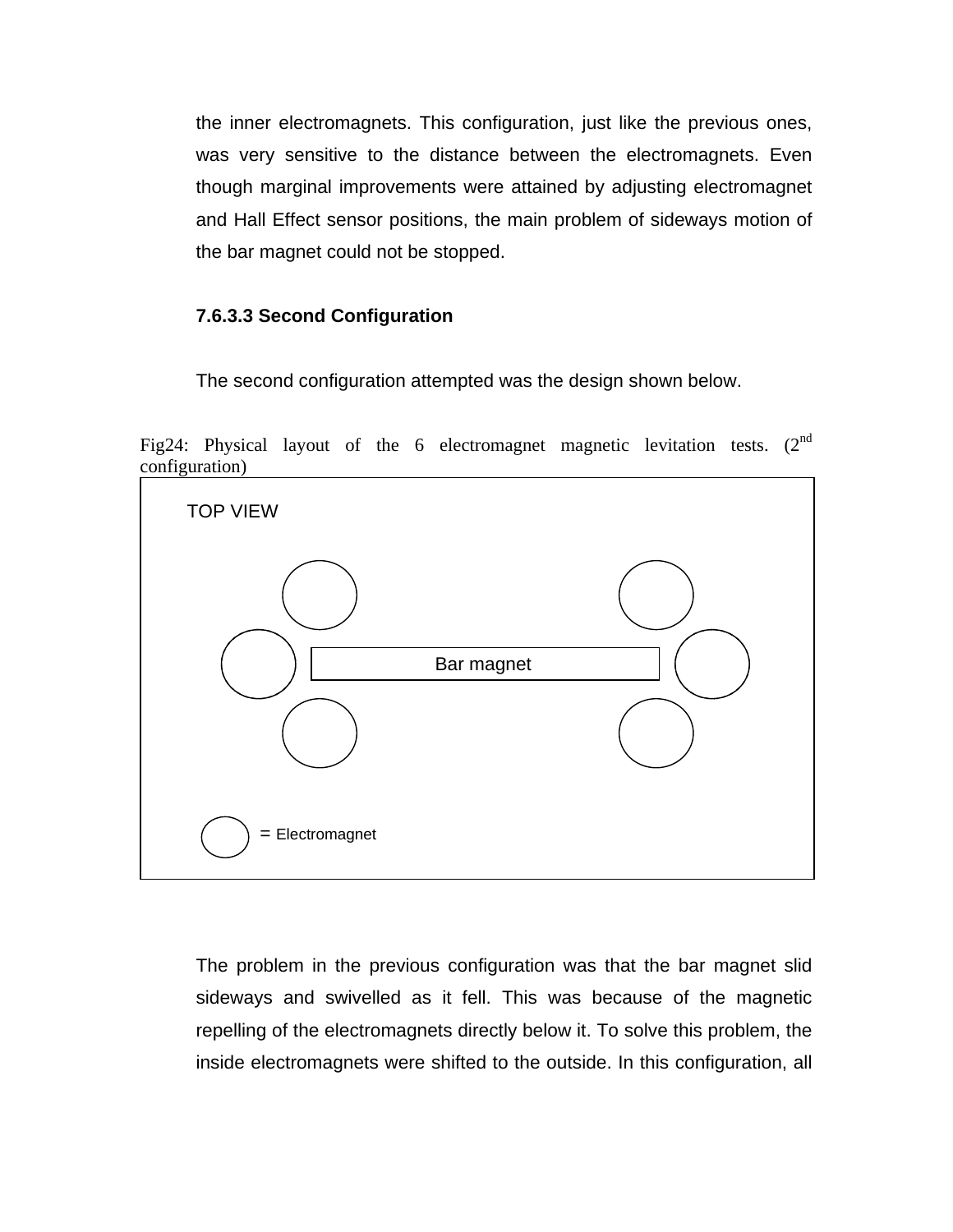the magnetic repulsion force is concentrated below and to the outsides of the levitating bar magnet.

#### **7.6.3.4 Observations (2nd configuration)**

As with the previous configurations, care must be taken to properly align and space the electromagnets. The system used in this second test worked only marginally better than the first. It was found that as the bar magnet slid past one end it would in fact fall between the electromagnets as it fell.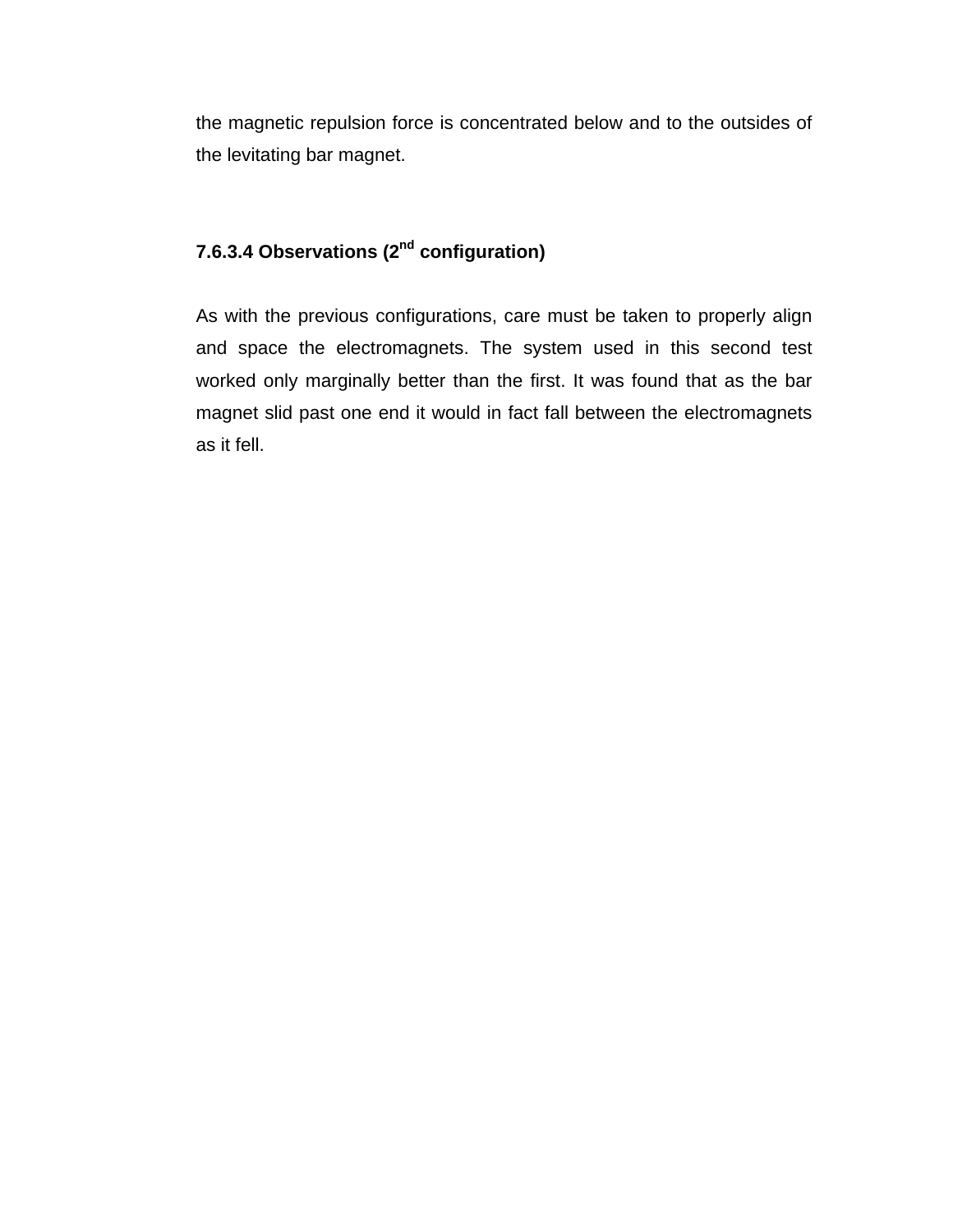## **8. Findings**

At the time of completion of this report, stable magnetic levitation could not be fully achieved. As outlined above, the current system can only perform levitation of a bar magnet that is being supported in a lateral direction. The final problem proved to be a rather complex control one.

However, various observations could be made of the system to its current level of completion. Levitation using the electronically simulated Meissner effect is quite effective. Also, using the continuous current control method of driving the electromagnet makes integrating control circuit solutions relatively simple.

## **8.1 ELECTROMAGNET CURRENT CONTROL CIRCUITS**

At the power amplification stage, it was found that having the inductive load of the electromagnet caused severe problems with the sink/source transistor configuration. Due to the current gain across the TIP122 and TIP127, when the electromagnet is added to the circuit, the output would oscillate at high frequencies. The instability causes great problems in the final system, because it means that the unstable electromagnet doesn't have equivalent magnetic repelling force to the other electromagnets in the system. This inherently makes levitation impossible.

This oscillation causes further problems if it crosses the zero volt thresholds. With the voltage across the electromagnet constantly changing, the magnetising of the electromagnet's steel core becomes affected. This causes the electromagnet's core to either magnetize too slowly or too quickly. This further complicates an already sensitive system.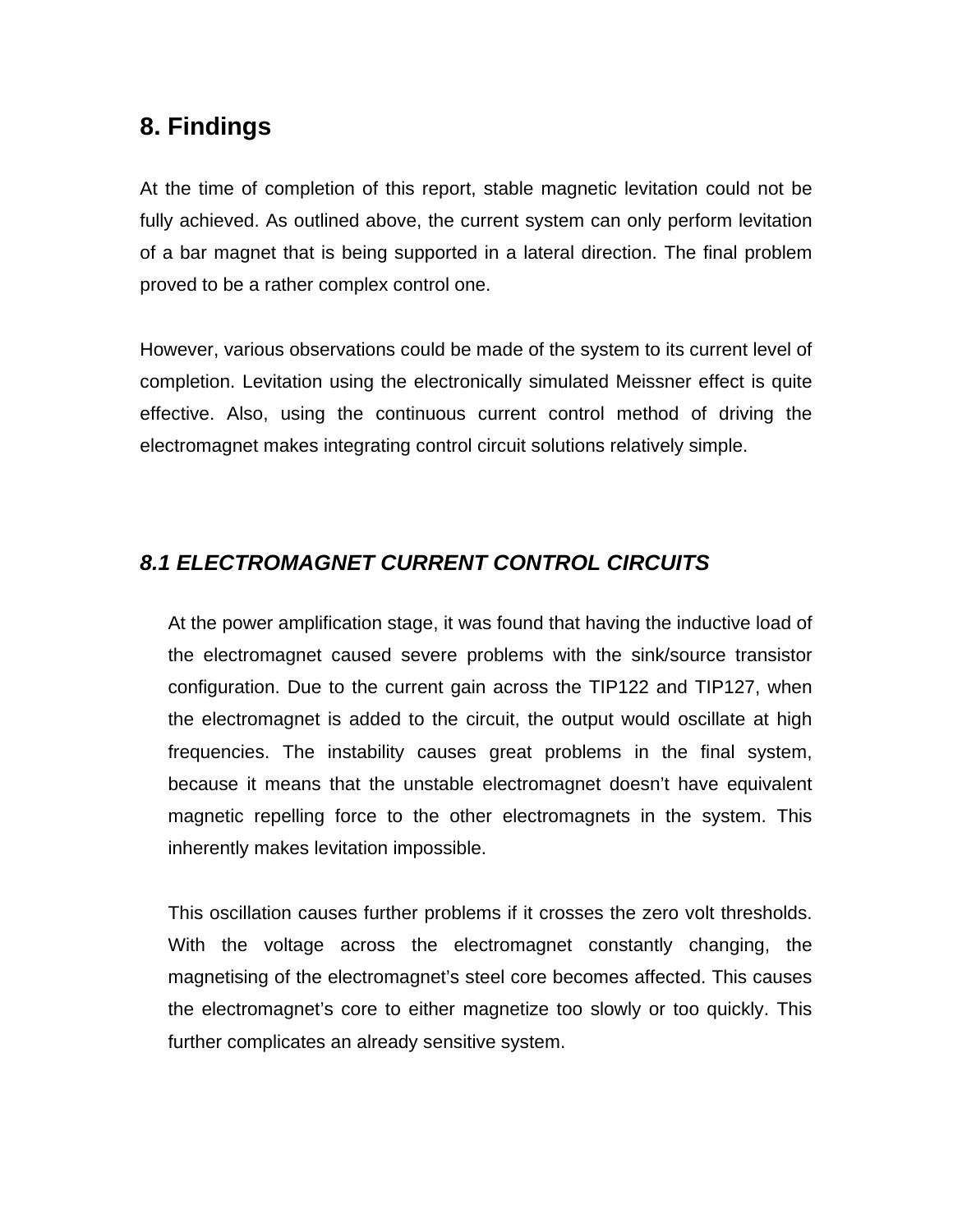If the output is oscillating it is also drawing current. This negates one of the desirable features of this circuit. Because the system tries to create a zero magnetic field within the Hall Effect sensor, if there is no foreign magnetic field, the electromagnet will not be fed current. In other words, even though the circuit is on, it will not draw significant amounts of current if there is no magnet to levitate. The electromagnet is only magnetized when a magnet to levitate is brought into proximity of the Hall Effect sensor. In the event of instability however, there exists an offset on the output, effectively causing the electromagnet to draw more or less current than it should.

Thus to eliminate this instability problem, a resistor can be added between the opamp (in the power amplification stage) and the transistor bases. As indicated earlier, this comes at a cost. A trade-off exists between the resistance required to eliminate the oscillation and the maximum voltage that can be acquired across the electromagnet. The highest voltage that can be attained across the electromagnet is determined by the saturation voltage of the opamp, and the resistor divider formed by the stabilizing resistor, the resistor for eliminating cross over distortion, and the electromagnet. Thus to increase the voltage across the electromagnet, one or all of these factors can be modified. To increase the saturation voltage of the opamp for instance, a variant of the 741 opamp can be used, which can accept supply voltages of + 22V.

In monitoring the performance of the two versions of current control circuitry used, no significant difference was found. Thus a decision on which one to use in a future project would be based on the physical merits of each. Given this consideration, the preferable choice would be the original design. The necessary performance is achieved with just one opamp. This makes it a lot easier and quicker to construct. Because much of the experimentation involved testing various configurations and numbers of electromagnets, the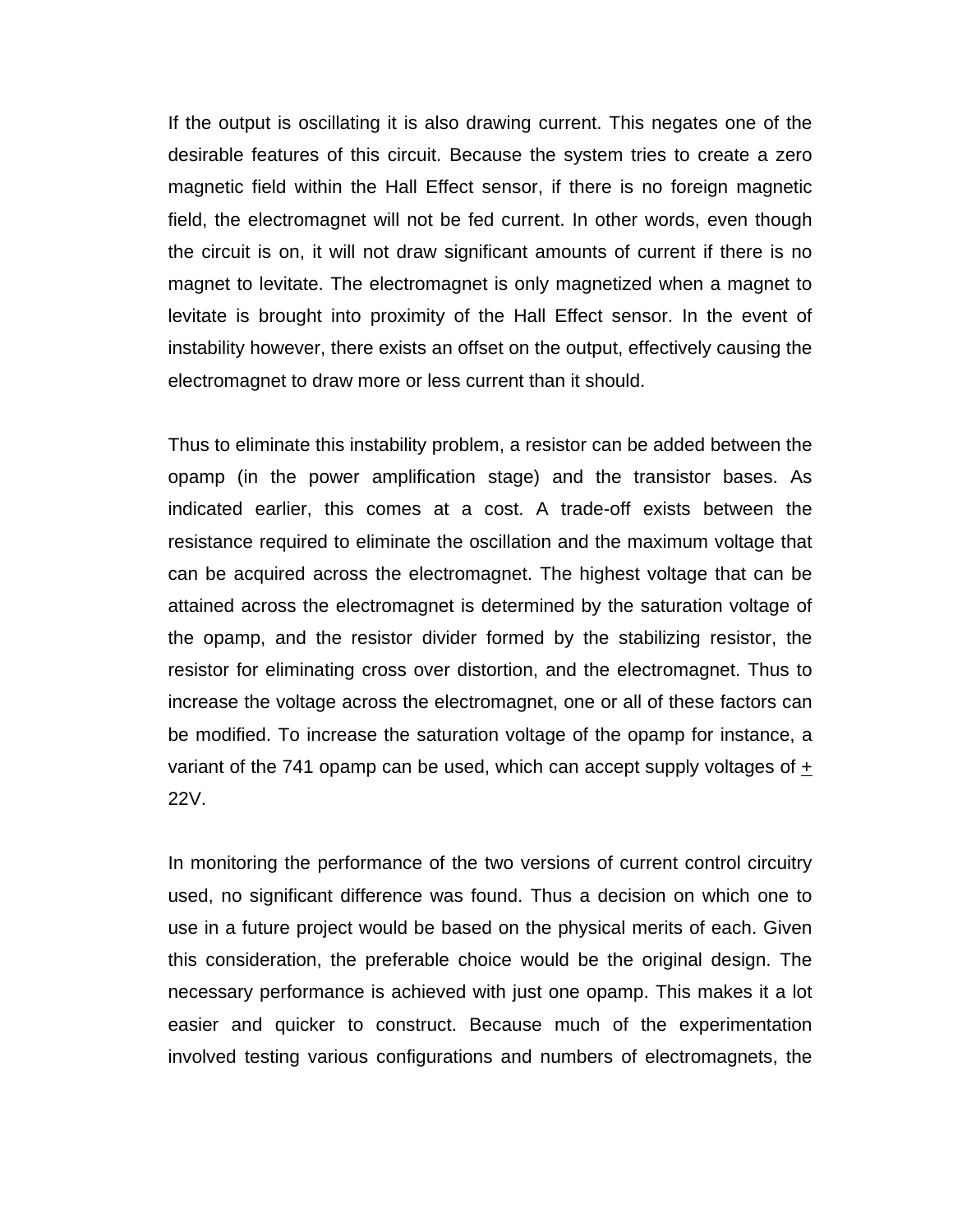circuit which can be built and debugged the fastest is more desirable. With fewer components in the circuit, there is also less that can go wrong.

#### **8.2 TEST BED STRUCTURE**

When testing the magnetic levitation capabilities of the system, it was found that the repulsion force between the levitating bar magnet and the electromagnet can be become so strong that the electromagnets themselves may begin to move, which would ruin any experiments done. In experimenting with various configurations though, one must still have the ability to quickly and easily modify and change the position of the electromagnets in relation to each other. In other words the arrangement must be flexible, but when an experiment is initiated, the configuration and electromagnets themselves must be firmly secure.

#### **8.3 PHYSICAL ARRANGEMENTS OF ELECTROMAGNETS**

It was found that the positioning of the Hall effect sensors on the surface of the electromagnet could change the position of maximum magnetic repelling force. To trap the bar magnet and prevent side to side motion, the maglev cradle used electromagnets positioned at an angle in a "V" configuration. By shifting the position of the Hall effect sensors, the same effect can be simulated, even though the electromagnets are mounted in an upright, vertical position.

The first configuration of electromagnets used to attempt to levitate the bar magnet was four, arranged in a rectangular shape. This configuration proved inadequate to achieve levitation. As outlined earlier, the problem was keeping the levitating bar magnet in the area above the electromagnets. Even though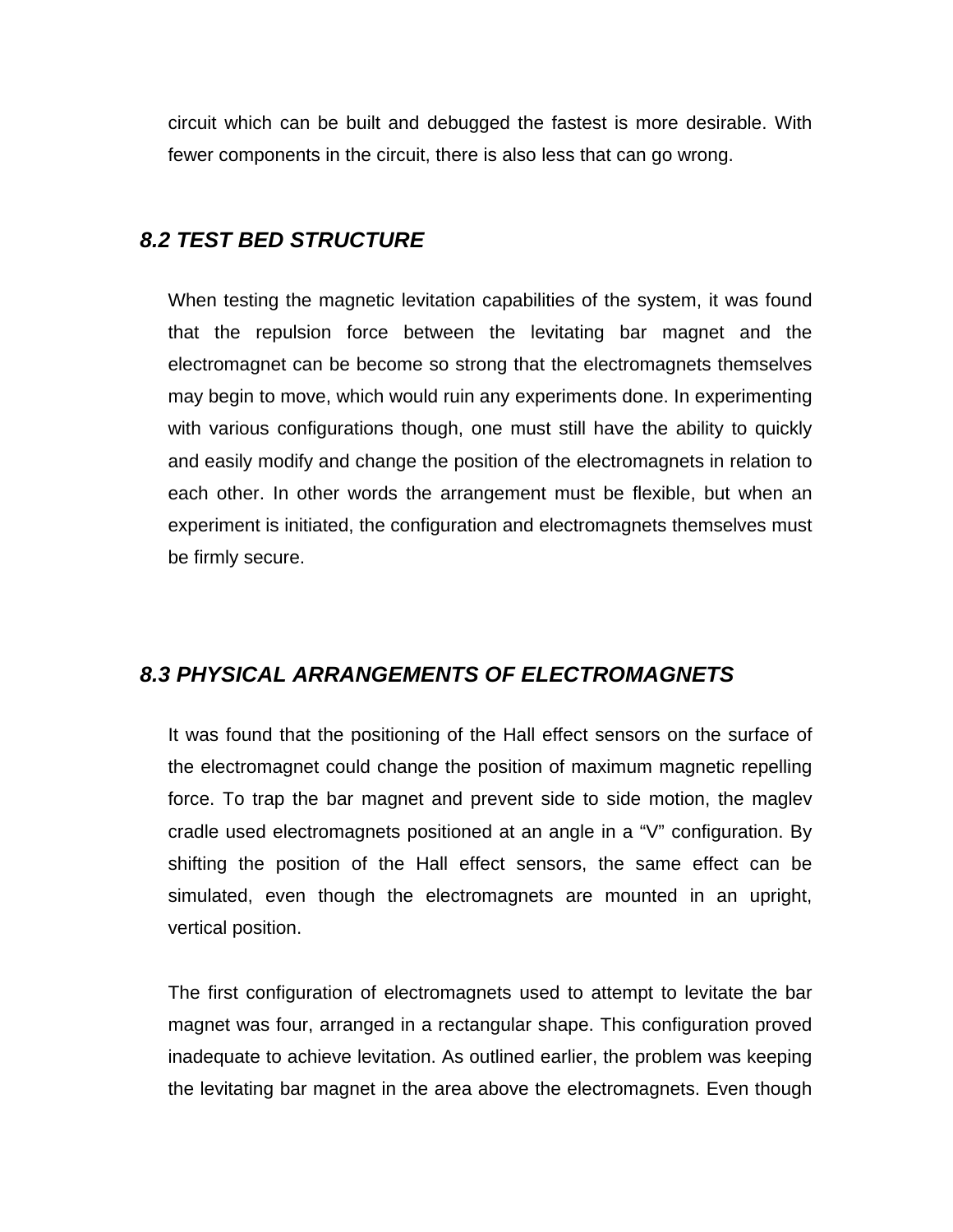side to side motion was prevented by the electromagnets, the bar magnet still had a tendency to "slide" off the ends. The area of effective levitation proved to be very small, and the bar magnet would easily escape it if there was any discrepancy of field strength between the ends. Despite moving the electromagnets closer and further apart, the bar magnet could not be effectively trapped above the electromagnets.

To try to combat this sliding motion, another electromagnet was added to the system. This fifth electromagnet was added in the centre of the existing rectangular shape. Even though this centre electromagnet circuit had an increased gain in order to react to weaker magnetic fields, it was found that the magnetic field near the centre of the bar magnet was far too weak to be effectively repelled. Thus it could not stop the side ways sliding motion.

The next configurations attempted were various arrangements with six electromagnets. These arrangements attempted to trap the bar magnet's magnetic field in a particular area, and in so doing keep the magnet in the area above the electromagnets. These still proved insufficient to stop the sliding motion of the levitating magnet. In doing these tests it was also found that if the electromagnets weren't aligned directly under the area of strongest magnetic flux from the bar magnet, the levitating object would begin to oscillate from side to side. This would indicate that cross coupling of sensor information between the current control circuits is required.

#### **8.4 CONTROL ASPECTS**

In the initial testing of the repelling force of the electromagnets, it was found that oscillations were a large problem. The magnet would effectively "bounce" continuously until it fell clear. It was found however, that the addition of phase lead helped greatly in eliminating this problem. Even though the "bouncing"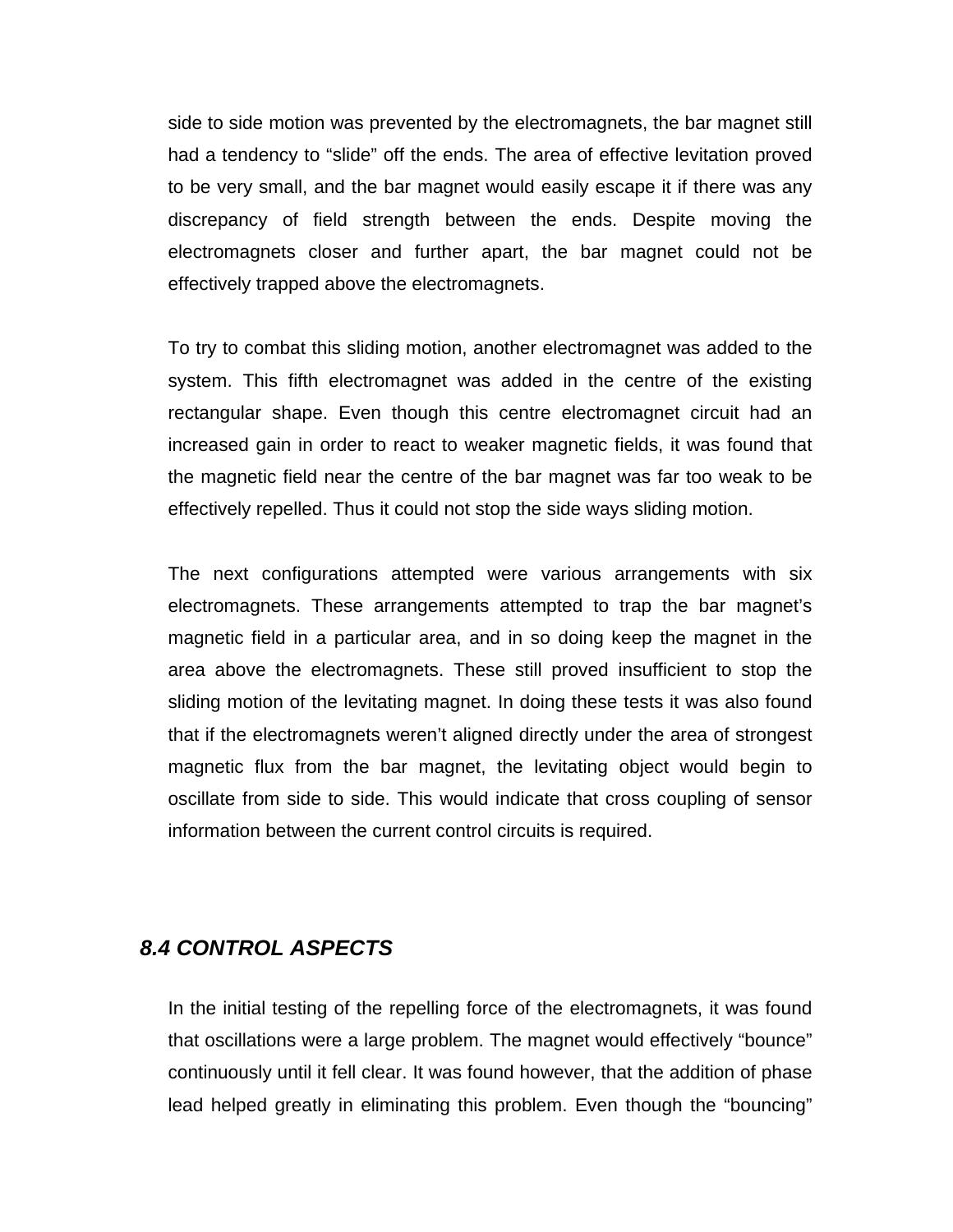oscillations were of a very low frequency (approximately 2 Hz) it was advantageous to restrict the size of the capacitor in the phase lead circuit. This kept the speed of response of the circuit relatively quick.

As mentioned above, there was a problem with side ways oscillations in the bar magnet when the electromagnets weren't properly aligned. To attempt to correct this, cross coupling of sensor information was attempted. This in turn though greatly complicated the circuit. This solution failed to work, most likely due to the sensor gain being too large. It was found that this caused parts of the circuit to stop functioning. Most notable is that once the sensor data is summed from the other sensors, the opamp on the power amplification stage can no longer maintain the "virtual earth". The output in turn, will saturate and will no longer track changes in sensor data linearly.

The largest problem encountered from a control theory aspect was the side ways sliding of the levitating bar magnet. The six electromagnet system has the greatest chance of preventing this motion. It was found however that in the experiments with this system, the response of the electromagnets was too slow to stop the movement of the levitating bar magnet. By the time the electromagnets could react to the motion of the bar magnet, it had already slipped far enough from the ideal position to begin accelerating further from it.

Also problematic was the actual shape of the electromagnets. They are slightly difficult to set into various positions and to get them sufficiently close to one another. For this particular problem, the ideal was to get the end electromagnets into such a position that they could respond with the maximum repelling force to even the slightest movement in the levitating bar magnet.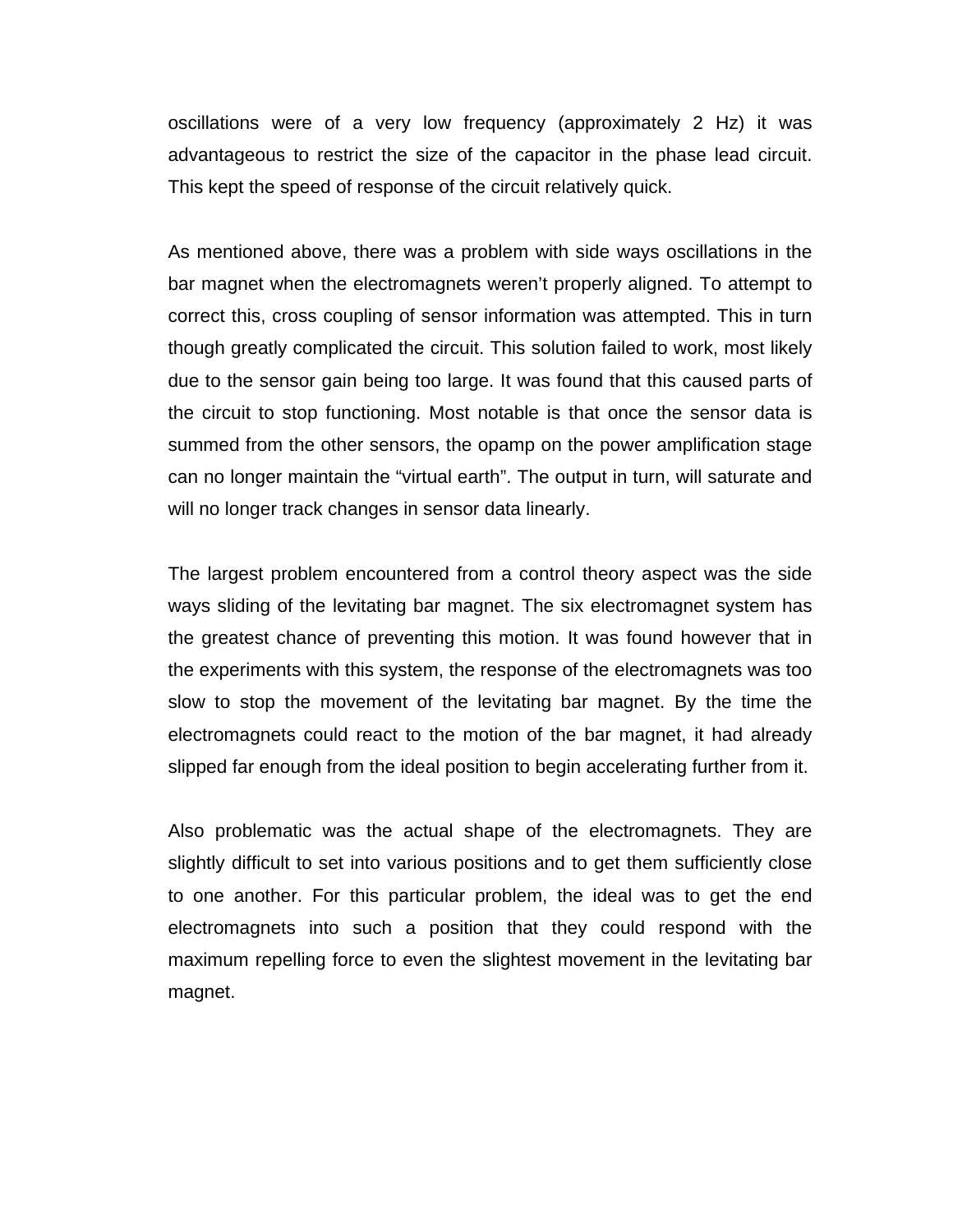#### **8.5 LEVEL OF OPERATION**

As stated above the current level of operation of the system has failed to achieve all the goals established in the beginning. The current system lacks the control circuitry required to achieve stable electromagnetic levitation.

At present, pairs of electromagnets can effectively levitate part of a bar magnet which is supported at one end. With careful positioning and arranging of a six electromagnet system, partial levitation can be obtained with only the sideways movement of the levitating bar magnet being physically restricted.

The individual parts of the system function well and as expected on their own. The basic system without any control is able to partially perform its intended function. As far as this is concerned, much was learnt and observed of the basic working of the overall system.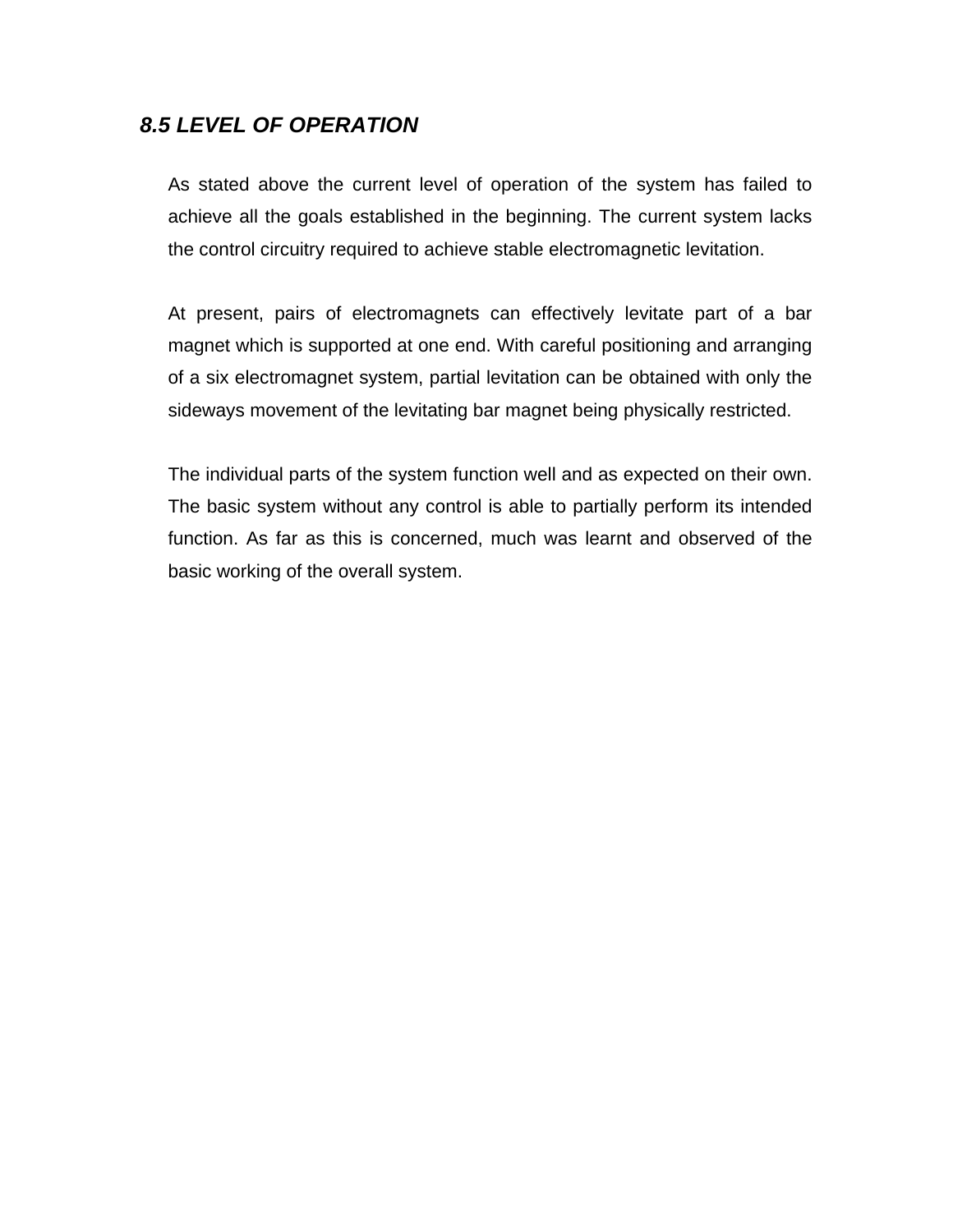## **9. Recommendations**

#### **9.1 CURRENT CONTROL CIRCUITRY**

Two designs were used during the development of this project. However, in the interests of quick construction, maintenance and modification, the initial one opamp design should be used. This circuit has performed as expected and would prove easier to work with especially as the system becomes more complex.

In the construction of the above system, separate circuits were constructed as electromagnets were added to the system. However, it may prove beneficial to add electromagnets (as necessary) in sets. Thus the circuitry can be accordingly constructed with dual and quad opamp IC packages. Even though the maximum supply voltage of these systems is  $\pm$  16V, the system designed in this project was more than able to perform levitation from a + 15V supply.

To eliminate the complex transistor sink/source stage, the current control can also be done with power opamps. This may prove an alternate solution to the oscillation problem experienced in the earlier stages of construction of this thesis project.

Even though the circuit layout proved to be the least of the problems in the final model, it is none the less important to take this in to account. This would certainly prevent unwanted problems at the later stages of development.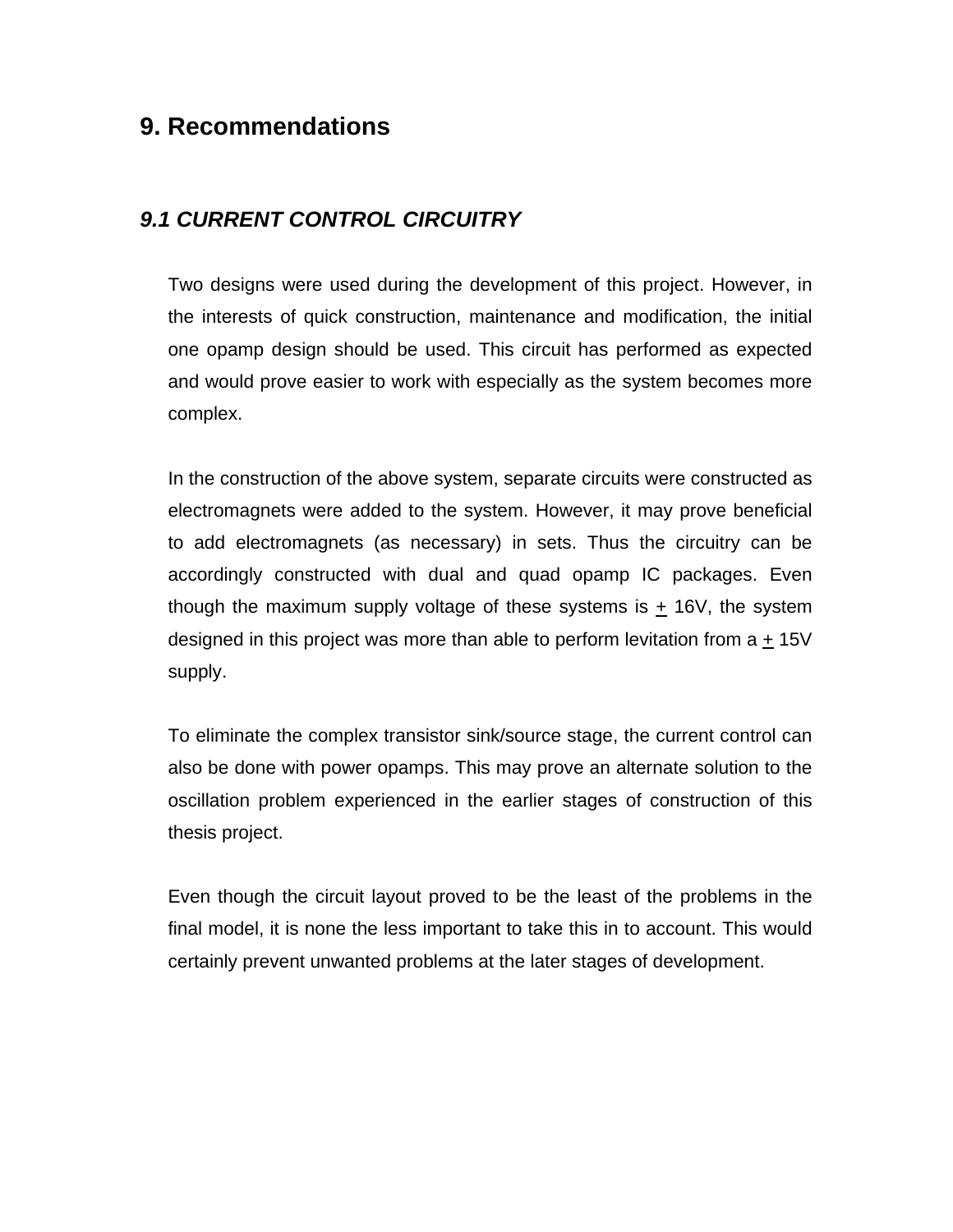#### **9.2 ELECTROMAGNETS**

From the experiments done, the minimum number of electromagnets required is six. Fewer electromagnets than this would lead to unnecessary complication of the final system, especially when control law is to be implemented. There are various arrangements that could be attempted; however, the following would prove the simplest to work with.



At test phase of design, this layout should be as flexible as possible. However, when a levitation test is initiated, care must be taken to firmly secure all electromagnets to make sure that they are unable to move.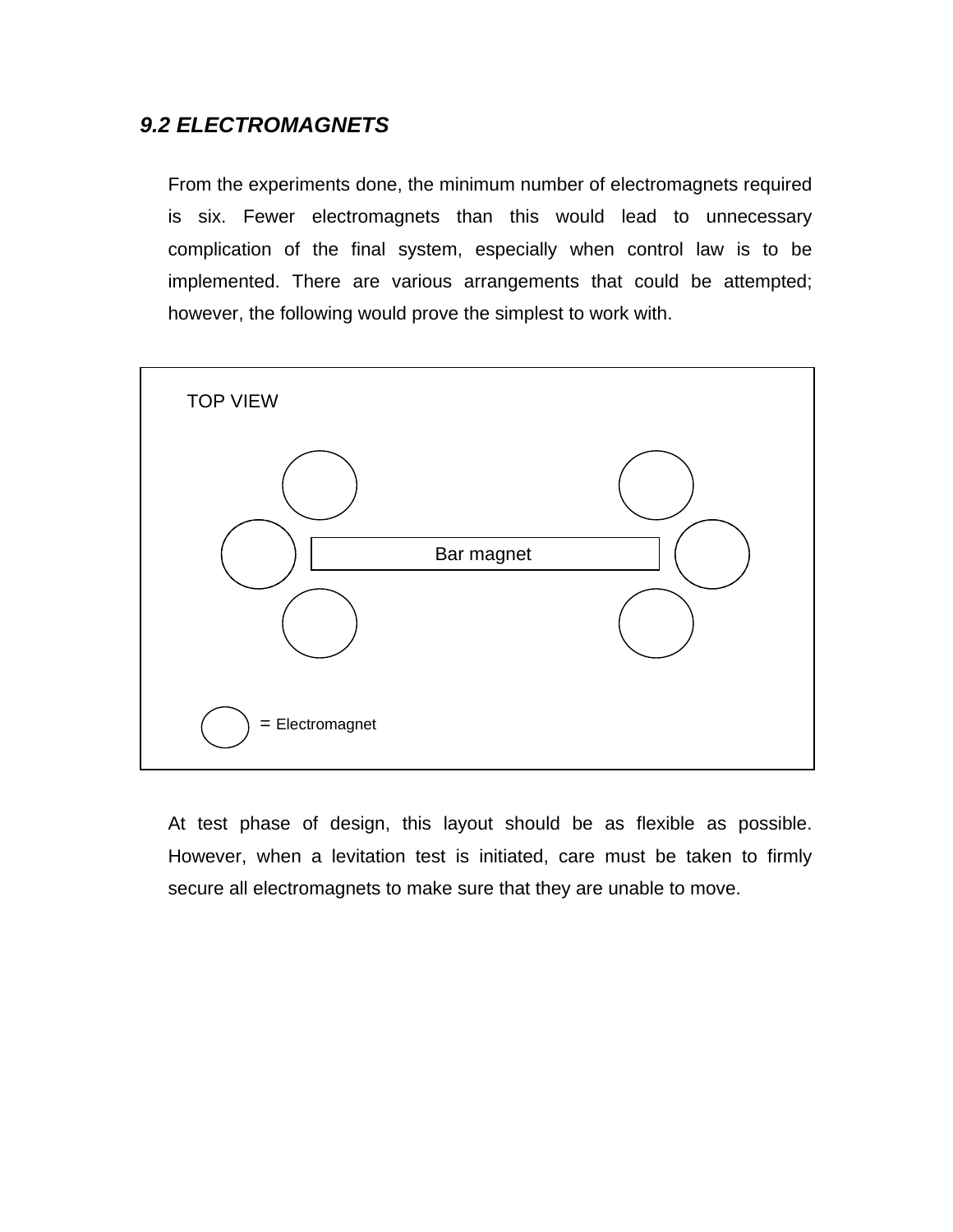#### **9.3 CONTROL THEORY ASPECTS**

The phase lead additions to the individual circuits performed well during the experiments. Further testing should be done though to examine more specifically what effect this addition has on the speed of response of the system. The main requirement from a control theory point of view is preventing the sideways motion that the levitating magnet is inclined to have in the current design.

The possible cause of this problem identified earlier was the slow response of the end electromagnets. These magnets were unable to react quickly enough to stop the levitating magnet from slipping off the end. These end magnets require a faster speed of response than the primary levitating magnets (the ones predominantly directly beneath the bar magnet). They also have to be able to produce a relatively large magnetic flux in reaction to a very small detected change in magnetic flux (caused by small movements of the levitating bar magnet). In other words, they must have a larger gain than the other magnetic levitation circuits.

This approach requires that an extensive analysis of the behaviour of this uncontrolled system be done. The exact behaviour of the system can then be used to determine the necessary control circuit required to effectively hold the levitating bar magnet in position above the electromagnet. There was also a slight side to side oscillation observed in the final stages of testing. Though this could be eliminated with a more accurate control over the positioning of the electromagnets, an additional failsafe should be added in the form of cross coupling of sensor data. By feeding position and speed information between the different electromagnet control circuits, a better more stable levitation can be achieved. The elimination of these control problems should ensure that a successful, working electromagnetic levitation model can be achieved.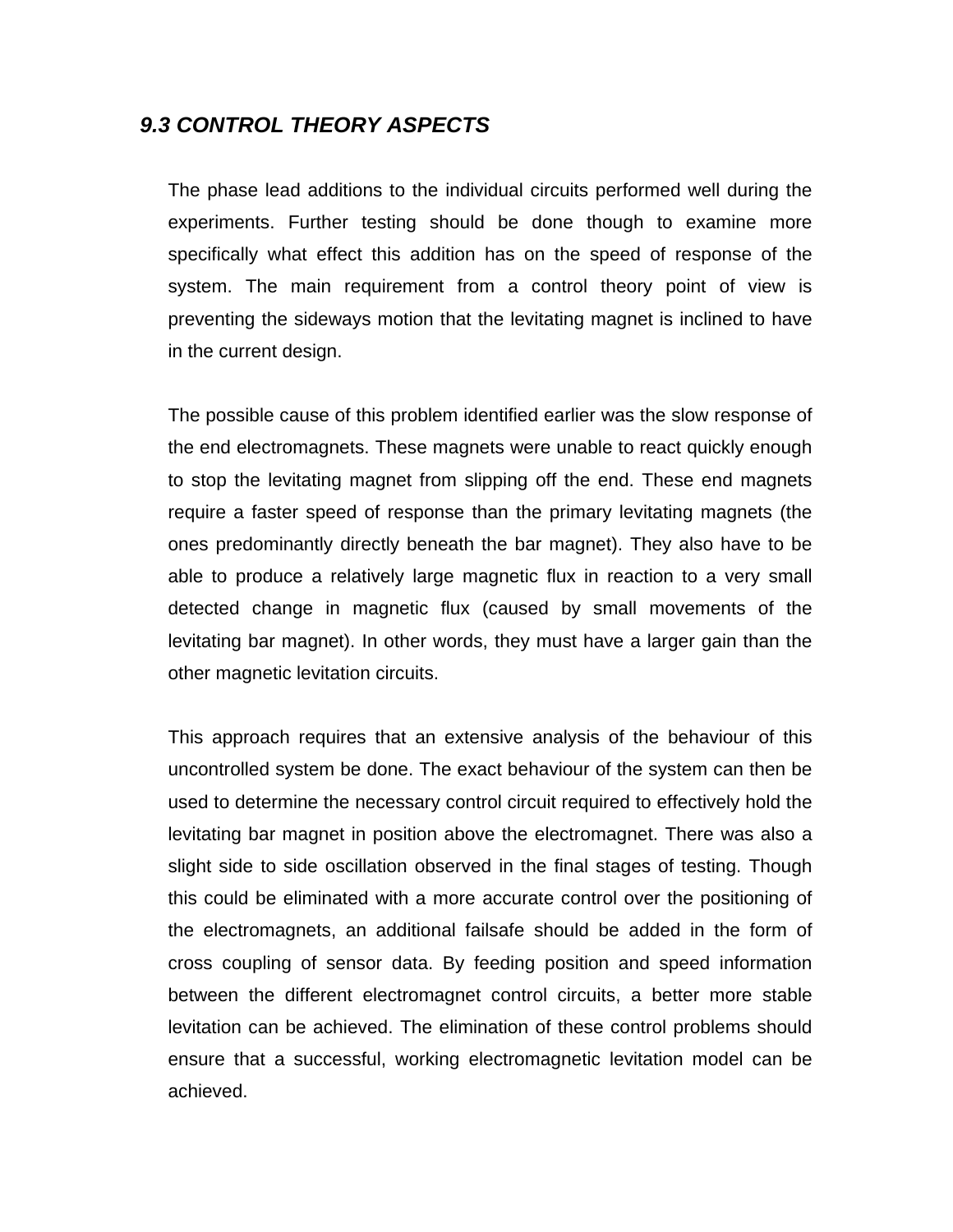# **10. REFERENCES**

Beaty, B. "Maglev Magnetic Levitation Suspension Device"*.* [online] http://amasci.com/maglev/magschem.html [October 2005]

Hansen. B. "Chapter 6: Magnetic Levitation". [online] http://www.oz.net/~coilgun/levitation/home.htm [October 2005]

Hoadley, Rick. "Magnet Man" 1998-2005. [online] http://my.execpc.com/~rhoadley/magindex.htm [October 2005]

Martin D. Simon, Lee O. Heflinger 1997. **"**Spin stabilized magnetic levitation**",** American Journal of Physics (April 1997)

Philip Gibbs, Andre Geim, March 1997 "*magnetic levitation"*. [online] http://math.ucr.edu/home/baez/physics/General/Levitation/levitation.html [October, 2005]

 "The Meissner Effect" [online] http://www.users.qwest.net/~csconductor/Experiment\_Guide/Meissner%20Effect.htm [October 2005]